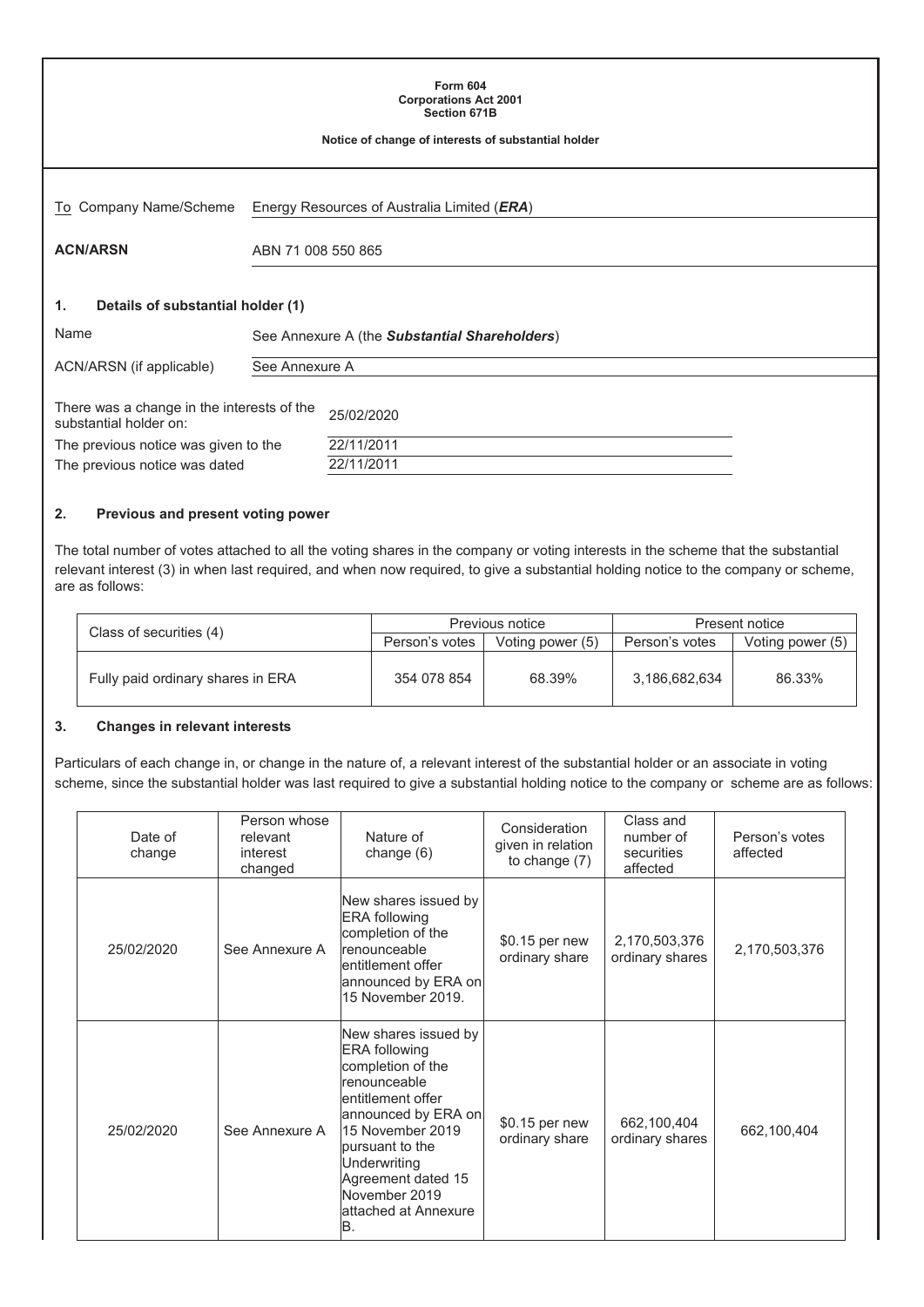#### **4. Present relevant interests**

Particulars of each relevant interest of the substantial holder in voting securities after the change are as follows:

| Holder of<br>relevant<br>interest | Registered<br>holder of<br>securities | Person entitled<br>to be registered<br>as holder (8) | Nature of<br>relevant<br>interest $(6)$ | Class and<br>number of<br>securities | Person's votes |
|-----------------------------------|---------------------------------------|------------------------------------------------------|-----------------------------------------|--------------------------------------|----------------|
| <b>See Annexure A</b>             | North Limited                         | Not applicable                                       | Registered holder                       | 1.920.852.964                        | 52.04%         |
| <b>See Annexure A</b>             | Peko-Wallsend Pty<br>Ltd              | Not applicable                                       | Registered holder                       | 1,265,829,670                        | 34.29%         |

#### **5. Changes in association**

The persons who have become associates (2) of, ceased to be associates of, or have changed the nature of their association (9) relation to voting interests in the company or scheme are as follows:

| Name and ACN/ARSN (if applicable) | Nature of association |
|-----------------------------------|-----------------------|
| Not applicable                    | Not applicable        |

### **6. Addresses**

The addresses of persons named in this form are as follows:

| Name             |           | Address  |      |                                                     |
|------------------|-----------|----------|------|-----------------------------------------------------|
| See Annexure A   |           |          |      |                                                     |
|                  |           |          |      |                                                     |
| <b>Signature</b> |           |          |      |                                                     |
| print name       | Tim Paine | capacity |      | <b>Joint Company Secretary</b><br>Rio Tinto Limited |
| sign here        | Sir       |          | date | 27/02/2020                                          |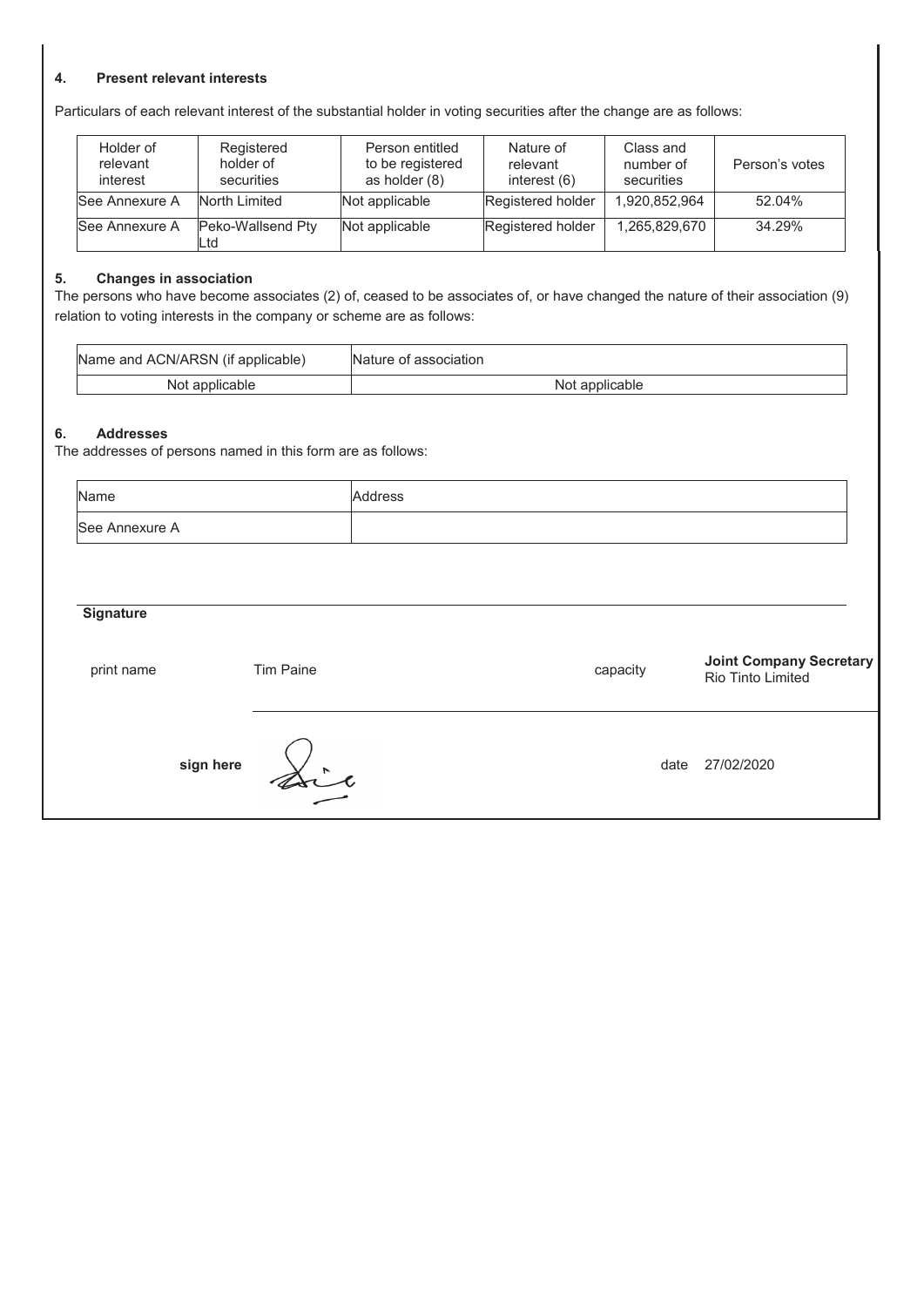# **Annexure "A" to Form 604**

*This is Annexure "A" of 1 page referred to in Form 604 signed by me and dated 27 February 2020.* 

Sir

Tim Paine Joint Company Secretary, Rio Tinto Limited

\_\_\_\_\_\_\_\_\_\_\_\_\_\_\_\_\_\_\_\_\_\_\_\_\_\_\_\_\_\_\_\_\_\_\_

## **Substantial Shareholders**

- a) North Limited (ACN 005 233 689) of Level 18, Central Park, 152-158 St Georges Terrace, Perth WA 6000;
- b) Peko-Wallsend Pty Ltd (ACN 000 245 054) of Level 18, Central Park, 152-158 St Georges Terrace, Perth WA 6000;
- c) Rio Tinto Limited (ACN 004 458 404) of Level 7, 360 Collins Street, Melbourne, VIC 3000;
- d) Subsidiaries of Rio Tinto Limited (ACN 004 458 404) other than North Limited and Peko-Wallsend Pty Ltd;
- e) Rio Tinto plc of 6 St James's Square, London SW1Y 4AD; and
- f) Each subsidiary of Rio Tinto plc.

## (each a **Substantial Shareholder**, together the *Substantial Shareholders*).

Rio Tinto Limited (ACN 004 458 404) gives this notice on its own behalf and on behalf of each of the other Substantial Shareholders.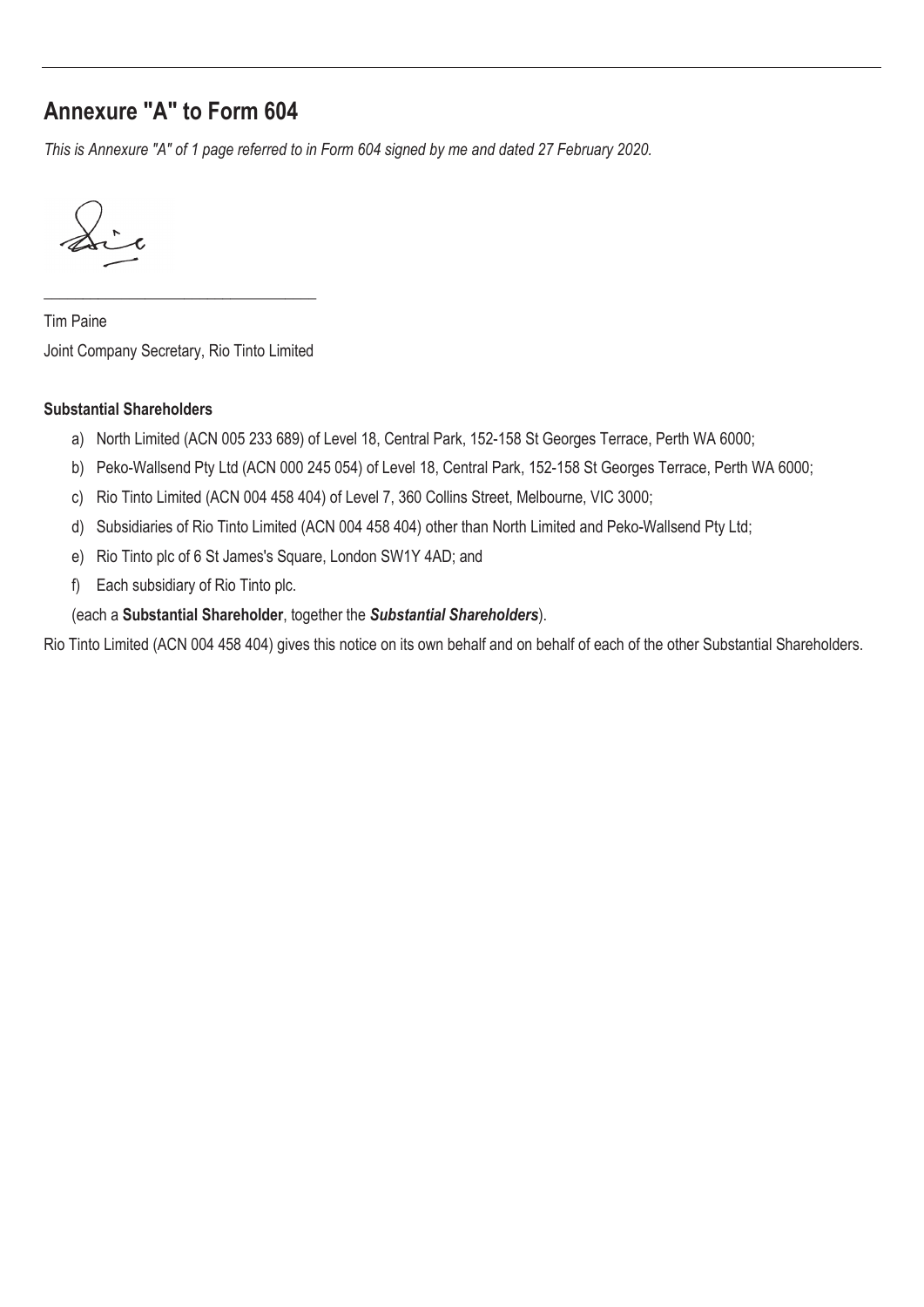## **Annexure "B" to Form 604**

*This is Annexure "B" of 56 pages referred to in Form 604 signed by me and dated 27 February 2020.* 

*This Annexure contains a true copy of the original Underwriting Agreement between Energy Resources of Australia and North Limited dated 15 November 2019.* 

Pursuant the orders made by the Takeovers Panel on 11 December 2019 in the affairs of Energy Resources of Australia [2019] ATP 25, clause 10.4 of the Underwriting Agreement is void and of no effect from the date of those orders.

Sir

Tim Paine Joint Company Secretary, Ro Tinto Limited

\_\_\_\_\_\_\_\_\_\_\_\_\_\_\_\_\_\_\_\_\_\_\_\_\_\_\_\_\_\_\_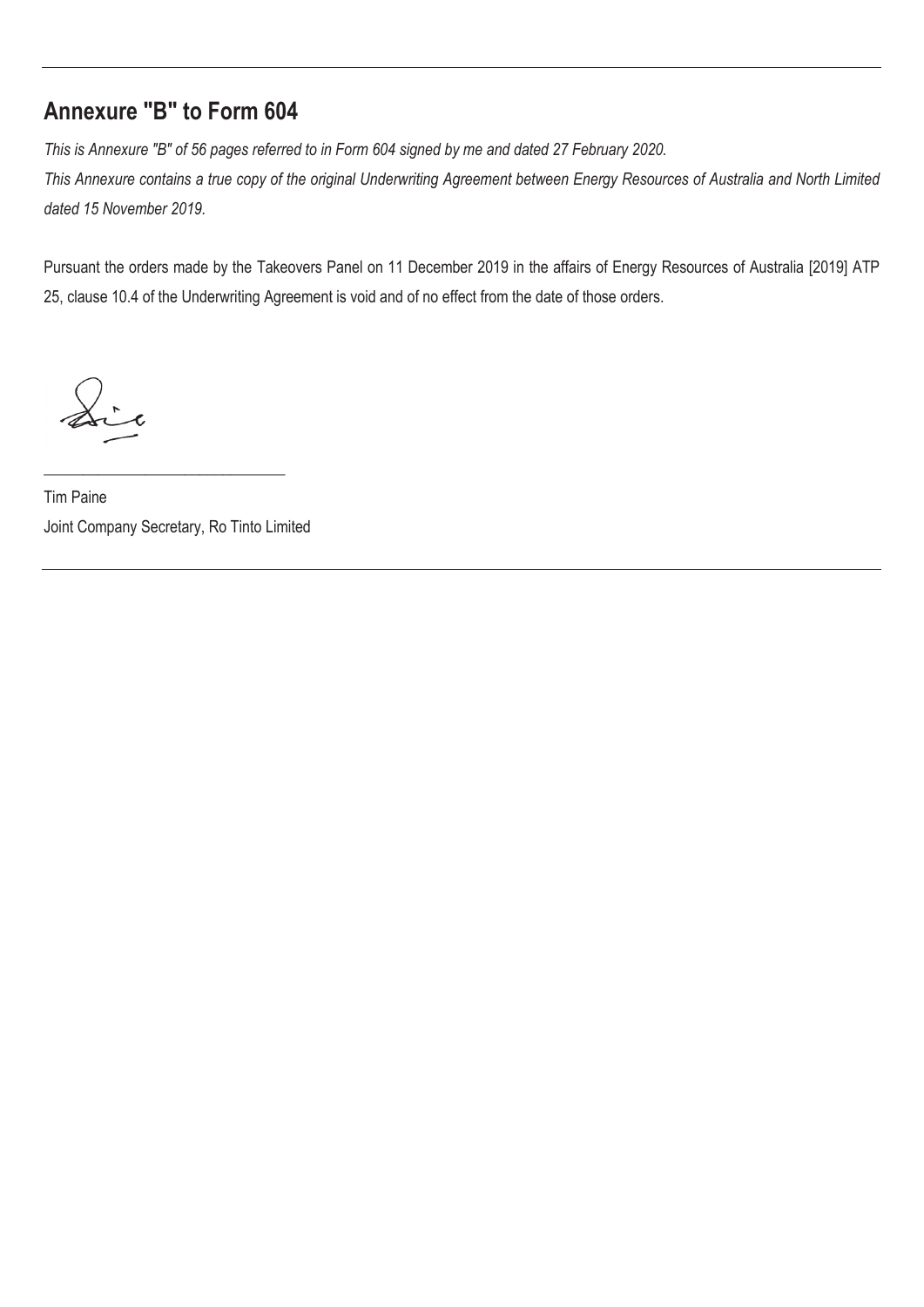# Allens > < Linklaters

North Limited and Energy Resources of Australia Limited

# Underwriting Agreement

*Execution Version* 

Deutsche Bank Place Corner Hunter and Phillip Streets Sydney NSW 2000 Australia  $T + 61 2 9230 4000$ F +61 2 9230 5333 www.allens.com.au

© Allens Australia 2019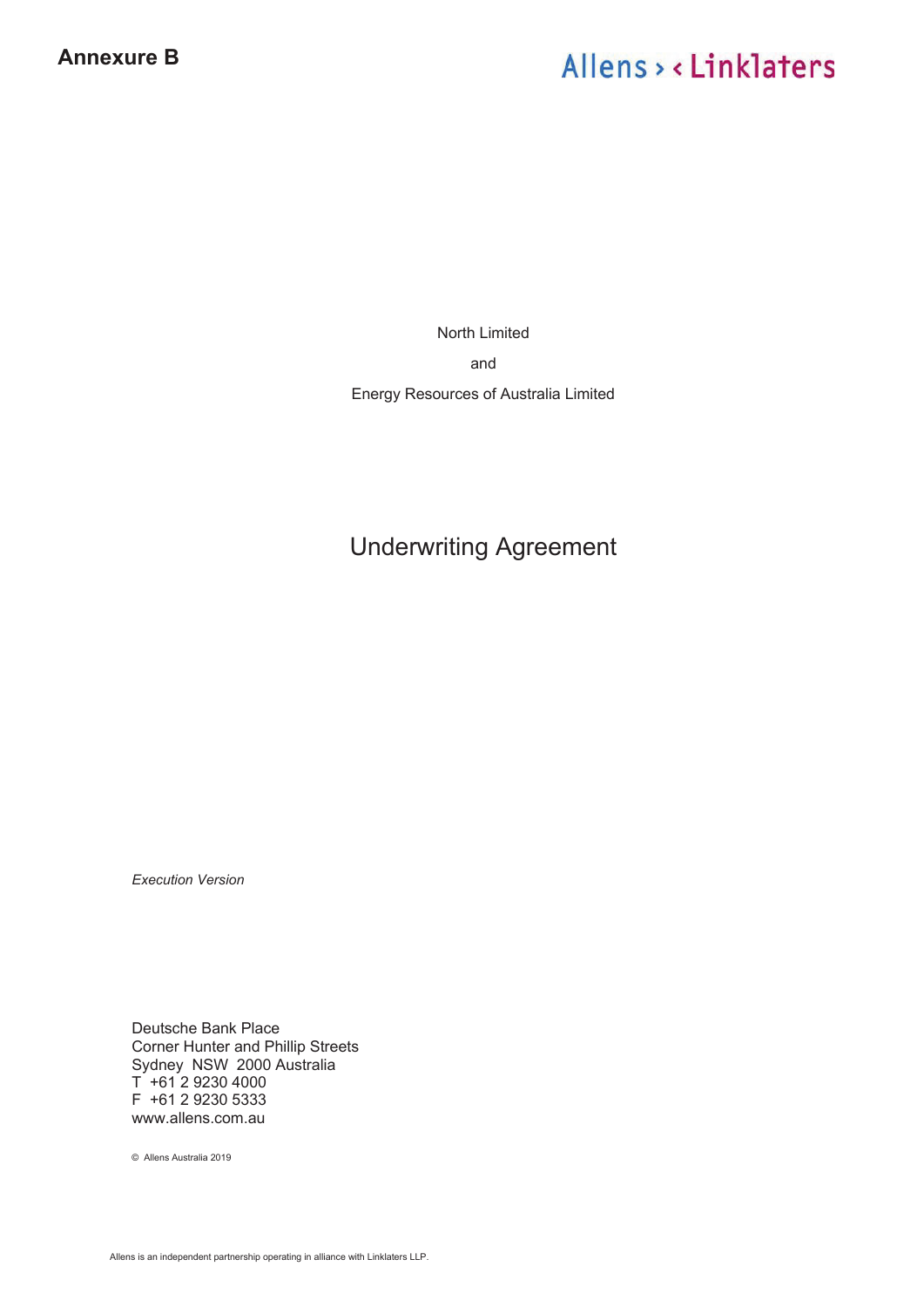**Contents**

| 1 |              | <b>Definitions and Interpretation</b>                       | 1                |
|---|--------------|-------------------------------------------------------------|------------------|
|   | 1.1          | <b>Definitions</b>                                          | 1                |
|   | 1.2          | Interpretation                                              | 8                |
| 2 |              | Appointment, participation and sub-underwriting             | $\boldsymbol{9}$ |
|   | 2.1          | Appointment                                                 | 9                |
|   | 2.2          | Participation in Offer                                      | 10               |
|   | 2.3          | Sub-Underwriters                                            | 10               |
| 3 |              | <b>Conditions</b>                                           | 10               |
|   | 3.1          | <b>Conditions Precedent</b>                                 | 10               |
|   | 3.2          | <b>Best endeavours</b>                                      | 11               |
|   | 3.3          | Benefit of conditions                                       | 11               |
|   | 3.4          | Notice                                                      | 11               |
|   | 3.5          | Conditions not satisfied                                    | 11               |
| 4 |              | <b>General Conduct of the Offer</b>                         | 11               |
|   | 4.1          | Timetable                                                   | 11               |
|   | 4.2          | Compliance                                                  | 11               |
|   | 4.3          | Offer Materials, support and access                         | 11               |
|   | 4.4          | Announcements                                               | 12               |
|   | 4.5          | <b>Holding statements</b>                                   | 12               |
| 5 |              | <b>Conduct of the Offer</b>                                 | 12               |
|   | 5.1          | <b>Offer Materials</b>                                      | 12               |
|   | 5.2          | Registry                                                    | 12               |
|   | 5.3          | Trading of Entitlements in respect of Eligible Shareholders | 13               |
|   | 5.4          | Applications                                                | 13               |
|   | 5.5          | <b>Shortfall Notice and Certificate</b>                     | 14               |
|   | 5.6          | Acceptance of Valid Applications                            | 14               |
|   | 5.7          | Certificate                                                 | 14               |
|   | 5.8          | <b>Subscription for Shortfall Shares</b>                    | 14               |
|   | 5.9          | Allotment and issue                                         | 15               |
|   | 5.10         | Nominee sale facility                                       | 15               |
| 6 |              | <b>Due Diligence Investigations</b>                         | 15               |
|   | 6.1          | Obligation                                                  | 15               |
|   | 6.2          | <b>Supplementary Cleansing Notice</b>                       | 15               |
|   | 6.3          | Due diligence materials                                     | 16               |
|   | 6.4          | Access to premises, books and records                       | 16               |
|   | 6.5          | Legal professional privilege                                | 16               |
| 7 | <b>Costs</b> |                                                             | 16               |
|   | 7.1          | Costs                                                       | 16               |
|   | 7.2          | <b>Costs on Termination</b>                                 | 17               |
|   | 7.3          | Set-off                                                     | 17               |
|   | 7.4          | Confidential                                                | 17               |
| 8 |              | <b>Representations and Warranties</b>                       | 17               |
|   | 8.1          | Mutual representations and warranties                       | 17               |
|   | 8.2          | Issuer's representations and warranties                     | 18               |
|   | 8.3          | Underwriter's representations and warranties                | 21               |
|   | 8.4          | Independent construction                                    | 21               |
|   |              |                                                             |                  |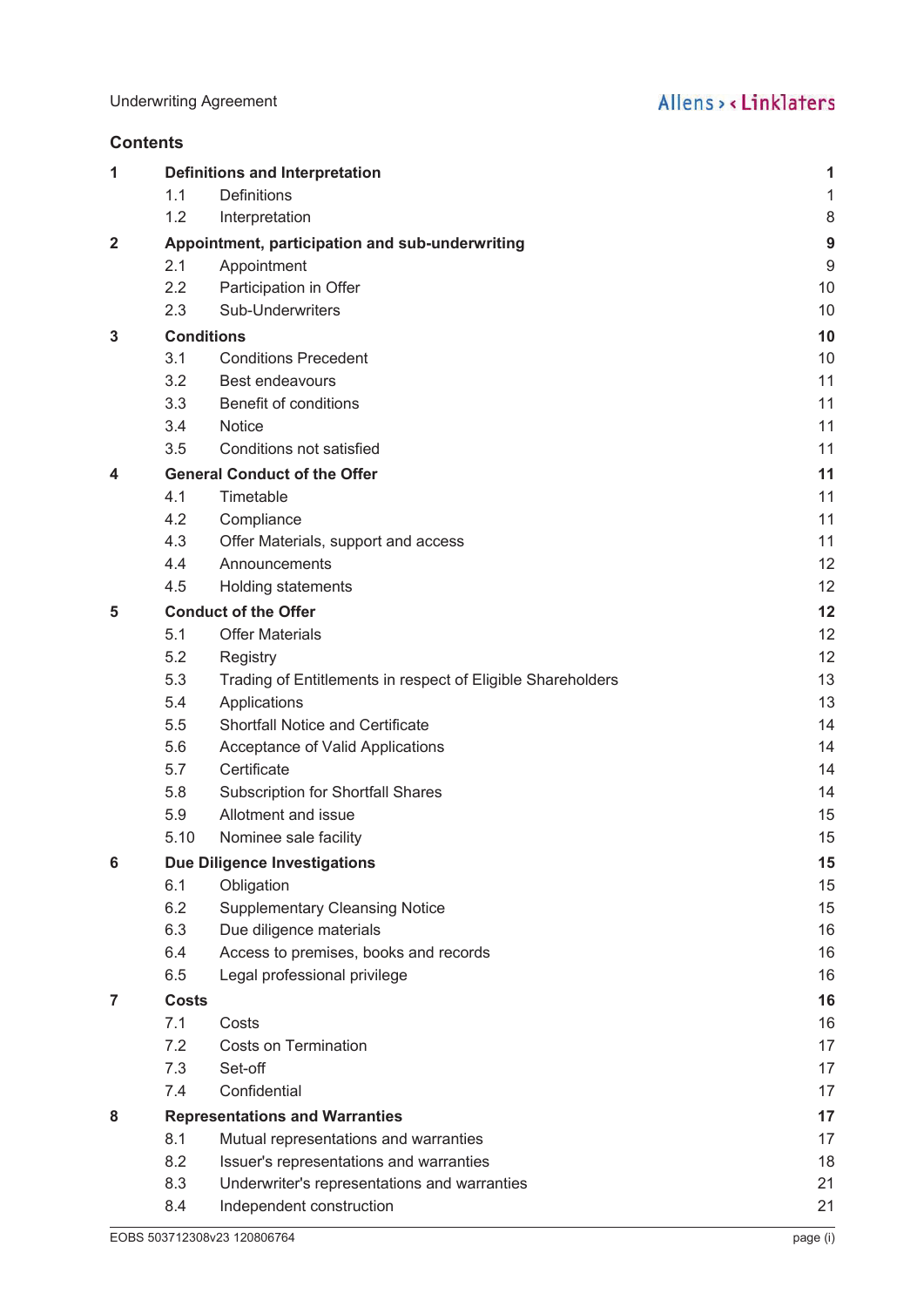Underwriting Agreement

| 9  |                    | <b>Undertakings</b>                                           | 22 |  |
|----|--------------------|---------------------------------------------------------------|----|--|
|    | 9.1                | Undertakings by the Issuer                                    | 22 |  |
|    | 9.2                | Undertakings by the Underwriter                               | 23 |  |
| 10 |                    | Dealing with Proceeds and use of funds and other undertakings | 23 |  |
|    | 10.1               | Further Undertakings                                          | 23 |  |
|    | 10.2               | Interest bearing investment                                   | 25 |  |
|    | 10.3               | <b>Growth Assets</b>                                          | 26 |  |
|    | 10.4               | Jabiluka Growth Assets                                        | 26 |  |
|    | 10.5               | Review                                                        | 27 |  |
|    | 10.6               | Specific performance and injunctive relief                    | 27 |  |
|    | 10.7               | Term of undertakings                                          | 27 |  |
| 11 | <b>Termination</b> |                                                               | 27 |  |
|    | 11.1               | <b>Termination events</b>                                     | 27 |  |
|    | 11.2               | Qualified termination events                                  | 29 |  |
|    | 11.3               | <b>Effect of termination</b>                                  | 29 |  |
|    | 11.4               | Independent construction                                      | 29 |  |
| 12 | Indemnity          |                                                               | 30 |  |
|    | 12.1               | Indemnity                                                     | 30 |  |
|    | 12.2               | Limit on indemnity                                            | 30 |  |
|    | 12.3               | No Claims against Indemnified Parties                         | 30 |  |
|    | 12.4               | Notification                                                  | 31 |  |
|    | 12.5               | <b>Obligations of Indemnified Parties</b>                     | 31 |  |
|    | 12.6               | Conditions precedent to Indemnified Parties' obligations      | 31 |  |
|    | 12.7               | Separate representation                                       | 32 |  |
|    | 12.8               | Conduct of proceedings                                        | 32 |  |
|    | 12.9               | Right to reassume control of proceedings                      | 33 |  |
|    | 12.10              | Contribution procedure                                        | 33 |  |
|    | 12.11              | Determination of proportions                                  | 33 |  |
|    |                    | 12.12 No excess contribution                                  | 34 |  |
|    | 12.13              | Limit on contribution                                         | 34 |  |
|    |                    | 12.14 Reimbursement by the Issuer                             | 34 |  |
|    | 12.15              | Preservation of rights                                        | 35 |  |
| 13 |                    | <b>Acknowledgments</b>                                        | 35 |  |
|    | 13.1               | Advice and communications                                     | 35 |  |
|    | 13.2               | <b>Underwriter business</b>                                   | 35 |  |
|    | 13.3               | No fiduciary relationship                                     | 36 |  |
|    | 13.4               | Information                                                   | 36 |  |
|    | 13.5               | Judgement regarding Offer                                     | 37 |  |
| 14 | <b>GST</b>         |                                                               | 37 |  |
|    | 14.1               | Recovery of GST                                               | 37 |  |
|    | 14.2               | Liability net of GST                                          | 38 |  |
|    | 14.3               | Adjustment events                                             | 38 |  |
|    | 14.4               | Survival                                                      | 38 |  |
|    | 14.5               | <b>Definitions</b>                                            | 38 |  |
| 15 | <b>Notices</b>     |                                                               | 38 |  |
| 16 | General            |                                                               |    |  |
|    | 16.1               | Entire agreement                                              | 39 |  |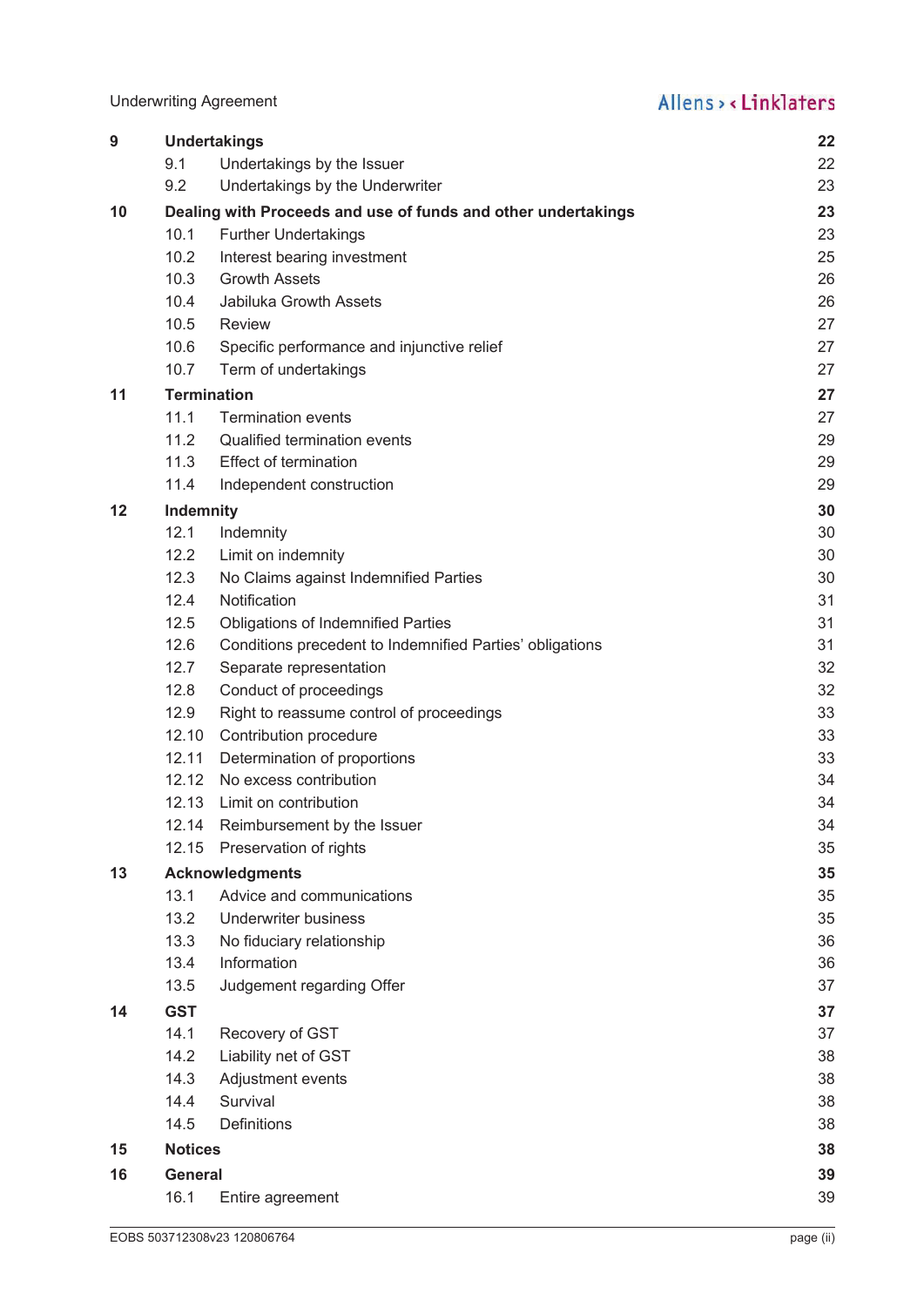|          | 16.2              | Confirmation regarding Loan Agreement       | 39 |
|----------|-------------------|---------------------------------------------|----|
|          | 16.3              | Conflict of interest                        | 39 |
|          | 16.4              | Consents or approvals                       | 40 |
|          | 16.5              | Amendment and assignment                    | 40 |
|          | 16.6              | Time of the essence                         | 40 |
|          | 16.7              | Waiver                                      | 40 |
|          | 16.8              | Remedies cumulative                         | 40 |
|          | 16.9              | <b>Further assurances</b>                   | 40 |
|          | 16.10             | No merger                                   | 40 |
|          | 16.11             | Ongoing benefit and operation of provisions | 40 |
|          | 16.12             | Severability                                | 41 |
|          | 16.13             | Governing Law                               | 41 |
|          | 16.14             | Counterparts                                | 41 |
|          | <b>Schedule 1</b> |                                             | 42 |
|          | Timetable         |                                             | 42 |
|          | <b>Schedule 2</b> |                                             | 43 |
|          | Certificate       |                                             | 43 |
|          | <b>Schedule 3</b> |                                             | 44 |
|          |                   | <b>Dispute Resolution</b>                   | 44 |
|          | <b>Schedule 4</b> |                                             | 48 |
|          |                   | Form of Expert Determination Agreement      | 48 |
| Appendix |                   |                                             | 49 |
|          |                   |                                             |    |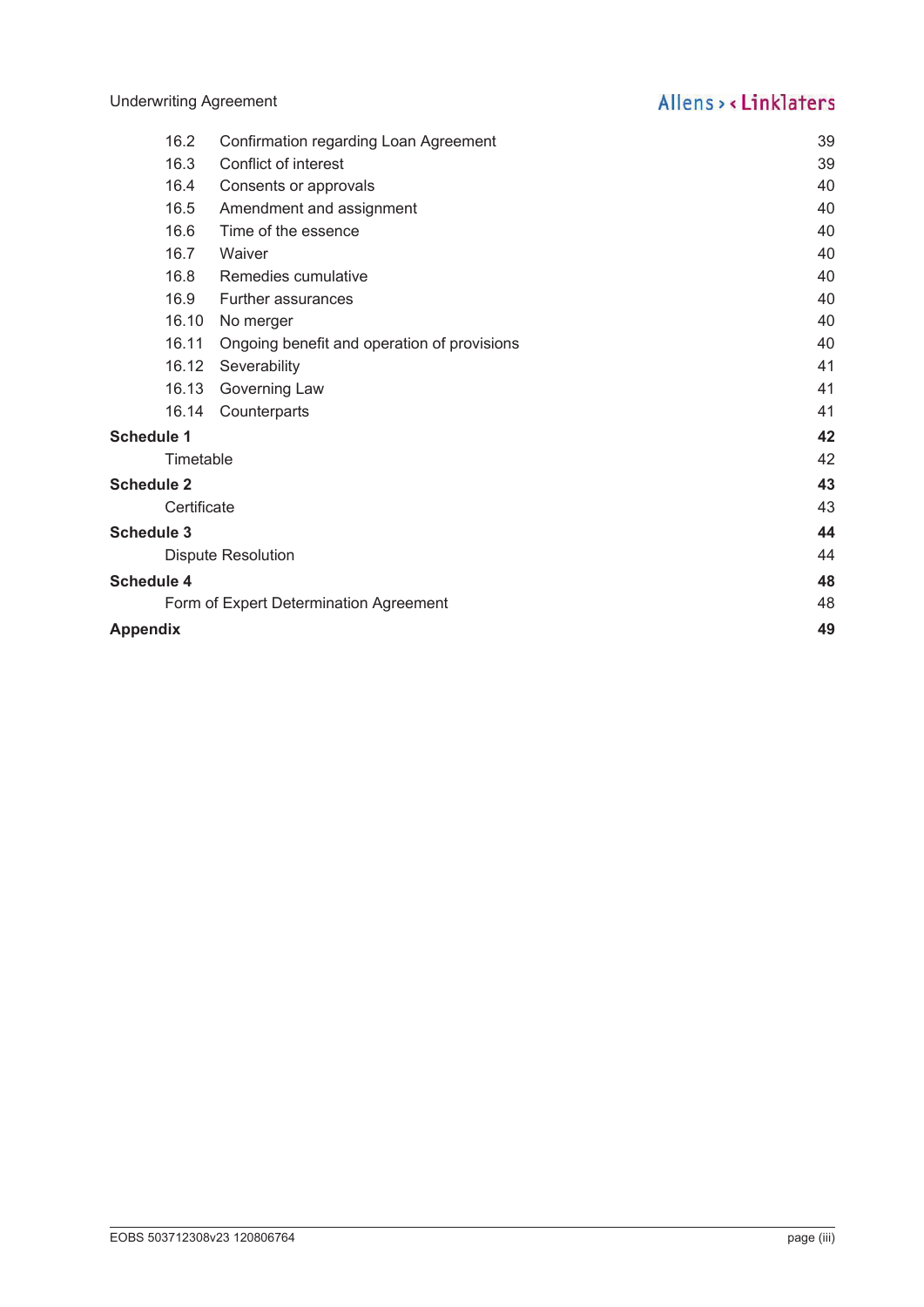**This Agreement** is made on 15 November 2019 15

## **Parties**

- 1 **North Limited** ABN 22 005 233 689 of Level 18, Central Park, 152-158 St Georges Terrace, Perth WA 6000, Australia (the *Underwriter*).
- 2 **Energy Resources of Australia Limited** ABN 71 008 550 865 of Level 3, Energy House 18-20 Cavenagh Street, Darwin NT 0801, Australia (the *Issuer*).

## **Recitals**

- A The Issuer proposes to raise up to approximately \$476 million under the Offer.
- B The Underwriter has agreed to subscribe for its Entitlement Shares and procure subscriptions for the Entitlement Shares offered to other Eligible Shareholders who are members of the Rio Tinto Group on the terms and conditions of this Agreement.
- C The Underwriter has also agreed to underwrite the Offer on the terms and conditions of this Agreement.

## **It is agreed** as follows.

## **1 Definitions and Interpretation**

## **1.1 Definitions**

The following definitions apply unless the context requires otherwise.

*Acceptable Financial Institution* means a reputable financial institution (determined by the Underwriter, acting reasonably):

- (a) with a minimum long term credit rating of at least A- from Standard & Poor's or A3 from Moody's Investor Services Inc;
- (b) which does not have any sanction, embargo or similar restriction binding on it; and
- (c) which is an authorised deposit taking institution.

*Acceptance Form* means a personalised entitlement and acceptance form to apply for Entitlement Shares in the form accompanying the Offer Booklet.

*Accepted Entitlement Shares* means those Entitlement Shares the subject of Valid Applications by Eligible Shareholders or Eligible Assignees.

*Accepting Shareholder* means an Eligible Shareholder who delivers a Valid Application to the Underwriter accepting all or part of its Entitlement.

*Affiliate* has the meaning given to that term in Rule 501(b) under the U.S. Securities Act and also includes, in respect of any person, any other person that directly, or indirectly through one or more intermediaries, controls, or is controlled by, or is under common control with, such person; and *control* (including the terms *controlled by* and *under common control with*) means the possession, direct or indirect, of the power to direct or cause the direction of the management and policies of a person, whether through the ownership of securities, by contract or agency or otherwise.

*Annual Plan* means the annual plan and budget prepared by the Issuer and approved by the Issuer's Board.

*Application Money* means the application money delivered by Accepting Shareholders or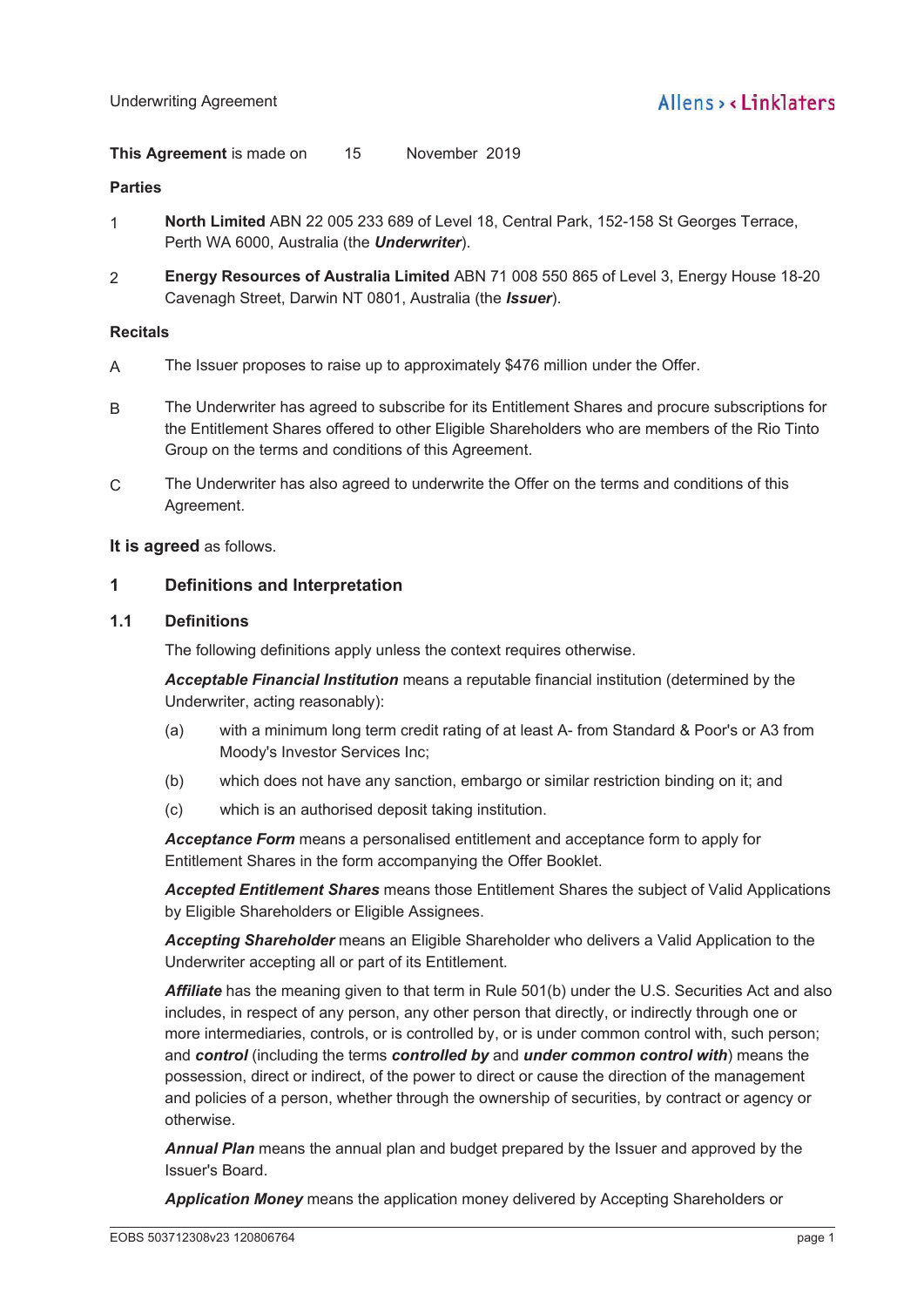Eligible Assignees to the Registry in respect of a Valid Application.

**ASIC** means the Australian Securities & Investments Commission.

*ASIC Modifications* means any exemptions, modifications or approvals required to be obtained by the Issuer, or agreed by the Issuer to be obtained by the Issuer, from ASIC to enable it to conduct the Offer as contemplated in this Agreement in compliance with the Corporations Act. For this purpose, an ASIC Modification includes ASIC's approval of the Nominee for the purposes of section 615(a) of the Corporations Act.

*ASX* means the ASX Limited (ABN 98 008 624 691) and, as the context requires, the market it operates.

### *ASX Materials* means:

- (a) the ASX announcement by the Issuer regarding the launch of the Offer;
- (b) the Appendix 3B;
- (c) the Entitlement Offer Cleansing Notice; and
- (d) any other materials used by the Issuer in connection with the Offer,

as lodged by the Issuer with ASX on the Launch Date in accordance with clause 3.1(e).

*ASX Waivers* means any waivers, confirmations or approvals required to be obtained by the Issuer, or agreed by the Issuer to be obtained by the Issuer, from ASX to enable it to conduct the Offer as contemplated in this Agreement in compliance with the Listing Rules.

### *Authorisation* means:

- (a) an authorisation, consent, license, declaration, approval, exemption, notarisation or waiver, however it is described; and
- (b) in relation to anything that could be prohibited or restricted by law if a Government Agency acts in any way within a specified period, the expiry of that period without that action being taken,

including any renewal or amendment of any of the above.

**BPAY** means the bill payment services provided by Australian banks, building societies and credit unions registered with the BPAY scheme.

**Board** means the Issuer's board of directors, or a duly constituted committee of the directors (as constituted by the Board acting as a whole), acting collectively under the Constitution.

*Business Day* means a day which is not a Saturday, Sunday or a public holiday in Melbourne, VIC.

## *Cash Growth Assets* means

- (a) the sum of \$20,000,000 plus the Shortfall Bookbuild Premium Amount (if any); and
- (b) interest, proceeds, assets or returns generated from the investment or disposal of, or granting of security over, or other dealing with the sum referred to in paragraph (a) of this definition.

*Certificate* means a certificate in the form set out in Schedule 2, executed by the Issuer.

*Claim* means any allegation, debt, cause of action, liability, claim, proceeding, suit or demand of any nature howsoever arising and whether present or future, fixed or unascertained, actual or contingent, whether at law, in equity, under statute or otherwise.

*Clause 10.7 Dispute* means any dispute as to whether or not Closure Implementation (within the meaning of clause 10.7) has occurred.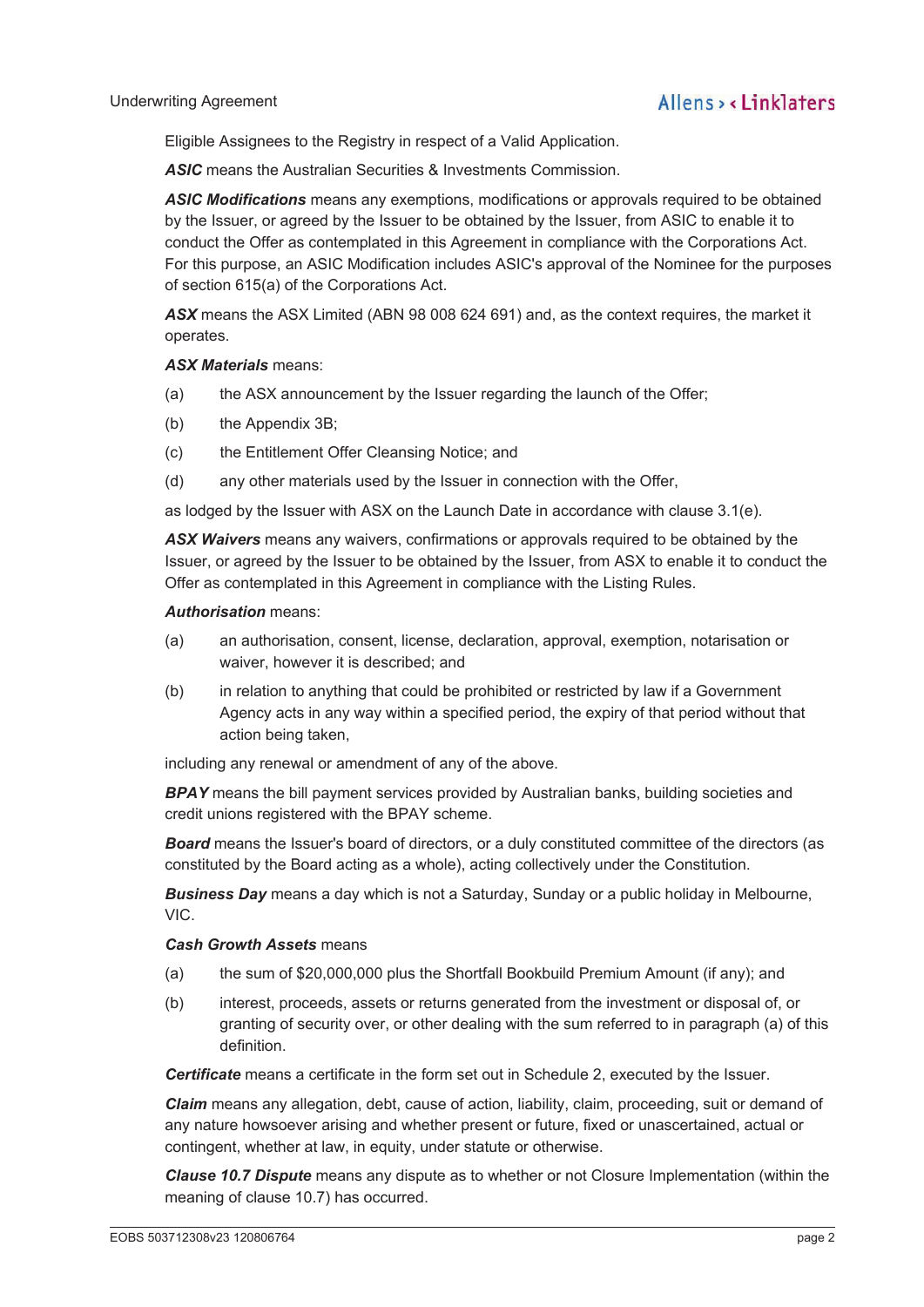#### Underwriting Agreement

## Allens, linklaters

*Closure Plan* means the Issuer's rehabilitation plan in respect of the closure of the Ranger Project Area, submitted by the Issuer to the prescribed Northern Territory and Commonwealth Ministers in accordance with the NT Mining Management Act Authorisation and Environmental Requirement 9.1 of the s. 41 Authority and any subsequent amendments approved in accordance with the process outlined in Annexure B of the Mining Management Act Authorisation 0108 and the Ranger Government Agreement.

*Commonwealth Security Deposit* means the credit balance from time to time of the Ranger Rehabilitation Special Account (as referred to in and established under the Ranger Government Agreement).

**Completion** occurs when all of the Offer Shares have been allotted by the Issuer in accordance with the Offer.

*Conditions Precedent* means the conditions precedent to the Underwriter's obligation to underwrite the Offer in clause 3.1.

*Constitution* means the constitution of the Issuer.

*Corporations Act* means the *Corporations Act 2001* (Cth), as amended or relieved by the ASIC Modifications, any applicable ASIC class order or any other instrument.

*Costs* means any costs, charges and expenses.

*Customer Indemnity Deed* means any document between the Issuer and the issuer of a Bank Guarantee pursuant to which the Issuer indemnifies the issuer in relation to such Bank Guarantee, including (as at the date of this Agreement):

- (a) the customer indemnity deed dated 4 September 2015 between the Issuer and Australia and New Zealand Banking Group Limited;
- (b) the customer indemnity deed dated 1 August 2014 (and extended to 1 August 2020) between the Issuer and Westpac Banking Corporation;
- (c) the customer indemnity deed dated 18 October 2015 between the Issuer and BNP Paribas; and
- (d) the customer indemnity deed dated 29 October 2015 between the Issuer and HSBC Bank Australia Limited.

*Defective* is defined in clause 6.1(f).

*DFA* means the ERA DFA as read in conjunction with the "Rio Tinto Energy and Minerals Product Group – Financial Management and Compliance – Financial Authorisation Limits" document as at the date of this Agreement (as amended from time to time by agreement between the Issuer and the Underwriter).

*Directors* means the directors of the Issuer.

**Due Diligence Committee** the committee established to undertake due diligence investigations and enquiries on behalf of the Issuer and its Directors in connection with the Offer and the preparation of the ASX Materials.

*Due Diligence Investigations* means the activities referred to in clause 6.1.

*Due Diligence Planning Memorandum* means the due diligence planning memorandum adopted by the Due Diligence Committee at the final meeting of the Due Diligence Committee.

*Due Diligence Questionnaire* means the questionnaire (in the form agreed between the Issuer and the Underwriter prior to the date of this Agreement) for completion by certain members of the senior management team of the Issuer as part of the Due Diligence Investigations.

*Due Diligence Report* means the report to the Issuer, the Directors and the Underwriter in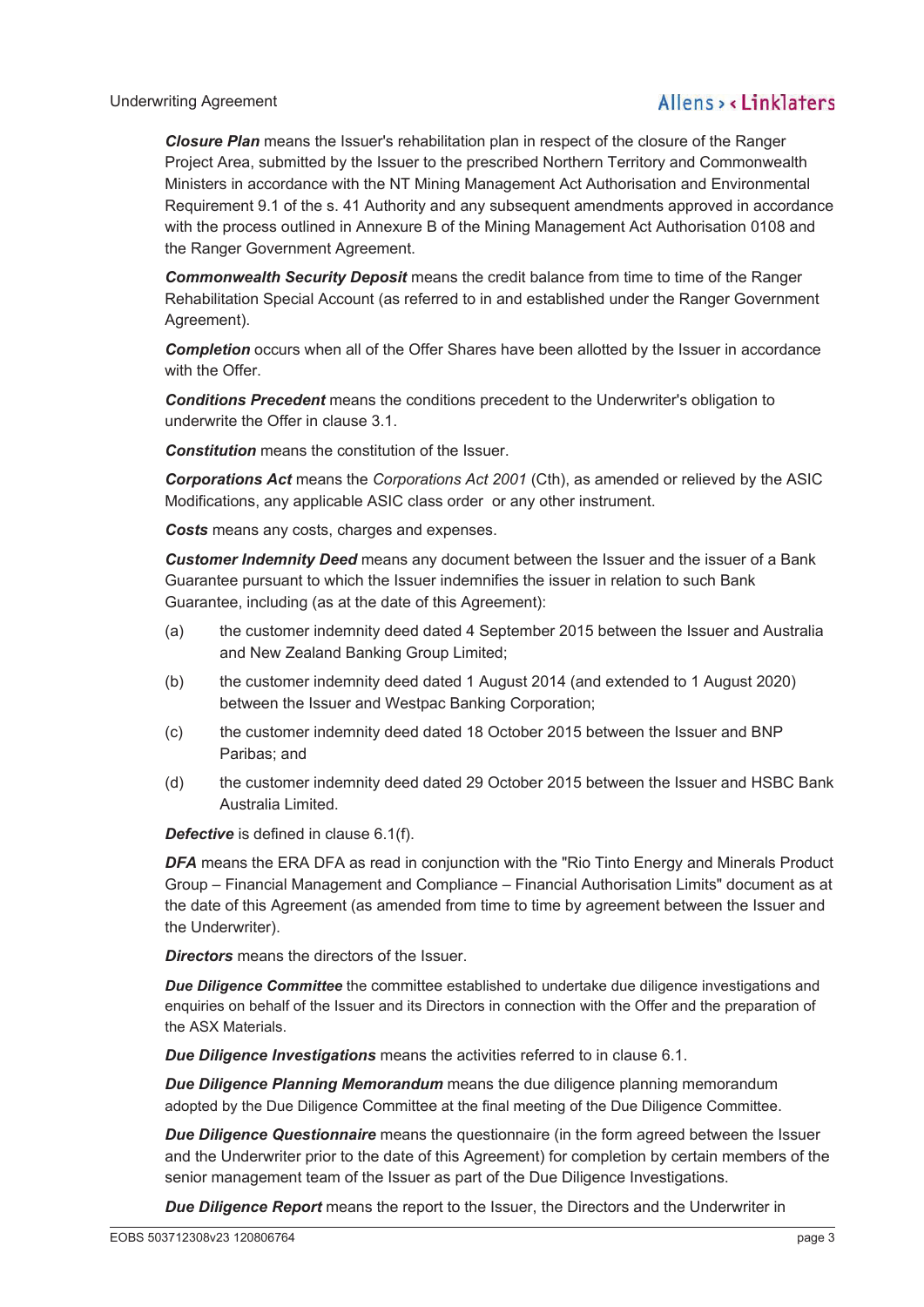accordance with the Due Diligence Planning Memorandum in respect of the Due Diligence Investigations, including all annexures and schedules to the report and all supporting documents and other work papers to which the Underwriter is given access for the purpose of the Due Diligence Investigations.

*Eligible Assignee* means a person who holds Entitlements in respect of the Offer Shares that were assigned or transferred to them by an 'Eligible Person' as defined in a duly completed application form (approved by the Issuer and the Underwriter) or the Nominee, and who warrants that they are also an 'Eligible Person' as defined in that application form; provided that no person will be an 'Eligible Person' or an Eligible Assignee if that person is in the United States or is acting for the account or benefit of a person in the United States.

*Eligible Shareholder* means a Shareholder on the Record Date with a registered address:

- (a) in Australia, New Zealand or Singapore; or
- (b) outside Australia, New Zealand and Singapore to whom the Issuer decides it is not unreasonable to make an offer under the Offer after taking into account:
	- (i) the number of non-Australia, New Zealand and Singapore residents, in that place, to whom offers under the Offer would otherwise be made;
	- (ii) the number and value of Shares that would otherwise be offered for issue under the Offer; and
	- (iii) the cost of complying with the laws and any requirements of any regulatory authority, of the place where the Shares would otherwise be offered for issue.

*Encumbrance* means any mortgage, lien, charge, pledge, assignment by way of security, security interest, title retention, preferential right or trust arrangement, Claim, covenant, profit a prendre, easement or any other security arrangement or any other arrangement having the same effect.

*Entitlement* means, in respect of an Eligible Shareholder, its entitlement to be issued Entitlement Shares under the Offer (which may be sold on ASX or transferred to an Eligible Assignee).

*Entitlement Offer Cleansing Notice* means the notice given to ASX by the Issuer under section 708AA(2)(f) in respect of the Offer.

*Entitlement Shares* means the Offer Shares proposed to be offered to Eligible Shareholders under the Offer.

*ERA DFA* means the ERA Delegated Financial Authority Schedule as at the date of this Agreement (as amended from time to time by agreement between the Issuer and the Underwriter).

*Event of Default* means a breach of any undertaking or representation and warranty under this Agreement, including those set out at clauses 8, 9 and 10.1.

*Excluded Information* means has the meaning given in clause 8.2(k)(i).

*Funds* means the total amount of cash held by the Issuer from time to time, including the amount raised, less any transaction costs, of the Offer.

*Government Agency* includes:

- (a) ASIC;
- (b) any government in any jurisdiction, whether federal, state, territorial or local;
- (c) any governmental, semi-governmental, administrative, judicial or quasi-judicial body, minister, department, office, commission, delegate, instrumentality, agency, board, authority, tribunal, agency or other organisation or entity; and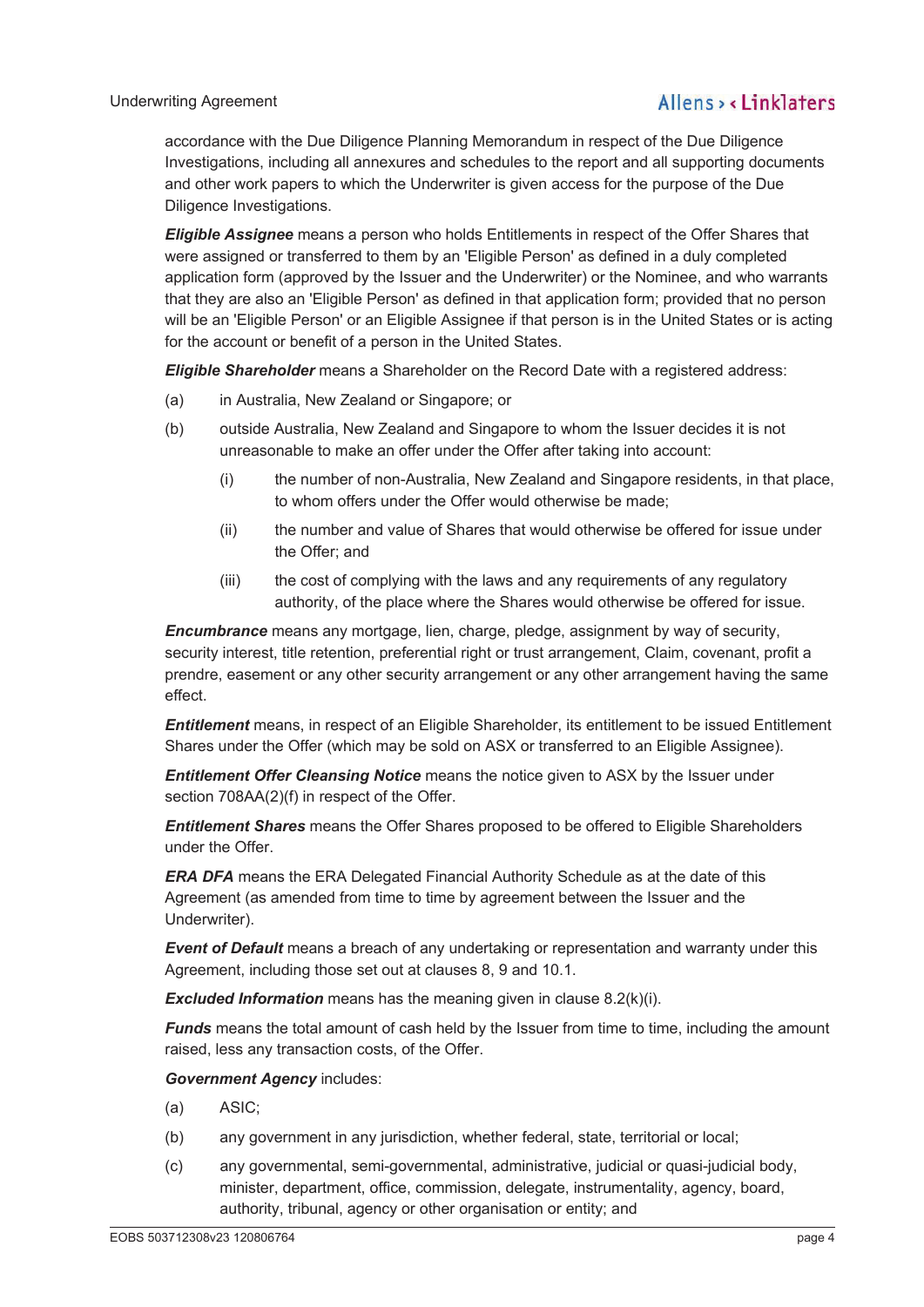(d) any non-government regulatory authority, including ASX.

### *Growth Assets* means:

- (a) Cash Growth Assets; and
- (b) Jabiluka Growth Assets.

*Indemnified Claim* means any Claim in respect of which an Indemnified Party wishes to claim for indemnification under the indemnity in clause 12.

## *Indemnified Parties* means:

- (a) the Underwriter;
- (b) each member of the Rio Tinto Group; and
- (c) each director, officer, partner, employee, agent and adviser of any person referred to in paragraph (a) or (b) of this definition.

*Ineligible Shareholder* means a Shareholder who is not an Eligible Shareholder.

### A person is *Insolvent* if:

- (a) it is (or states that it is) an insolvent under administration or insolvent (each as defined in the Corporations Act);
- (b) it has had a controller (as defined in the Corporations Act) appointed or is in liquidation or provisional liquidation, under administration or wound up or has had a receiver or receiver and manager appointed to any part of its property;
- (c) it is subject to any arrangement, assignment, moratorium or composition, or is protected from creditors under any statute or is dissolved (in each case, other than to carry out a reconstruction or amalgamation while solvent on terms approved by the other parties to this Agreement);
- (d) an application or order has been made (and, in the case of an application, it is not stayed, withdrawn or dismissed within 30 days), resolution passed, proposal put forward, or any other action taken, in each case in connection with that person, which is preparatory to or likely to result in any event or circumstance referred to in paragraph (a), (b) or (c) above occurring;
- (e) it is taken (under section 459F(1)) to have failed to comply with a statutory demand;
- (f) it is the subject of an event described in section  $459C(2)$ (b) or 585 (or it makes a statement from which another party to this Agreement reasonably deduces it is so subject);
- $(q)$  it is otherwise unable to pay its debts as and when they fall due; or
- (h) something having a substantially similar effect to any event or circumstance referred to in paragraphs (a) to (g) above happens in connection with that person under the law of any jurisdiction.

*Jabiluka* means the mineral lease in respect of the Jabiluka Project Area (as defined therein) held by the Issuer (as the assignee of Pancontinental Mining Ltd and Getty Oil Development Company Limited) which was issued in 1982 pursuant to the Mining Act (NT) as in force at that time.

### *Jabiluka Growth Assets* means:

(a) Jabiluka; and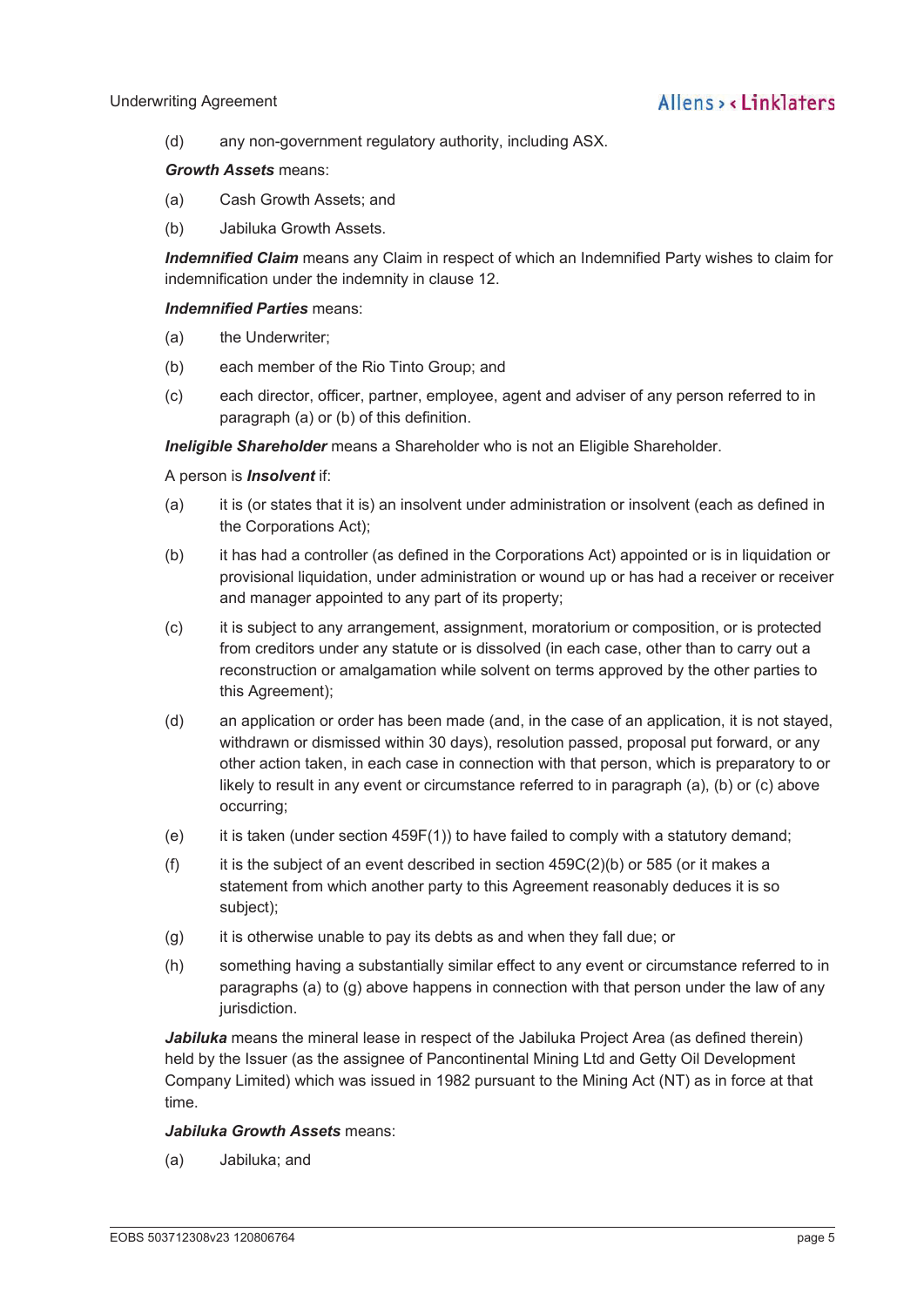(b) interest, proceeds, assets or returns generated from the investment or disposal of, or granting of security over, or other dealing with, Jabiluka,

subject at all times to the operation of clause 10.4.

*Listing Rules* means the official listing rules of ASX, as waived or modified in respect of the Issuer, including under the ASX Waivers.

*Loan Agreement* means the Loan Agreement dated 29 April 2016 between the Issuer and the Underwriter.

*Losses* means all Claims, demands, damages, losses, Costs and liabilities whatsoever (including reasonable legal costs and disbursements on a full indemnity basis).

*LTCMA* means the Jabiluka Long Term Care and Maintenance Agreement dated 25 February 2005 between the Issuer, the Northern Land Council (ABN 56 327 515 336) and the Traditional Owners of the Jabiluka Project Area.

*Nominee* means a person appointed, and approved by ASIC, to act as nominee to sell the Offer Shares that would have otherwise been issued to Ineligible Shareholders.

*Offer* means the traditional, renounceable pro-rata entitlement offer with retail rights trading made by the Issuer entitling each Eligible Shareholder to subscribe at the Offer Price for 6.13 Offer Shares for every 1 Share held by that Eligible Shareholder pro rata to their holding of Securities (except as otherwise permitted by the Listing Rules or section 9A) to raise approximately \$476 million at the Offer Price.

*Offer Booklet* means the offer booklet to be sent to Eligible Shareholders in respect of the Offer, setting out the terms of the Offer and including the Acceptance Form.

#### *Offer Materials* means:

- (a) the ASX Materials;
- (b) any Acceptance Form;
- (c) the Offer Booklet and any supplementary Offer Booklet; and
- (d) all other communications with Shareholders, nominees and other parties approved or authorised by or on behalf of the Issuer in connection with the Offer.

*Offer Price* means, in respect of each Offer Share, \$0.15.

*Offer Shares* means the Shares proposed to be issued under the Offer.

*Publication* means any media statements, announcements or other materials relating to the Offer published by or on behalf of the Issuer.

*Ranger Government Agreement* means the government agreement in relation to the Ranger Uranium Mine originally entered into between The Commonwealth of Australia, Peko-Wallsend Operations Ltd, Electrolytic Zinc Company of Australasia Limited and the AAEC on 9 January 1979 (as amended from time to time, including pursuant to an amendment and restatement deed dated 24 January 2013 between the Commonwealth of Australia and the Issuer).

*Ranger Project Area* has the same meaning as it has in the *Atomic Energy Act 1953* (Cth).

*Record Time* means 7pm on the Record Date.

*Registry* means the Issuer's securities registry, Computershare Investor Services Pty Limited (ABN 48 078 279 277).

*Regulation S* means Regulation S under the U.S. Securities Act.

*Rehabilitation* means the rehabilitation of the Ranger Project Area and Jabiru in accordance with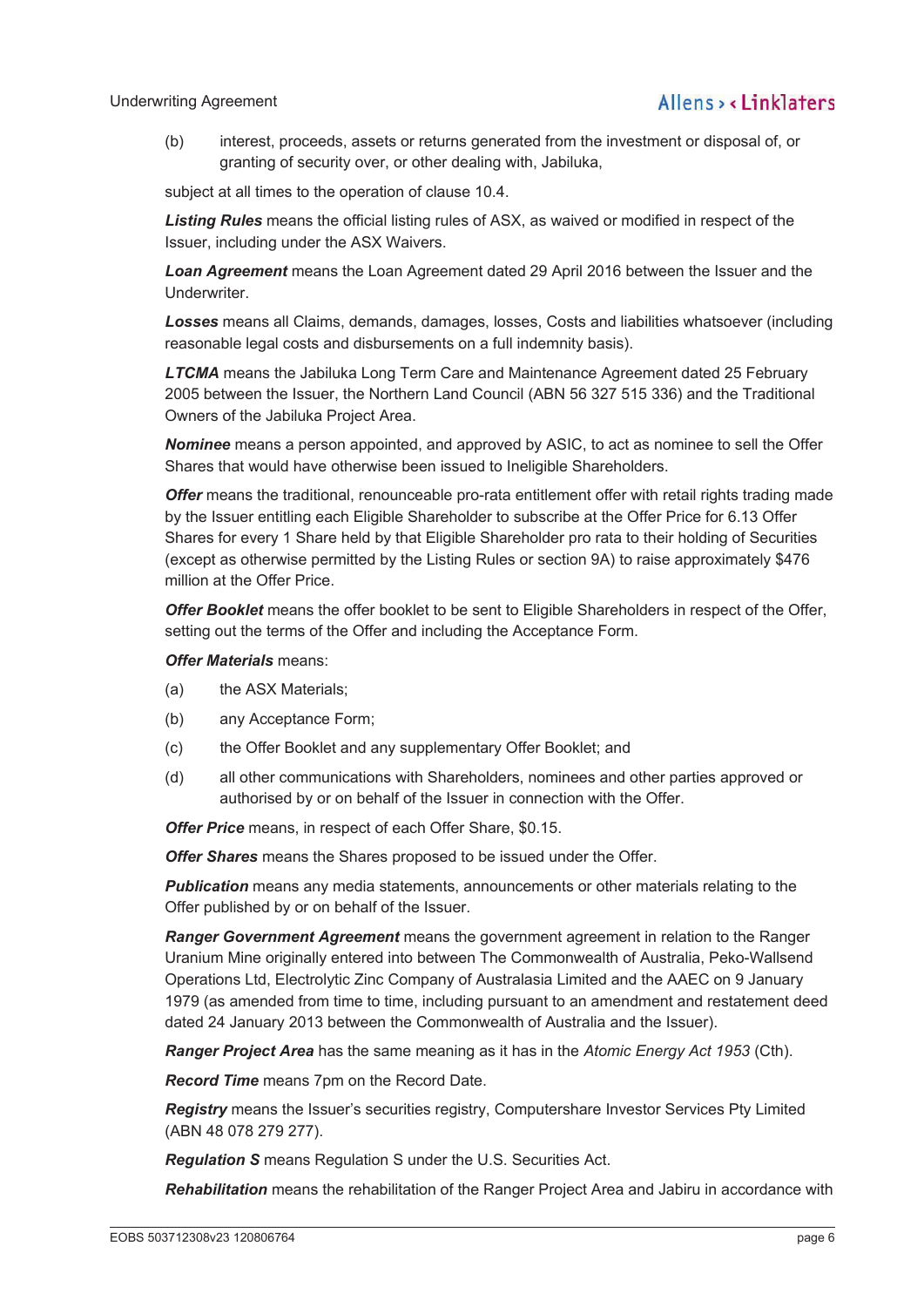### Underwriting Agreement

the Closure Plan.

*Rehabilitation Account* means an account(s) opened by the Issuer with an Australian authorised deposit-taking institution and designated as "ERA – Rehabilitation Account" into which the net proceeds of the Offer are to be deposited in accordance with clause 10.1(a).

*Rehabilitation Cost* means the Australian dollar nominal, undiscounted amount estimated from time to time as being required to complete the Rehabilitation, as reduced by subsequent expenditure on Rehabilitation undertaken in accordance with the Closure Plan.

## *Rehabilitation Funds* means:

- (a) the net Offer proceeds, deposited to the Rehabilitation Account;
- (b) any investment of funds of the Rehabilitation Account, in accordance with clause 10.2; and
- (c) any interest, proceeds or returns generated from the investment of funds of the Rehabilitation Account.

*Related Entity* means, in relation to an entity (the *first entity*):

- (a) a Subsidiary of the first entity;
- (b) an entity of which the first entity is a Subsidiary; or
- (c) a Subsidiary of another entity of which the first entity is also a Subsidiary.

*Relevant Announcement* means any statement or announcement in relation to the Offer, its progress, the results of the Offer, the Issuer or the business of the Issuer.

*Rio Tinto Group* means Rio Tinto Limited, Rio Tinto plc and their respective Related Entities from time to time (excluding the Issuer).

*s. 41 Authority* means the authority granted under the *Atomic Energy Act 1953* (Cth) to mine, recover, treat and process uranium oxide at the Ranger Project Area.

*Settlement Date* means, subject to this Agreement, the date specified as such in the Timetable.

**Share** means a fully paid ordinary share in the capital of the Issuer.

*Shareholder* means a holder of Shares.

*Shortfall Bookbuild* means the bookbuild process described in the ASX Materials.

### *Shortfall Bookbuild Premium Amount* means:

- (a) if Shares are issued pursuant to the Shortfall Bookbuild for an issue price per Share that exceeds the Offer Price – the amount equal to the number such Shares so issued multiplied by the difference between the issue price and the Offer Price;
- (b) otherwise zero.

*Shortfall Notice* means a notice from the Issuer to the Underwriter specifying the number of Shortfall Shares.

*Shortfall Notification Date* means the date on which the Shortfall Notice is due.

*Shortfall Shares* means the number of Offer Shares equal in number to the sum of the Offer Shares (if any):

- (a) for which Valid Applications have not been received by the Issuer from Eligible Shareholders or Eligible Assignees;
- (b) which have not been allocated to Eligible Shareholders or Eligible Assignees in accordance with clause 5.6; and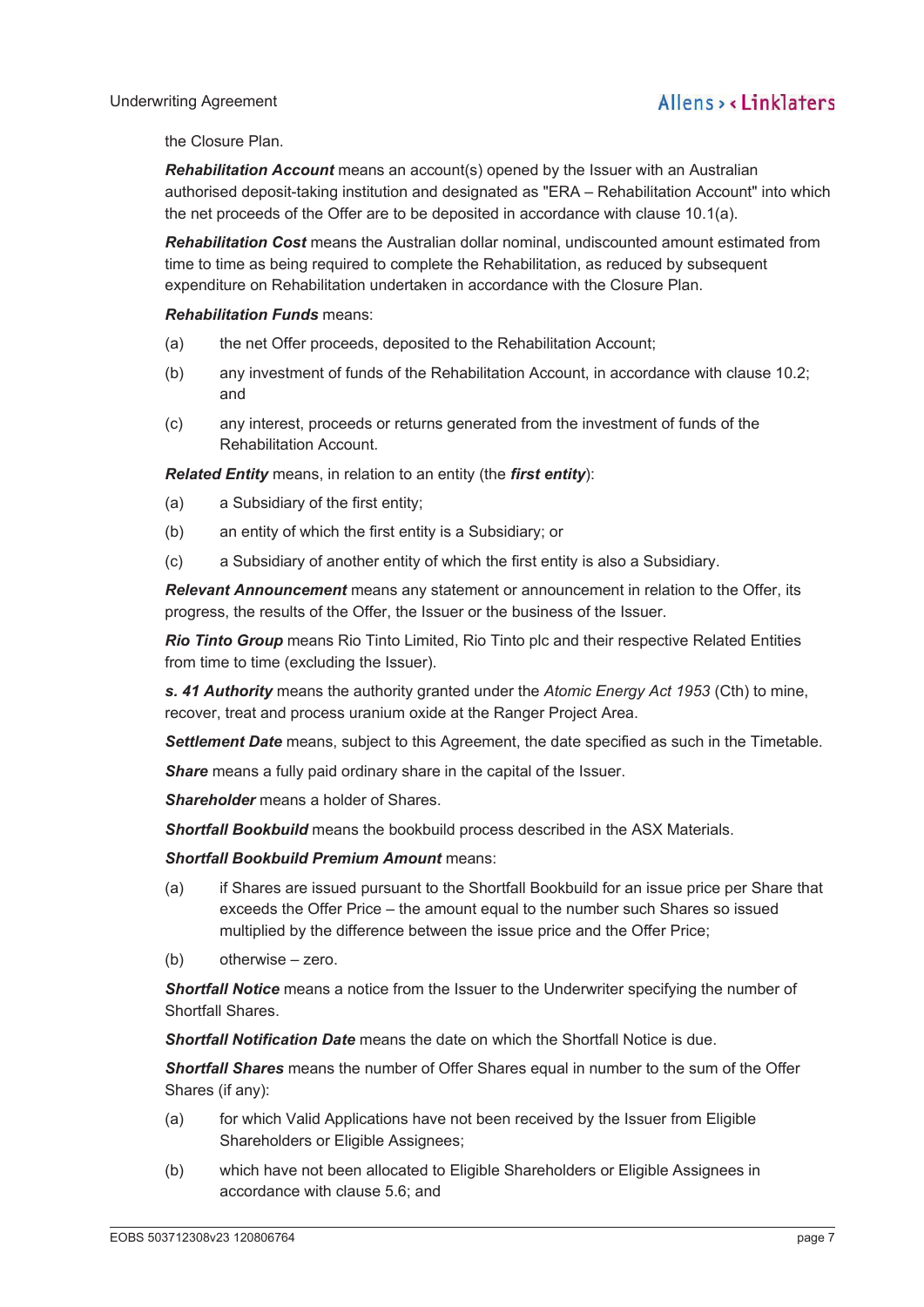(c) which have not otherwise been allocated to institutional and professional investors who have agreed to subscribe for them pursuant to the Shortfall Bookbuild before the Shortfall Notice is given to the Underwriter on the Shortfall Notification Date.

**Subsidiary** has the meaning given in the Corporations Act, but an entity will also be taken to be a Subsidiary of an entity if it is controlled by that entity (as defined in s50AA of the Corporations Act) and, without limitation:

- (a) a trust may be a Subsidiary, for the purposes of which a unit or other beneficial interest will be regarded as a share; and
- (b) an entity may be a Subsidiary of a trust if it would have been a Subsidiary if that trust were a corporation.

*Terminate* means the termination by the Underwriter of all further obligations of the Underwriter under this Agreement in accordance with clause 3.5 or clause 11.

*Timetable* means the Timetable set out in Schedule 1, as it may be varied under clause 4.1.

*Trading Date* has the meaning given to that expression in the Listing Rules.

*U.S. Person* means has the meaning given to that term in Rule 902(k) under the *U.S. Securities Act*.

*U.S. Securities Act* means the *United States Securities Act of 1933*, as amended.

*Valid Application* means in respect of:

- (a) the Offer Shares, a duly completed Acceptance Form by an Eligible Shareholder or a duly completed application form (approved by the Issuer and the Underwriter) by an Eligible Assignee is submitted in accordance with the procedure set out in the Offer Booklet, and payment in full for Accepted Entitlement Shares in cleared funds is made to the Registry (including via BPAY) prior to 5.00pm on the Closing Date;
- (b) the Shortfall Shares, payment in full for the Shortfall Shares in cleared funds made to the Issuer on the Settlement Date.

*Verification Material* means the contents of the file maintained by or on behalf of the Issuer as part of the Due Diligence Investigations, being the documents and information provided in verification of statements made in the ASX Materials.

### **1.2 Interpretation**

- (a) Headings are for convenience only and do not affect interpretation.
- (b) Mentioning anything after includes, including, for example or similar expressions does not limit what else might be included.
- (c) Nothing in this Agreement is to be interpreted against a party solely on the ground that the party put forward this Agreement or a relevant part of it.
- (d) The following rules apply unless the context requires otherwise.
	- (i) The singular includes the plural, and the converse also applies.
	- (ii) If a word or phrase is defined, its other grammatical forms have a corresponding meaning.
	- (iii) A reference to a person includes a corporation, trust, partnership, unincorporated body or other entity, whether or not it comprises a separate legal entity.
	- (iv) A reference to a clause or Schedule is a reference to a clause of, or Schedule to, this Agreement.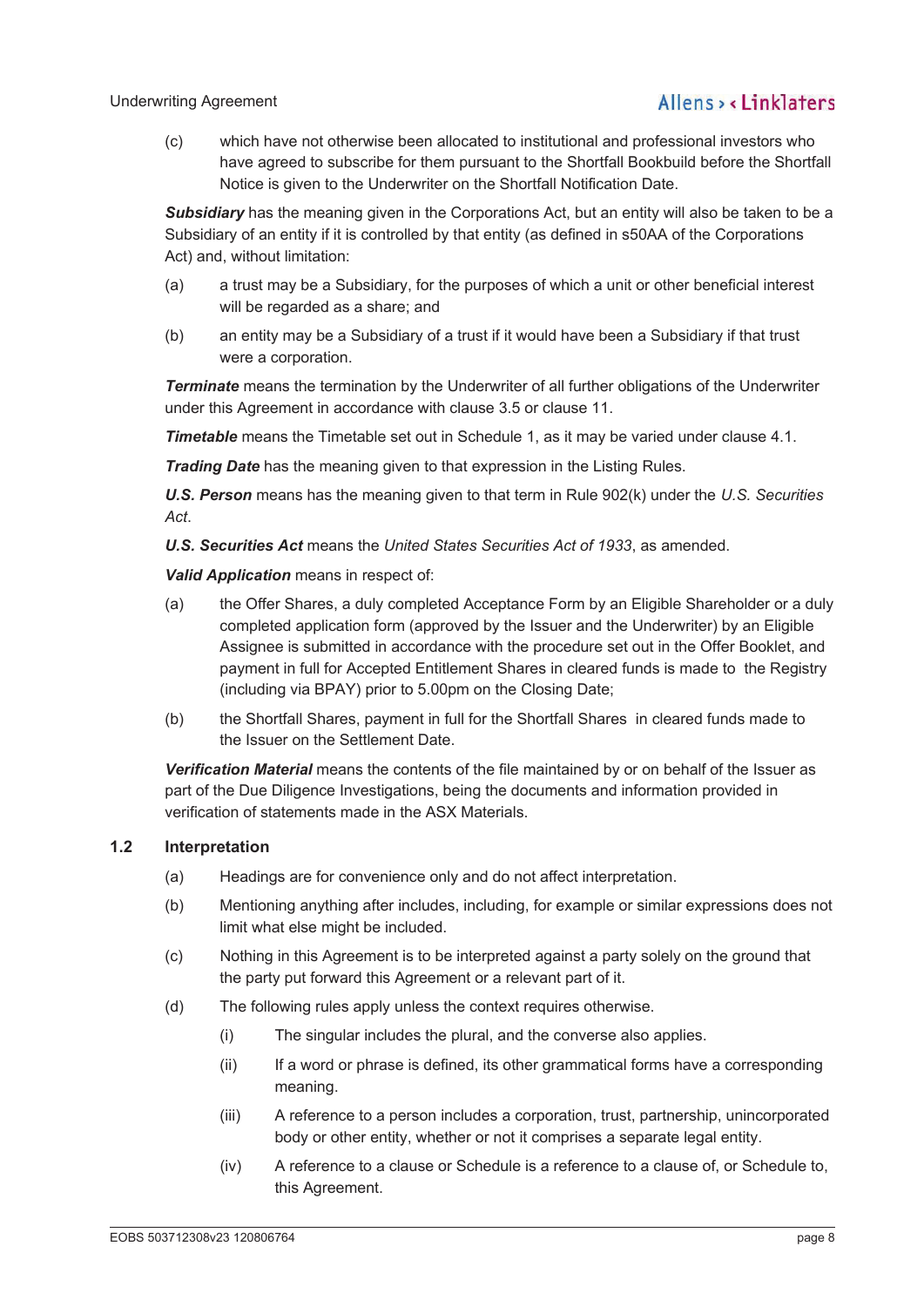- (v) A reference to an agreement or document (including a reference to this Agreement) is to the agreement or document as amended, supplemented, novated or replaced, except to the extent prohibited by this Agreement or that other agreement or document, and includes the recitals and schedules to that agreement or document.
- (vi) A reference to writing includes any method of representing or reproducing words, figures, drawings or symbols in a visible and tangible form.
- (vii) A reference to a party to this Agreement or another agreement or document includes the party's successors, permitted substitutes and permitted assigns (and, where applicable, the party's legal personal representatives).
- (viii) A reference to legislation or to a provision of legislation includes a modification or re-enactment of it, a legislative provision substituted for it and a regulation or statutory instrument issued under it.
- (ix) A reference to a section, Part, Division or Chapter is a reference to a section, Part, Division or Chapter of the Corporations Act.
- (x) A reference to conduct includes an omission, statement or undertaking, whether or not in writing.
- (xi) A reference to an agreement includes any undertaking, deed, agreement and legally enforceable arrangement, whether or not in writing, and a reference to a document includes an agreement (as so defined) in writing and any certificate, notice, instrument and document of any kind.
- (xii) A reference to dollars or \$ is to Australian currency.
- (xiii) A reference to a right or obligation of any two or more people comprising a single party confers that right, or imposes that obligation, as the case may be, on each of them severally and each two or more of them jointly. A reference to that party is a reference to each of those people separately (so that, for example, a representation or warranty by that party is given by each of them separately).
- (xiv) References to applicable law include all laws of jurisdictions applicable to the Offer or the Issuer within or outside Australia, including the Listing Rules and policies, guidelines, official directives or requests of or by any Government Agency, whether or not having the force of law.
- (xv) A reference to time is to Melbourne, VIC time.
- (xvi) All dates as specified in the Timetable have the same meaning when used in the body of this Agreement.

## **2 Appointment, participation and sub-underwriting**

## **2.1 Appointment**

- (a) The Issuer appoints the Underwriter as the underwriter of the Offer on the terms and conditions of this Agreement.
- (b) The Underwriter accepts the appointment under clause 2.1(a) and agrees, subject to clauses 3 and 10, to underwrite the Offer in accordance with this Agreement.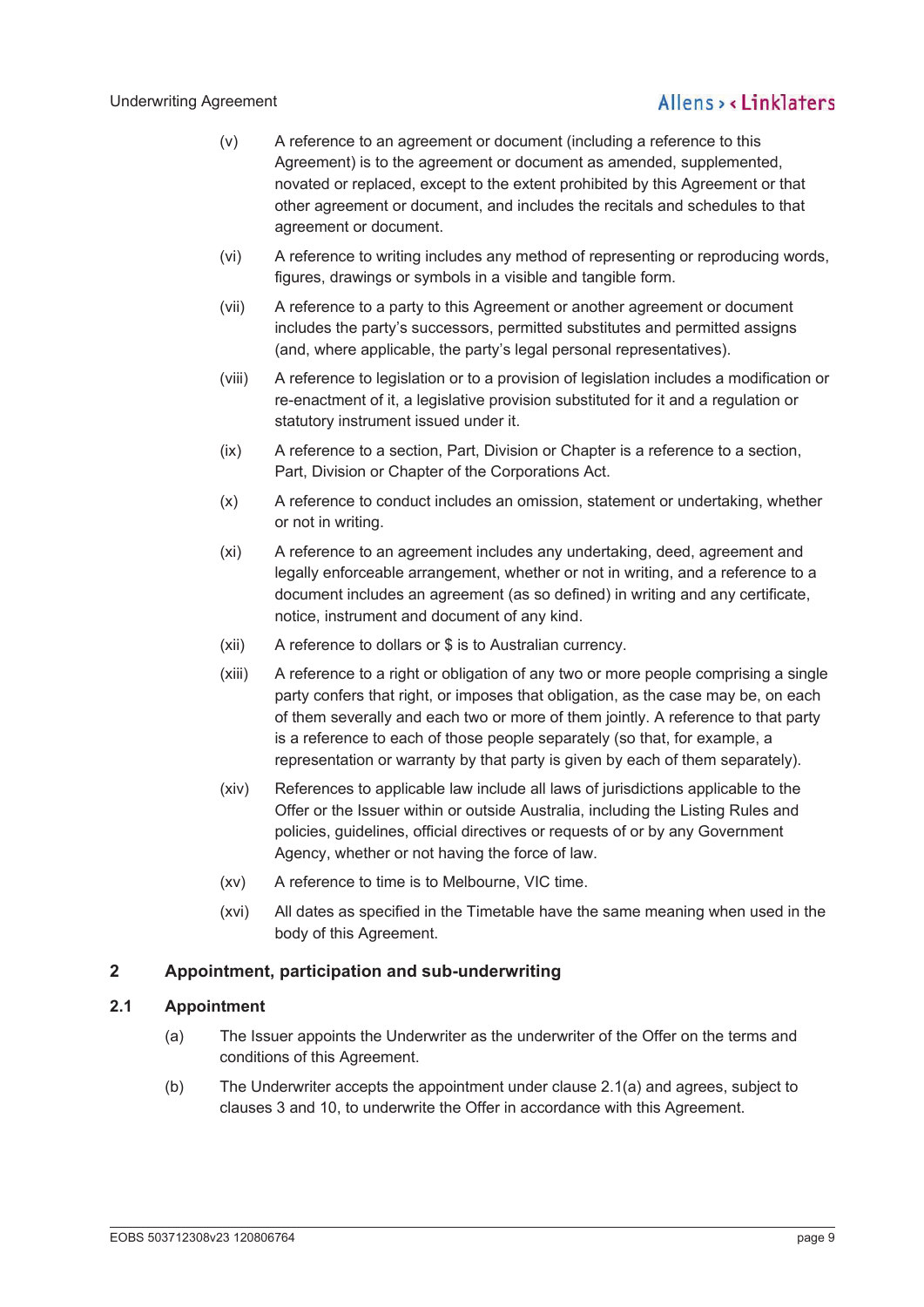## **2.2 Participation in Offer**

Unless the Underwriter has Terminated in accordance with the terms of this Agreement, the Underwriter must, before 5:00pm on the Closing Date:

- (a) subscribe for all of its Entitlement Shares; and
- (b) procure subscriptions for all of the Entitlement Shares offered to other Eligible Shareholders who are members of the Rio Tinto Group,

in each case by submitting Valid Applications (including payment in full for such Entitlement Shares).

### **2.3 Sub-Underwriters**

The Underwriter may at any time, with the prior written consent of the Issuer, appoint subunderwriter(s) to sub-underwrite all or part of the Offer, provided that any pro forma letter, agreement or form used in connection with any appointment of sub-underwriter(s) shall be approved by the Issuer.

## **3 Conditions**

## **3.1 Conditions Precedent**

The obligations of the Underwriter to underwrite the Offer under clause 5.8 under this Agreement are conditional on:

- (a) (**Due Diligence Questionnaire**) written responses to the Due Diligence Questionnaire signed by the persons nominated (and approved by the Underwriter) as executing parties in the Due Diligence Questionnaire having been given to the Underwriter (in a form acceptable to the Underwriter, acting reasonably) by 8.00am on the Launch Date;
- (b) (**Other due diligence materials**) delivery of:
	- (i) the Due Diligence Report; and
	- (ii) all other opinions, reports or sign-offs (including Australian legal, accounting and management) to be provided to the Issuer, the Directors and the Underwriter in relation to the Offer contemplated by the Due Diligence Planning Memorandum,

to the Underwriter (in a form acceptable to the Underwriter, acting reasonably) by 8.00am on the Launch Date;

- (c) (**ASX Waivers**) ASX having granted the ASX Waivers (including approval of the Timetable) in a form acceptable to the Underwriter (acting reasonably) by 8.00am on the Launch Date;
- (d) (**ASIC Modifications**) ASIC having granted the ASIC Modifications in a form acceptable to the Underwriter (acting reasonably) by 8.00am on the Launch Date;
- (e) (**ASX Materials**) the Issuer issuing and giving to ASX the ASX Materials (in a form acceptable to the Underwriter) prior to 9.30am on the Launch Date;
- (f) (**Offer Booklet**) the Offer Booklet (in a form acceptable to the Underwriter) being sent to Eligible Shareholders in accordance with clause 5.1(a);
- (g) (**Shortfall Notice**) delivery by the Issuer to the Underwriter of a duly executed Shortfall Notice by 9.00am on the Shortfall Notification Date in accordance with clause 5.5;
- (h) (**Certificates**) delivery by the Issuer to the Underwriter of a duly executed Certificate by 9.00am on each of the Shortfall Notification Date and the Settlement Date in accordance with clauses 5.5 and 5.7 (respectively);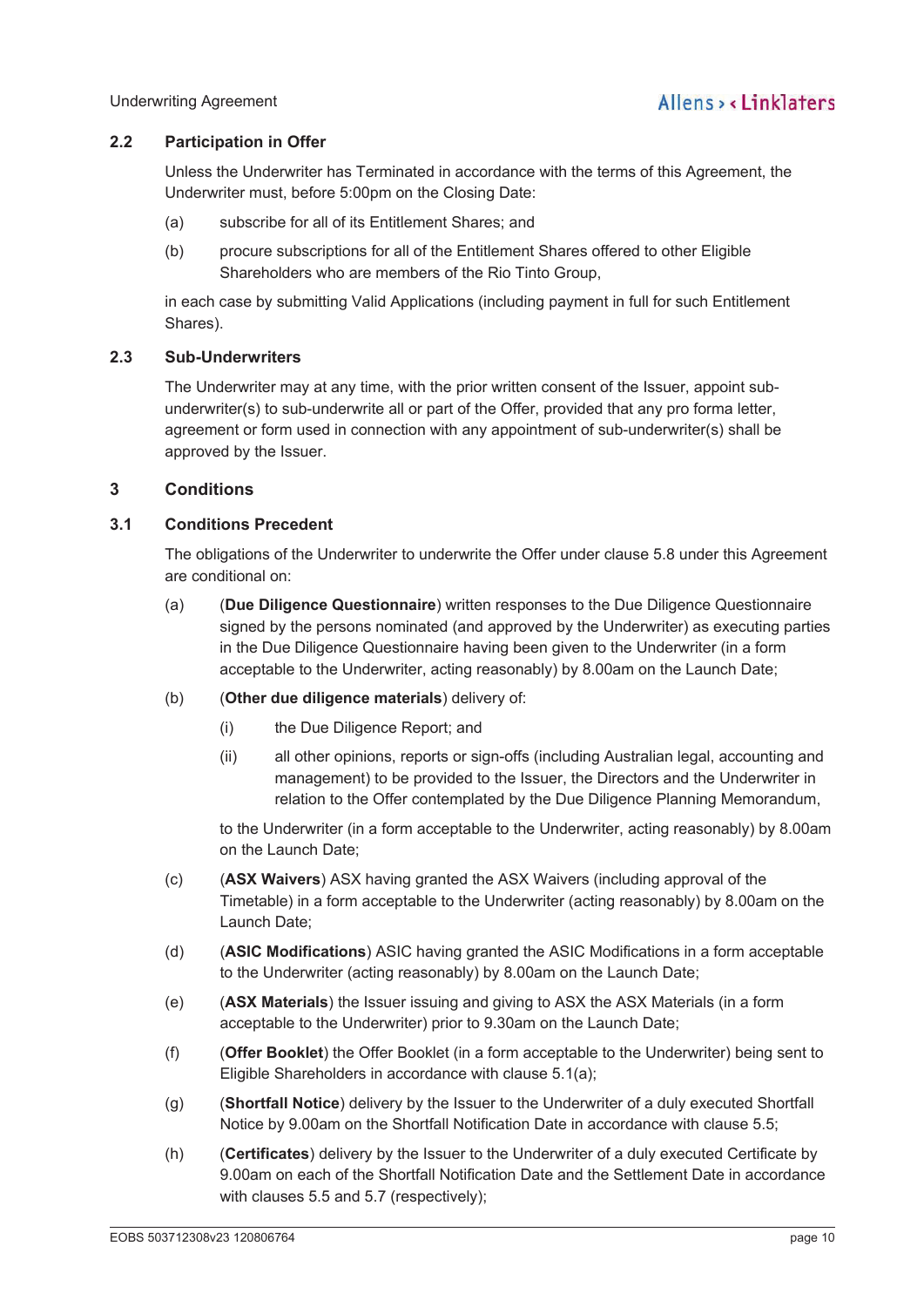- (i) (**New circumstances sign-off**) the Underwriter receiving certificate(s) as contemplated by paragraph 13.2 of the Due Diligence Planning Memorandum and signed by each Management Reporting Person (as such term is defined in the Due Diligence Planning Memorandum) by 9.00am on the Settlement Date; and
- (j) (**ASX Waivers and ASIC Modifications**) ASX having not withdrawn or modified the ASX Waivers, and ASIC having not withdrawn or modified the ASIC Modifications, on or before 2.00pm on the Settlement Date.

## **3.2 Best endeavours**

The Issuer must use its best endeavours to procure that the Conditions Precedent are satisfied by their respective deadlines.

## **3.3 Benefit of conditions**

The Conditions Precedent are for the benefit of the Underwriter only and may only be waived by the Underwriter in writing in its absolute and unfettered discretion.

## **3.4 Notice**

The Issuer must notify the Underwriter:

- (a) when it has satisfied any Condition Precedent; and
- (b) if any Condition Precedent is not satisfied, or becomes incapable of satisfaction, by the relevant time for satisfaction referred to in that Condition Precedent,

as soon as practicable after becoming aware of that matter.

## **3.5 Conditions not satisfied**

If any Condition Precedent is not fulfilled (or waived under clause 3.3 by the Underwriter) by the relevant time for satisfaction referred to in that Condition Precedent (or such later time as agreed by the Underwriter) then this Agreement (other than this clause 3.5 and clauses 1, 6.3, 6.4, 7, 12, 13.4, 14, 15 and 16 (other than clause 16.9)) is at an end as to its future operation except for the enforcement of any right or claim which arises on or has arisen before this Agreement comes to an end.

## **4 General Conduct of the Offer**

### **4.1 Timetable**

The Timetable may be amended by the Issuer only if:

- (a) the Underwriter provides its prior written consent; and
- (b) to the extent required, ASX and ASIC provide their prior written consent.

### **4.2 Compliance**

The Issuer must conduct the Offer in accordance with the Offer Materials, this Agreement, the Timetable, the Constitution, the Listing Rules, the Corporations Act and all other applicable laws.

### **4.3 Offer Materials, support and access**

- (a) The Issuer must at its own cost, if requested by the Underwriter:
	- (i) provide advanced copies of drafts of the Offer Materials to the Underwriter for distribution to prospective sub-underwriters; and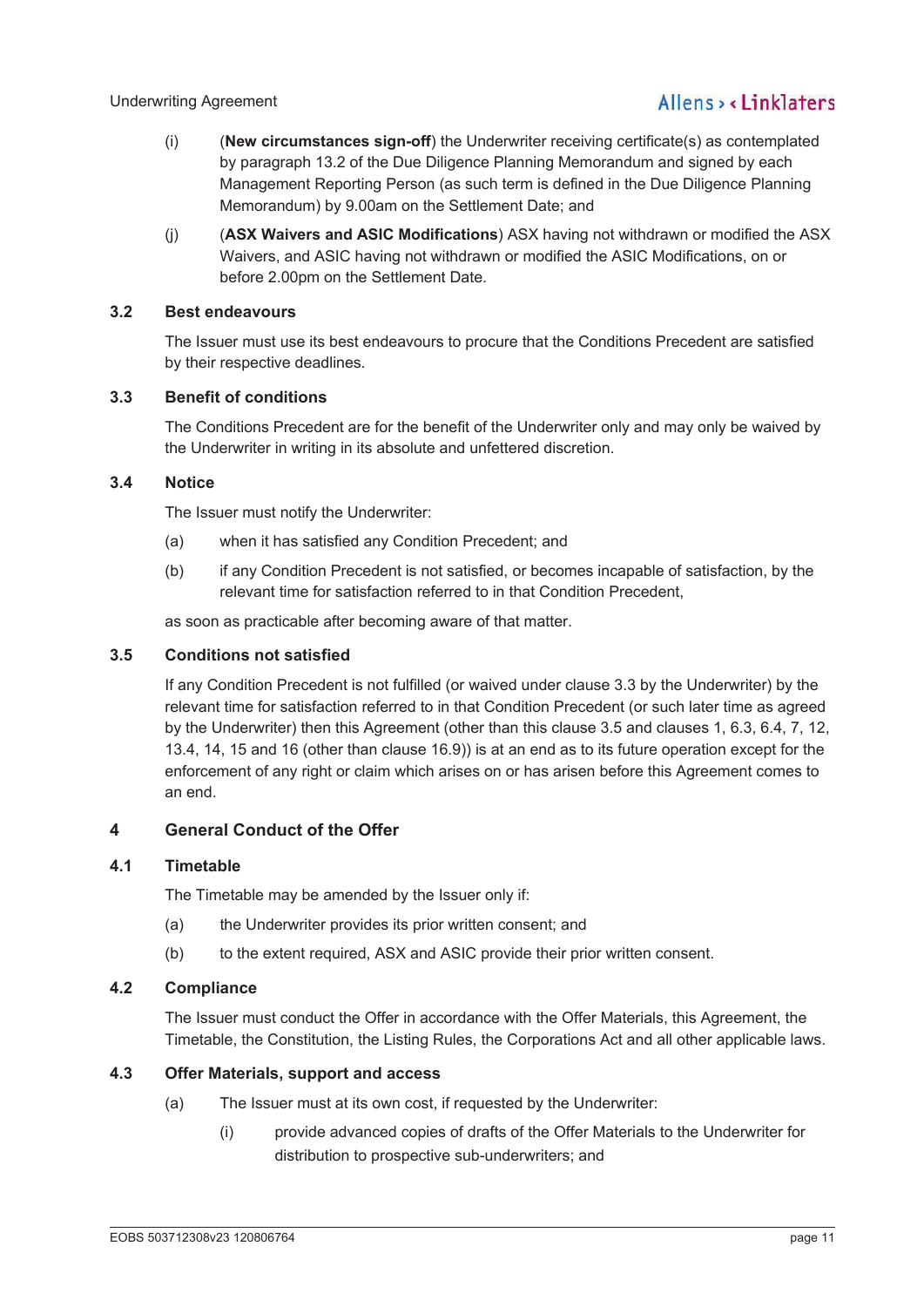### Underwriting Agreement

## Allens, linklaters

- (ii) provide a marked copy of the final version of the Offer Materials sent to Shareholders showing all changes from the draft(s) provided by the Underwriter to prospective sub-underwriters.
- (b) Until the Trading Date, the Issuer must keep the Underwriter promptly and fully informed of all strategies, developments and discussions relevant to the Offer, and all material strategies, developments and discussions relevant to the Issuer that a reasonable investor would consider material to a decision to invest in Offer Shares, and ensure that no initiatives relevant to the Offer, or material strategies, developments and discussions relevant to the Issuer that a reasonable investor would consider material to a decision to invest in Offer Shares, are undertaken without agreement of the Underwriter and ensure that such matters are in accordance with this Agreement.
- (c) The Issuer will use reasonable endeavours to procure the Registry and any securities analytics firm engaged by it in relation to the Offer to do all reasonably necessary things to enable:
	- (i) the Issuer to comply with its obligations under this Agreement; and
	- (ii) the Underwriter to comply with its obligations under clause 5.8.

## **4.4 Announcements**

- (a) Until Completion, the Issuer will not make or approve, the publication or release of any Relevant Announcement without the prior approval of the Underwriter (such approval not to be unreasonably withheld, conditioned or delayed), unless the Issuer is required by the Corporations Act, the Listing Rules or any other applicable law to make a Relevant Announcement (in which case it must, use its reasonable endeavours to consult with, and take into account the comments of, the Underwriter as to the form, content and timing of the Relevant Announcement prior to making the Relevant Announcement).
- (b) The Issuer and the Directors accept full responsibility for the content of, or any information contained in, any Relevant Announcement which the Underwriter is requested to issue or approve.

### **4.5 Holding statements**

The Issuer must dispatch new holding statements in respect of the Offer Shares issued pursuant to this Agreement, in accordance with the Corporations Act, the Constitution, the Listing Rules and any other applicable law, as soon as practicable after the Settlement Date.

## **5 Conduct of the Offer**

### **5.1 Offer Materials**

The Issuer must:

- (a) dispatch the Offer Booklet to each Eligible Shareholder on or before the Despatch Date; and
- (b) comply with Listing Rule 7.7.1(b) and send to each Ineligible Shareholder notice of the Offer and that they will not be eligible to participate in the Offer.

## **5.2 Registry**

The Issuer must ensure that the Registry:

(a) directly, provides or causes to be provided to the Underwriter such information as is reasonably requested by it (including providing reports as at the Record Time in relation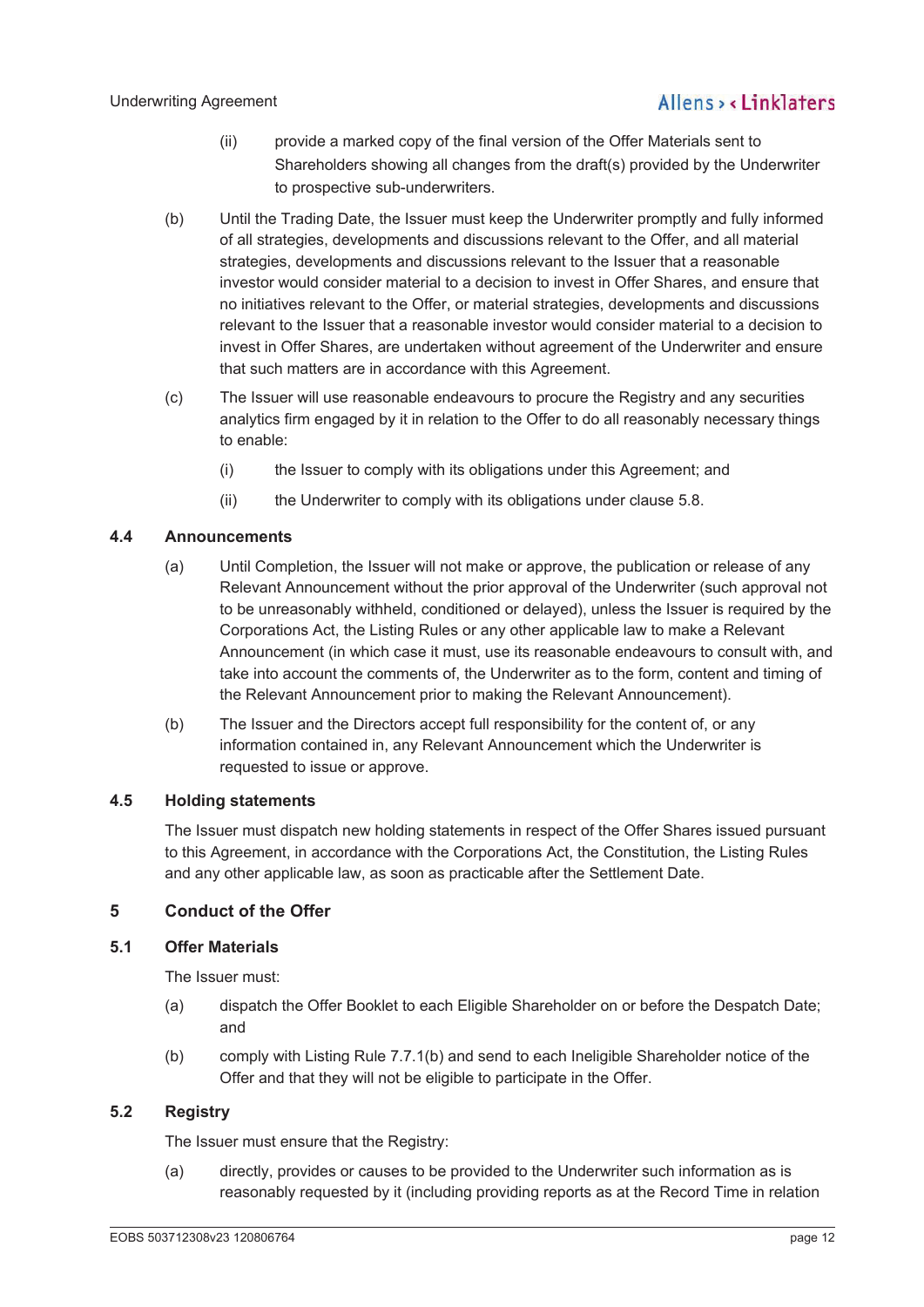to registered shareholdings in the Issuer required by the Underwriter) to enable or assist the Underwriter to comply with its obligations under this Agreement.

- (b) receives the Acceptance Forms, application forms and the Application Money;
- (c) credits the relevant bank account on a daily basis with the Application Money received;
- (d) maintains (and permits the Underwriter to inspect at any reasonable time) accurate records of the receipt of applications for Offer Shares (regardless of whether they are Valid Applications), the banking of the Offer Price in respect of each Offer Share applied for, the processing of applications for Offer Shares, the dispatch of holding statements in respect of the Offer Shares issued pursuant to the Offer and the despatch to applicants under the Offer of any refunds of Application Money not applied in respect of the issue of Offer Shares, for at least seven years after the Settlement Date or until any proceedings commenced during that period in relation to the Offer have been finally resolved (including any appeal proceedings), whichever period is longer;
- (e) delivers a computerised list of Accepting Shareholders, and Eligible Assignees who have delivered Valid Applications to the Underwriter accepting all or part of their Entitlements, under the Offer to the Underwriter on a daily basis until the day that is three Business Days after the Closing Date; and
- (f) whenever requested by the Underwriter, notifies the Underwriter of the particulars of each Acceptance Form and application form received and the number of Entitlement Shares proposed to be allotted.

## **5.3 Trading of Entitlements in respect of Eligible Shareholders**

The Issuer must apply to ASX for official quotation of Entitlements in respect of Shareholders and thereafter use its best endeavours to procure that:

- (a) official quotation is granted by ASX in respect of those Entitlements from the date set out in the Timetable;
- (b) those Entitlements are allotted to Eligible Shareholders on the date set out in the Timetable;
- (c) those Entitlements are eligible for trading on ASX during the period set out in the Timetable; and
- (d) those Entitlements are tagged by the ASX such that they cannot be purchased by investors in the United States.

## **5.4 Applications**

On the Business Day after the Closing Date, the Issuer must:

- (a) inform the Underwriter of the number of invalid applications for Entitlement Shares under the Offer and the grounds on which the Issuer believes they are not valid, and permit the Underwriter to review those invalid applications; and
- (b) in respect of any invalid applications for Entitlement Shares which are not valid only because the Application Money has been paid by cheque which has not yet cleared:
	- (i) use reasonable efforts to maximise the clearance of those cheques by 5.00pm on the Business Day immediately preceding the Shortfall Notification Date; and
	- (ii) include the Entitlement Shares the subject of those invalid applications in the Shortfall Shares only if they have not become Valid Applications after complying with clause 5.6.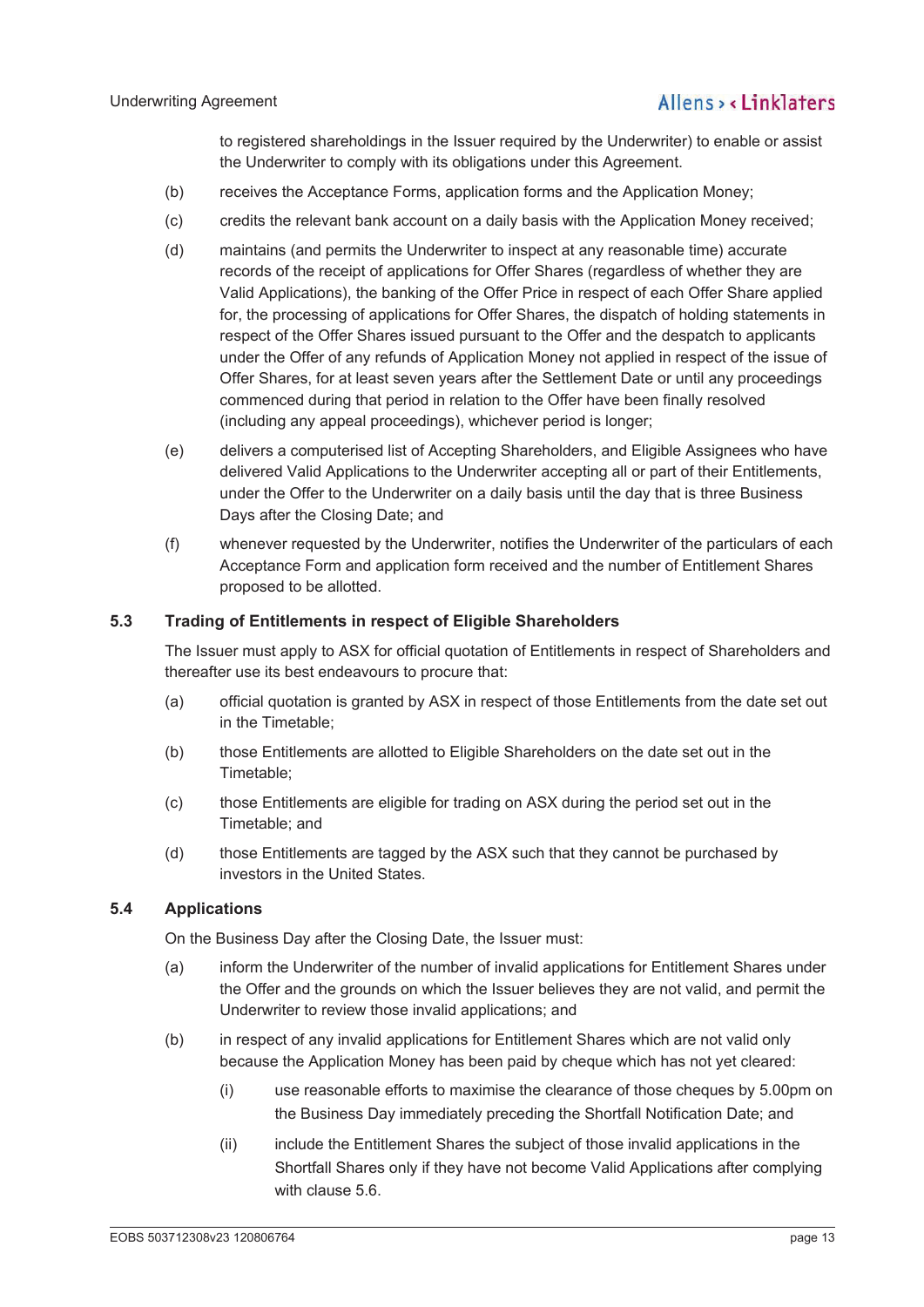## **5.5 Shortfall Notice and Certificate**

Not later than 9.00am on the Shortfall Notification Date, the Issuer must give the Underwriter:

- (a) a Shortfall Notice; and
- (b) a Certificate dated the Shortfall Notification Date.

## **5.6 Acceptance of Valid Applications**

- (a) The Issuer must accept all Valid Applications for Offer Shares which it receives from Accepting Shareholders to the extent of their Entitlements.
- (b) Where an Accepting Shareholder (other than a person referred to in Listing Rule 10.11) has submitted a Valid Application for a number of Offer Shares that exceeds their Entitlement (*Shortfall Applicant*), the Issuer must accept such Valid Application and issue the relevant additional number of Offer Shares to such Shortfall Applicant provided that:
	- (i) there is a sufficient number of Offer Shares to satisfy the Valid Applications of all Shortfall Applicants in excess of their Entitlements; or
	- (ii) if there is not a sufficient number of Offer Shares to satisfy the Valid Applications of all Shortfall Applicants in excess of their Entitlements, the number of Offer Shares to be issued to each such Shortfall Applicant in excess of its Entitlement will be scaled back:
		- (A) on a pro-rata basis, according to the number of Shares held by each Shortfall Applicant as at the Record Date;
		- (B) so that the maximum number of Offer Shares to be issued under this paragraph (b) does not exceed the total number of Offer Shares that have not been taken up under the Entitlement Offer; and
		- (C) so that no person will be issued with more than the number of Offer Shares they applied for.
- (c) The Issuer must accept all Valid Applications for Shortfall Shares.
- (d) The Issuer's obligations under this clause do not require it to breach any law or Listing Rule.

### **5.7 Certificate**

Not later than 9.00am on the Settlement Date, the Issuer must give the Underwriter a Certificate dated the Settlement Date.

## **5.8 Subscription for Shortfall Shares**

By no later than 4.00pm on the Settlement Date, the Underwriter must:

- (a) subscribe, or procure subscriptions, for the Shortfall Shares; and
- (b) pay to the Issuer, or procure payment to the Issuer of, the Offer Price in respect of the Shortfall Shares,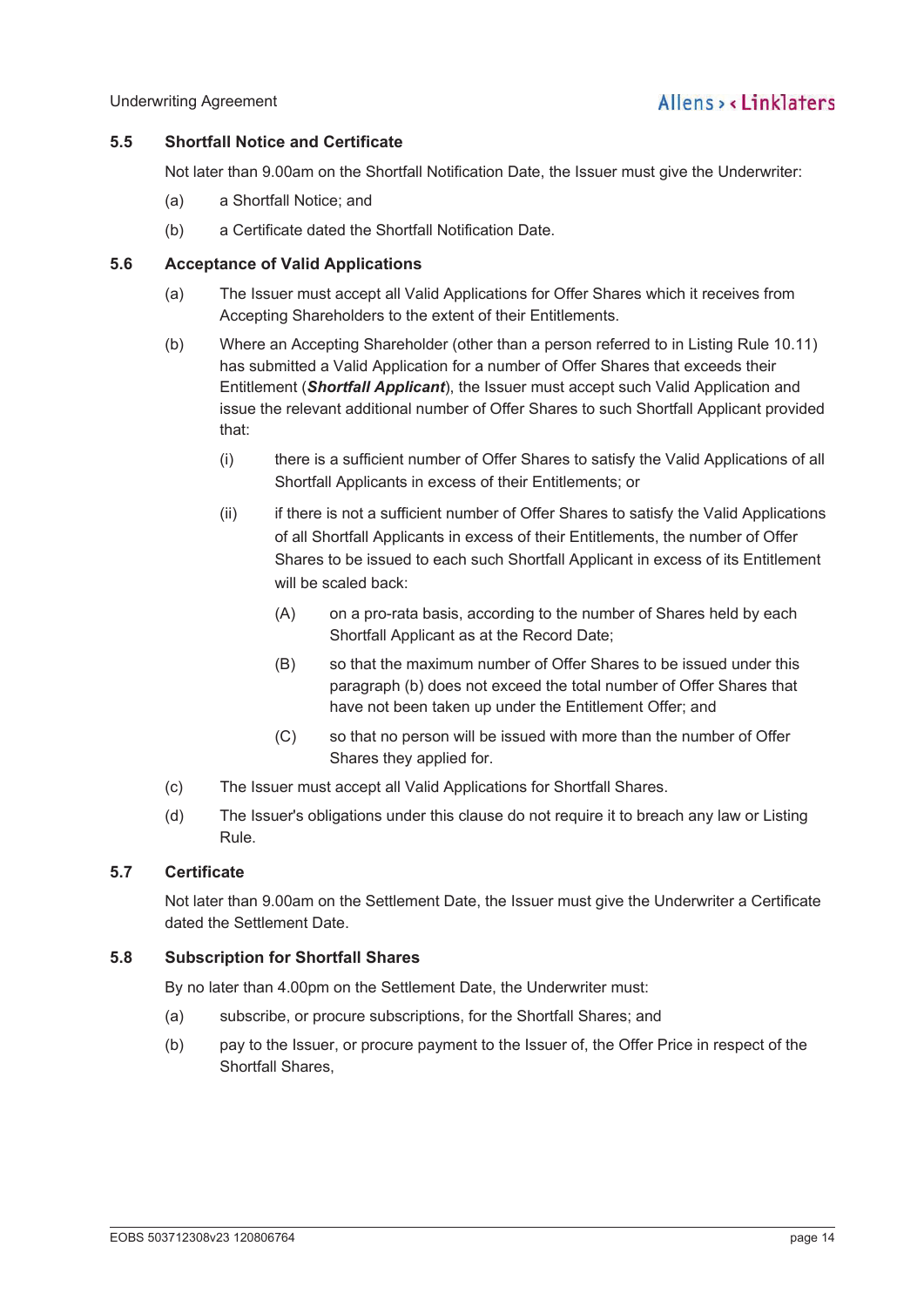unless the Underwriter has Terminated.

#### **5.9 Allotment and issue**

The Issuer must allot and issue:

- (a) the Accepted Entitlement Shares to the Accepting Shareholders and Eligible Assignees; and
- (b) the Shortfall Shares to the Underwriter or any member of the Rio Tinto Group (as the case may be) who subscribed for those Shortfall Shares under clause 5.8,

by no later than 9.30am on the Issue Date.

#### **5.10 Nominee sale facility**

The Issuer undertakes that it:

- (a) has appointed, or will appoint, the Nominee and such Nominee is approved by ASIC;
- (b) will issue to the Nominee the Entitlements that would otherwise have been issued to Ineligible Shareholders; and
- (c) will procure that the Nominee uses reasonable endeavours to sell such Entitlements and distributes to each of those Ineligible Shareholders their proportion of the proceeds of the sale net of expenses,

in each case, in accordance with section 615 of the Corporations Act.

### **6 Due Diligence Investigations**

#### **6.1 Obligation**

Until Completion, the Issuer must:

- (a) make such enquiries as are reasonable; and
- (b) exercise due diligence in accordance with the Due Diligence Planning Memorandum,

with the purpose of ensuring that:

- (c) there are no omissions from the Offer Materials of information without which the relevant documents would be, or would become, misleading or deceptive;
- (d) no statement in any of the Offer Materials is, or becomes, false, misleading or deceptive;
- (e) the issue of any of the Offer Materials does not constitute conduct that is misleading or deceptive or is likely to mislead or deceive; and
- (f) the Issuer is made aware of any circumstances which may render the Entitlement Offer Cleansing Notice defective (as that term is defined in section 708AA(11) (*Defective*) as soon as practicable after any such circumstance arises.

### **6.2 Supplementary Cleansing Notice**

If the Issuer is notified or becomes aware:

- (a) that the Entitlement Offer Cleansing Notice is Defective;
- (b) of any Excluded Information that would have been required to be disclosed in the Entitlement Offer Cleansing Notice (including, in the case of a new circumstance which arises after the Entitlement Offer Cleansing Notice is given to ASX, if it had arisen before the Entitlement Offer Cleansing Notice was given to ASX);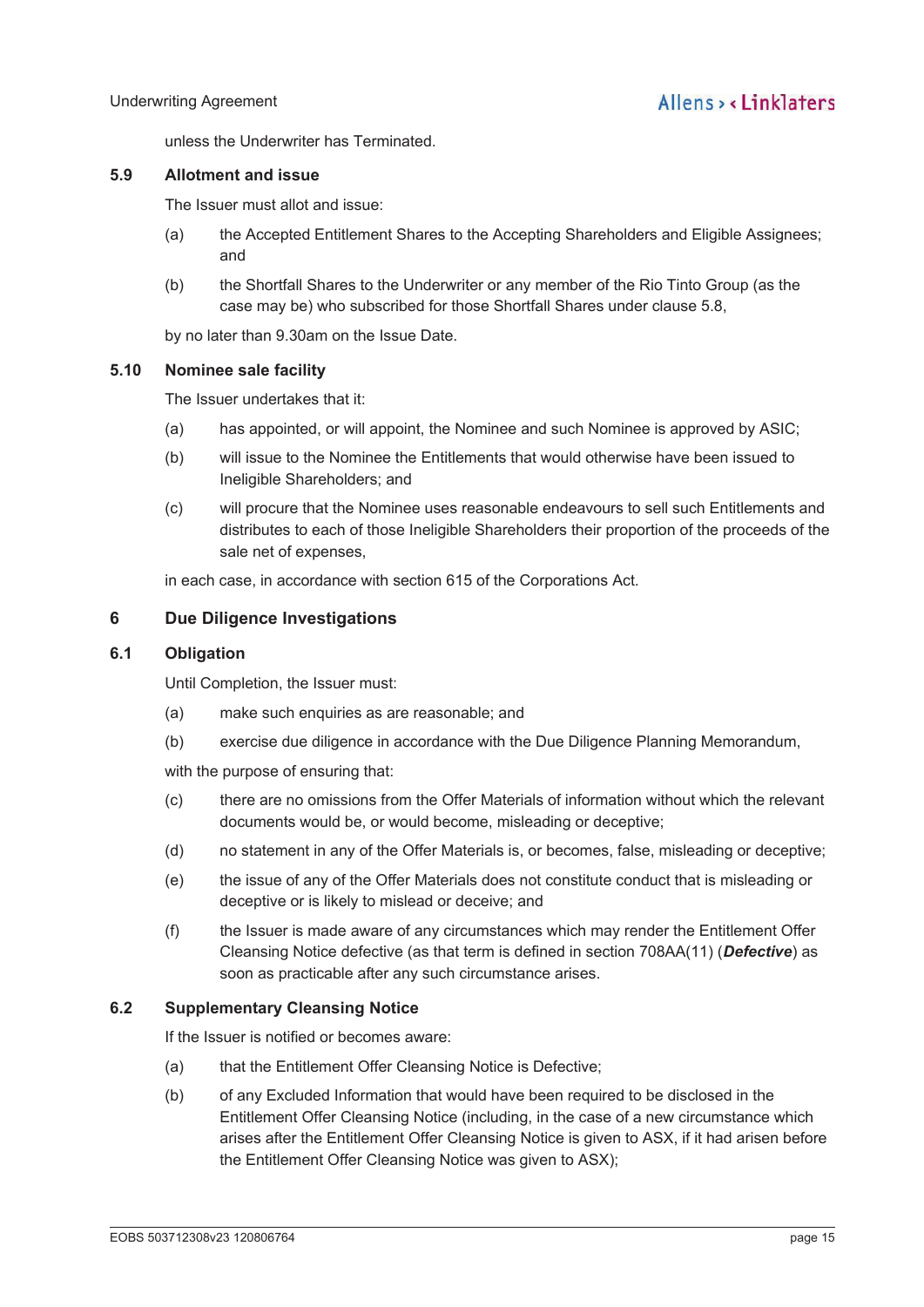- (c) of a change to the potential effect of the Offer on control of the Issuer or to the consequences of that effect; or
- (d) that any of the Offer Materials are, or contain a statement which is, misleading or deceptive or likely to mislead or deceive (including by misstatement or omission or as a result of a new circumstance that has arisen since the relevant document was issued),

the Issuer must immediately notify the Underwriter of that information or matter and must, if required by the Underwriter or the Corporations Act, as soon as practicable:

- (e) give to ASX a correcting notice under section 708AA(10); and
- (f) prepare and give to ASX an amendment or supplement in respect of that information or matter in accordance with section 708AA(12),

in each case in a form approved in writing by the Underwriter, such approval not to be unreasonably withheld, conditioned or delayed. Any such approval is provided without prejudice to the rights of the Underwriter to Terminate. Following the issue of any such correcting notice, amendment or supplement, the Issuer must immediately take such action as may reasonably be requested by the Underwriter (including despatching copies of such correcting notice, amendment or supplement to all recipients of the Offer Materials).

## **6.3 Due diligence materials**

Subject to clause 6.5, the Issuer must provide the Underwriter with reasonable access to, and on request, copies of the Due Diligence Report, and all materials and documents used or created in connection with the Due Diligence Investigations, on receipt of reasonable notice from the Underwriter, and must maintain those materials and documents for that purpose for at least seven years after the Settlement Date or until any proceedings commenced during that period in relation to the Offer have been finally resolved (including any appeal proceedings), whichever period is longer.

## **6.4 Access to premises, books and records**

Subject to clause 6.5, the Issuer agrees to provide the Underwriter and its officers and advisers with all information and data (including confidential information prepared for or by the Issuer) and assistance as the Underwriter deems appropriate (or as may be required by any Government Agency) for the purposes of the Offer or in connection with any actual or threatened legal, regulatory or administrative enquiry or proceedings arising out of or in connection with the Offer. The Issuer authorises the Underwriter to use such information in connection with the Offer and in connection with any actual or threatened legal, regulatory or administrative enquiry or proceedings arising out of or in connection with the Offer.

## **6.5 Legal professional privilege**

The Issuer must provide any information, assistance and facilities which the Underwriter requires for those purposes, provided that if the provision of information would lead to a loss of legal professional privilege in that information, the Issuer must notify the Underwriter of that fact and use its best endeavours to provide such information in a manner which, to the extent reasonably practicable, will not result in a loss of any legal professional privilege.

## **7 Costs**

## **7.1 Costs**

(a) Subject to clause 7.1(b), the Issuer must pay, or reimburse the Underwriter where the Underwriter has incurred, the Underwriter's Costs of and incidental to the Offer up to a maximum aggregate amount of \$100,000 (inclusive of GST and all other taxes) within five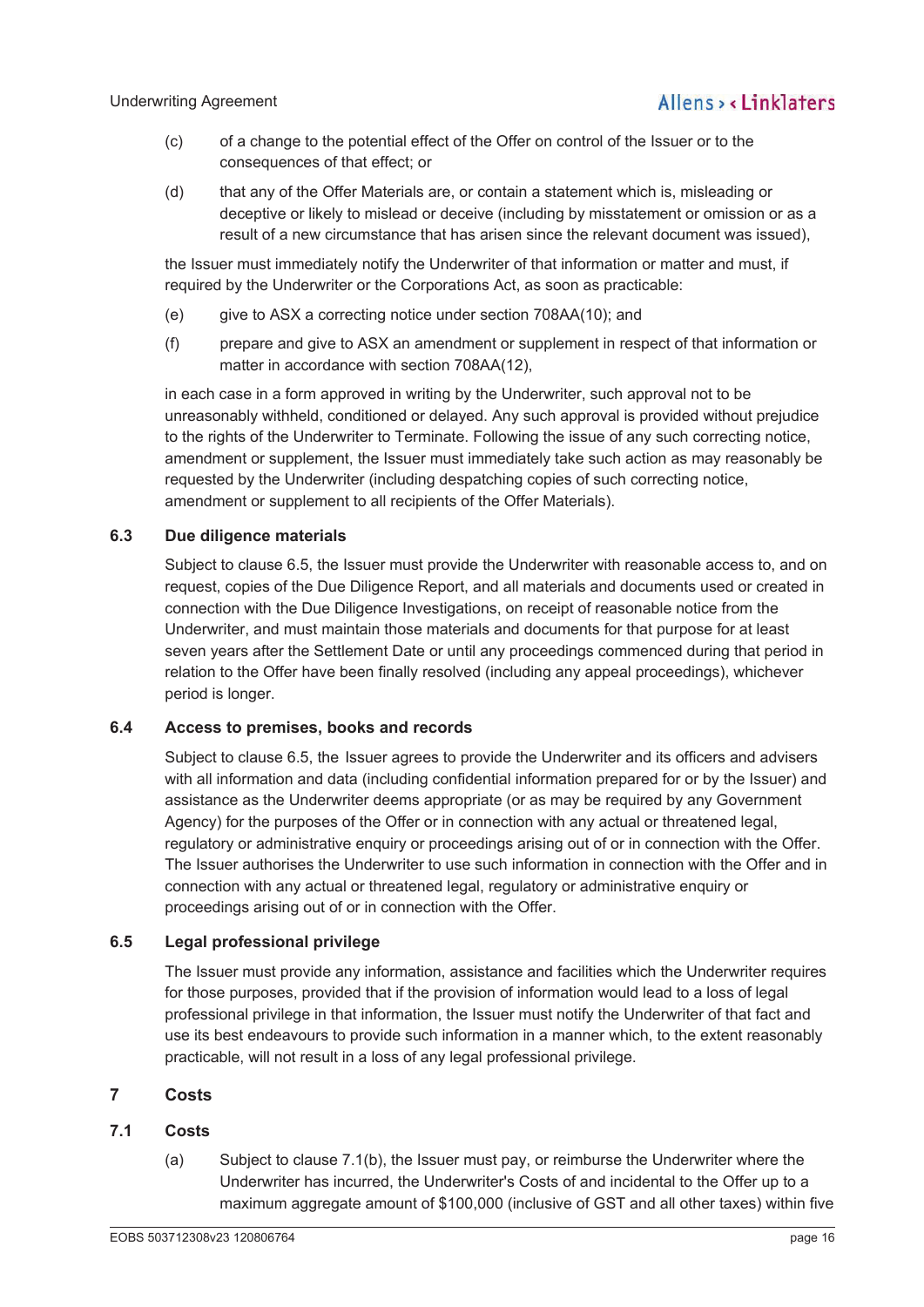Business Days after the Underwriter has delivered to the Issuer a written request for payment or reimbursement and an invoice setting out such Costs.

- (b) The Costs which must be paid by the Issuer or reimbursed to the Underwriter under this clause 7.1 are only the following:
	- (i) reasonable third party Costs (including reasonable legal Costs) that the Underwriter incurs in respect of this Agreement or any aspect of the Offer including the conduct of the Due Diligence Investigations, the preparation of the Offer Materials and any review of the Offer Materials or any aspect of the Offer undertaken by ASX, ASIC or any other regulatory body; and
	- (ii) any stamp duty, transfer taxes, withholding taxes or similar taxes (but excluding any income tax of the Underwriter) payable in respect of this Agreement or any aspect of the Offer.
- (c) Nothing in this clause 7.1 limits the obligations of the Issuer under clause 12.

## **7.2 Costs on Termination**

If the obligations of the Underwriter under this Agreement are Terminated or the Offer does not proceed or is not completed for any reason, the Issuer will be obliged to pay to the Underwriter (to the extent that it has not already done so) the Costs referred to in clause 7.1 within five Business Days after the Underwriter has delivered to the Issuer a written request for payment or reimbursement and an invoice setting out such Costs.

## **7.3 Set-off**

- (a) The Underwriter may set-off all amounts payable under this clause 7 against any payment obligation owed by the Underwriter or any member of the Rio Tinto Group to the Issuer (including in relation to the subscription for Offer Shares).
- (b) The Issuer must pay all amounts payable to the Underwriter under this Agreement without any deduction, set-off or counter-claim and without deduction for any withholding or similar taxes or charges. No payments made to third parties by the Issuer will reduce amounts payable by the Issuer to the Underwriter under this Agreement.

## **7.4 Confidential**

The Issuer agrees that all expense arrangements with the Underwriter will be kept confidential (except to the extent otherwise required by any applicable law).

## **8 Representations and Warranties**

### **8.1 Mutual representations and warranties**

Each party represents and warrants to the other party (which has entered into this Agreement in reliance on these representations and warranties) that each of the following statements is now, and at all times until Completion will be, true and correct and not misleading:

- (a) (**status**) It is duly incorporated under the laws of the place of its incorporation.
- (b) (**capacity**) It has full legal capacity and power to enter into this Agreement and to carry out the transactions that this Agreement contemplates.
- (c) (**corporate authority**) It has taken all corporate action that is necessary or desirable to authorise its entry into this Agreement and its carrying out of the transactions that this Agreement contemplates.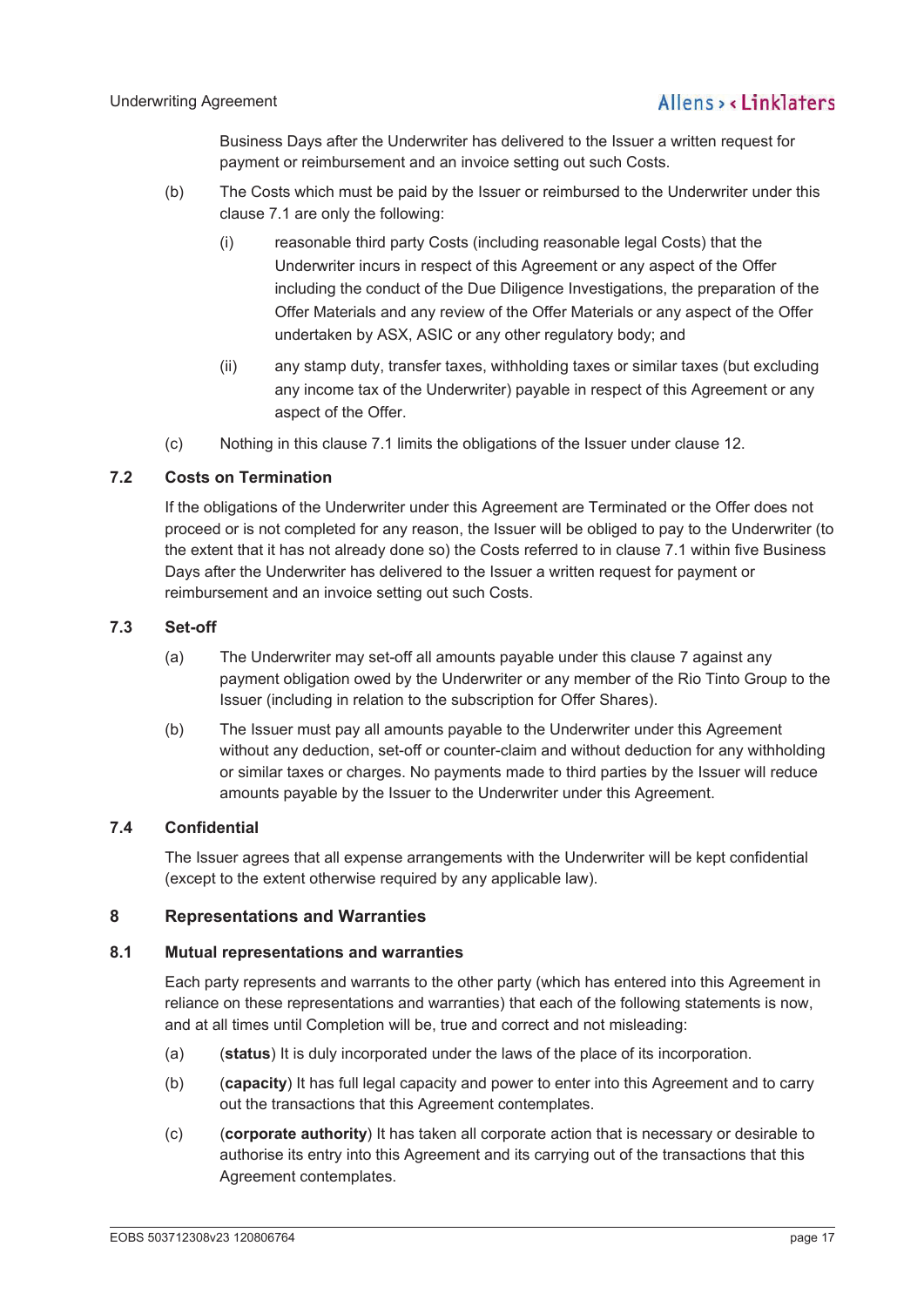- (d) (**Authorisation**) It holds each Authorisation that is necessary to:
	- (i) execute this Agreement and to carry out the transactions that this Agreement contemplates;
	- (ii) ensure that this Agreement is legal, valid, binding and admissible in evidence; and
	- (iii) enable it to properly carry on its business,

and it is complying with any conditions to which any of these Authorisations is subject.

(e) (**Agreement effective**) This Agreement constitutes its legal, valid and binding obligations, enforceable against it in accordance with its terms subject to any necessary stamping or registration.

## **8.2 Issuer's representations and warranties**

The Issuer represents and warrants to the Underwriter (which has entered into this Agreement in reliance on these representations and warranties) that each of the following statements is now, and at all times until Completion will be, true and correct and not misleading:

- (a) (**Offer Materials and Publications**) The Offer Materials and Publications:
	- (i) comply with all applicable laws, including the Corporations Act;
	- (ii) do not contain a statement which is misleading or deceptive and do not omit information required by the Corporations Act or any other applicable law; and
	- (iii) are not misleading or deceptive and are not likely to mislead or deceive,

and the distribution of the Offer Materials of itself will not constitute conduct by any person which is misleading and deceptive.

- (b) (**conduct**) The Issuer has not engaged in, and will not engage in, conduct that is misleading or deceptive or which is likely to mislead or deceive in connection with the issue of the Offer Materials or the making of the Offer.
- (c) (**disclosure obligations**) The Issuer is not in breach of, and will not before Completion breach, any provision of chapter 3 of the Listing Rules or Chapter 6CA.
- (d) (**opinions and belief**) Any statement of opinion or belief by or on behalf of the Issuer, or by the Directors, contained in the Offer Materials or in any Publication will be truly and honestly held by the person making the statement, and the maker of the statement will have reasonable grounds for holding the opinion or belief.
- (e) (**future matters**) There are reasonable grounds for the making of any statements relating to future matters (including financial forecasts) contained in the Offer Materials or any Publication provided by the Issuer.
- (f) (**information**) All information in relation to the Offer provided to the Underwriter and its representatives (including its directors, officers, partners, employees, agents and advisers) by or on behalf of the Issuer (including all responses provided by the Issuer to the questions contained in the Due Diligence Questionnaire) is, or will be when provided in its final form, true, complete and accurate and the Issuer has disclosed in the ASX Materials all information that has not previously been publicly disclosed by the Issuer that investors and their professional advisers would reasonably require for the purposes of making an informed assessment of the assets and liabilities, financial position and performance, profits and losses and prospects of the Issuer and the rights and liabilities to expect to find the information in a disclosure document.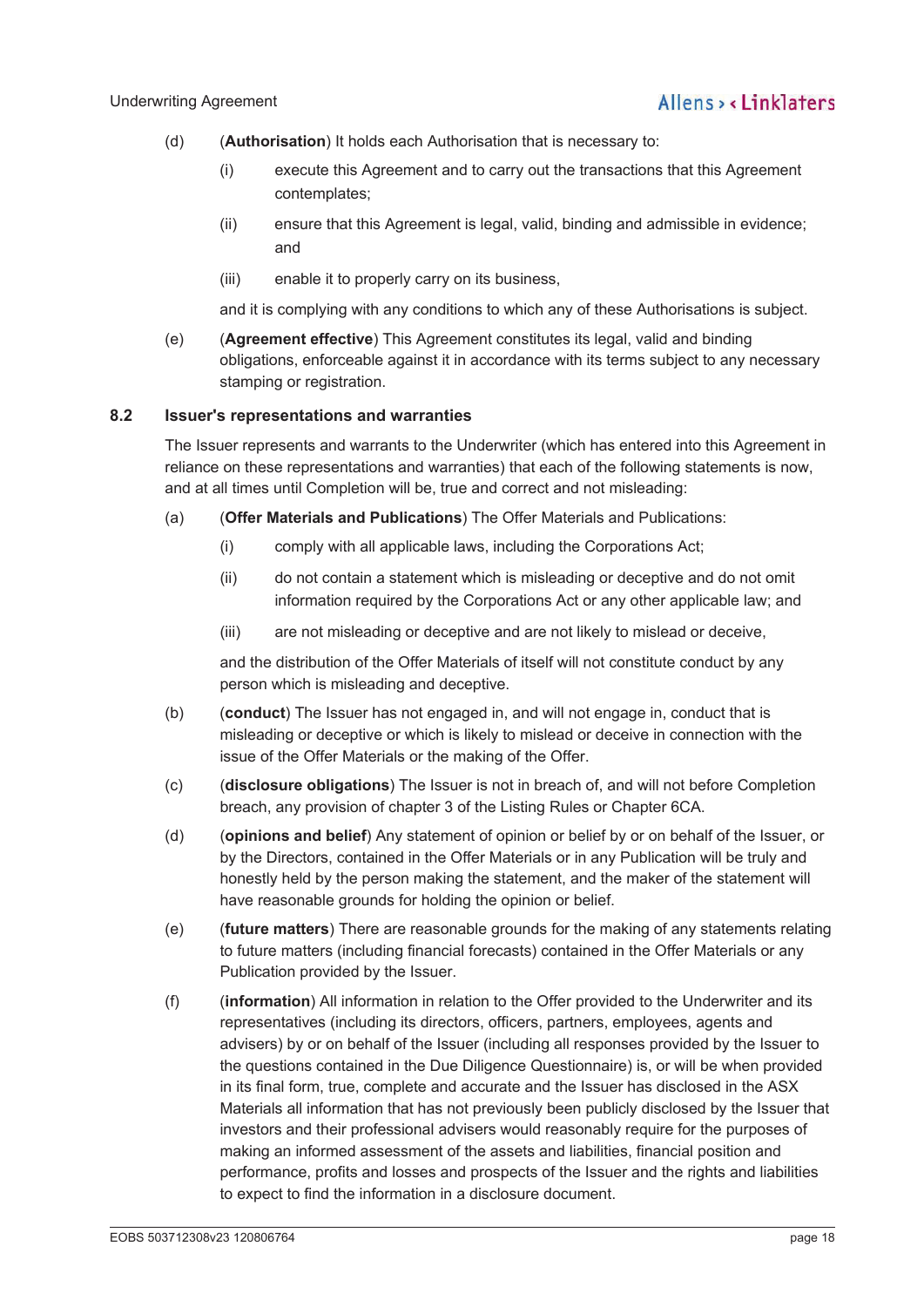- (g) (**due diligence**)
	- (i) The Due Diligence Investigations have been undertaken in accordance with the Due Diligence Planning Memorandum.
	- (ii) All material statements contained in the Offer Materials have been properly verified by appropriately qualified persons.
	- (iii) The Verification Material contains the material collected to verify the material statements made in the Offer Materials, and the Verification Material is accurate in all material respects.
- (h) (**Certificate**) The contents of each Certificate given under this Agreement will be true and correct and not misleading or deceptive as at the date and time the Certificate is stated to be given.
- (i) (**Offer Shares**)
	- (i) The Offer Shares, from their date of issue, will:
		- (A) be fully paid, validly issued and remain validly issued; and
		- (B) rank equally in all respects, including for future distributions payable, with other issued Shares.
	- (ii) The Issuer has the ability to issue the Offer Shares free from all Encumbrances (other than those contained in the Constitution), and applicants for the Offer Shares will receive good, valid and incontestable title to the Offer Shares free from any Encumbrance (other than those contained in the Constitution).
- (j) (**Shares**) The Shares are a class of securities that satisfy the requirements of section 708AA so as to entitle the Issuer to conduct the Offer without a requirement for a prospectus, and the Issuer is otherwise entitled to conduct the Offer without a prospectus.

### (k) (**no Excluded Information**)

- (i) Other than the Offer and its purpose and other information contained in the last draft of the ASX Materials provided to the Underwriter prior to execution of this Agreement, it is not aware of any information that:
	- (A) would be required to be disclosed as 'excluded information' under section 708AA(7)(d) (*Excluded Information*); or
	- (B) is otherwise not generally available at the date of this Agreement which, if made generally available, would be likely to have a material effect upon the price or value of the Shares.
- (ii) It is not aware of anything that will result in there being any Excluded Information at any time before Completion.
- (l) (**no section 708AA(3) determination**) No determination by ASIC under section 708AA(3) in respect of the Issuer is currently in force, and no such determination in respect of the Issuer has been in force at any time in the 12 months prior to the date of this Agreement.
- (m) (**no on-sale restrictions**) Each offer for sale and each sale of Offer Shares will not be an offer or sale to which section 707(3) applies so as to require the offeror or seller to prepare and lodge with ASIC a disclosure document (as defined in the Corporations Act) relating to the offer or sale.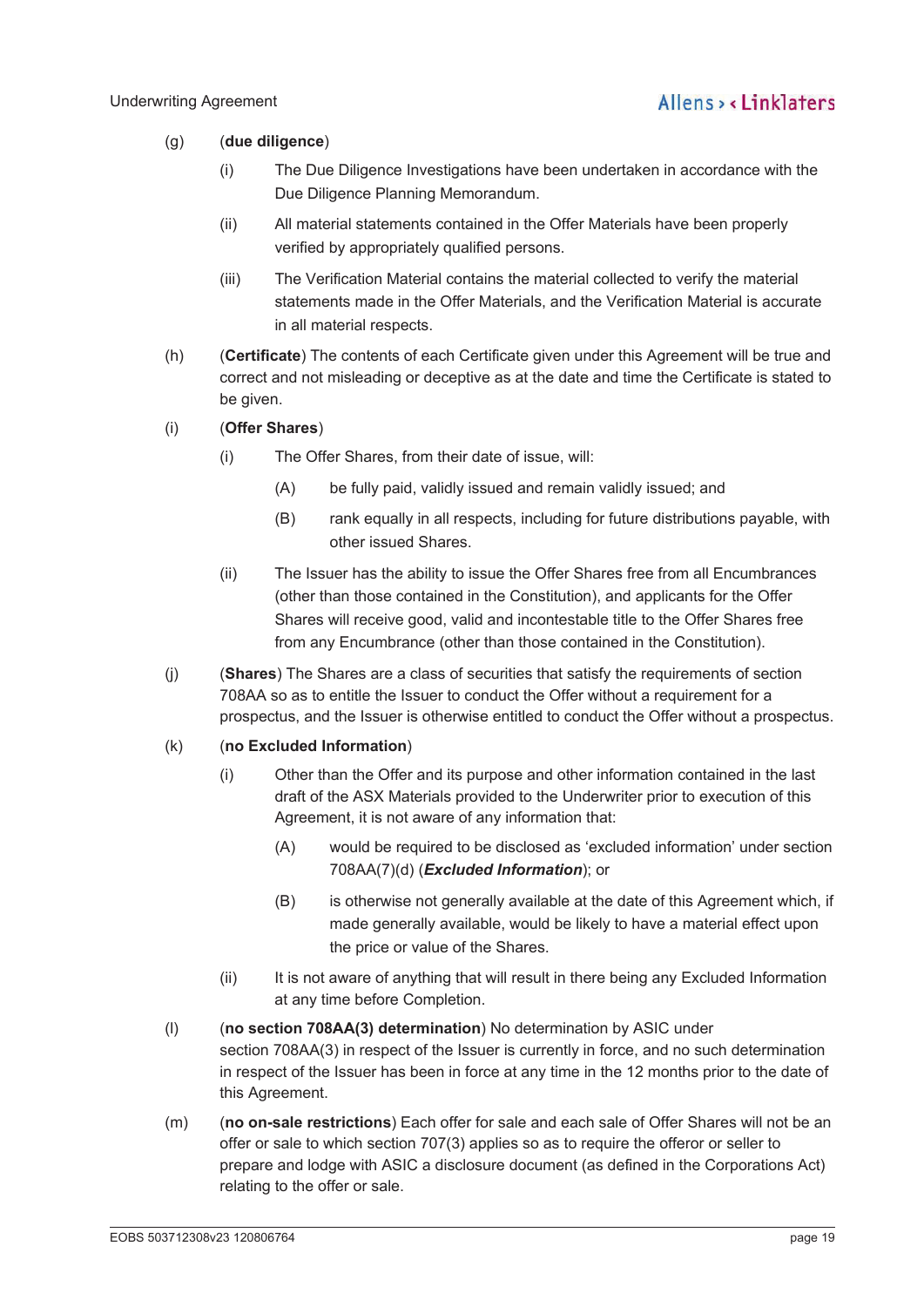- (n) (**Entitlement Offer Cleansing Notice**) The Issuer is able to provide, and there is nothing preventing it from providing, the Entitlement Offer Cleansing Notice as contemplated by clause 9.1(f).
- (o) (**Listing**) The Issuer:
	- (i) is admitted to the official list of ASX and, since the date that is 12 months prior to the date of this Agreement, quotation of the Shares on ASX has not been suspended, halted or terminated (other than as contemplated in this Agreement);
	- (ii) the Offer Shares will be eligible under the Listing Rules and other requirements of ASX for quotation on ASX; and
	- (iii) will not breach the Listing Rules in relation to the making of the Offer.
- (p) (**Insolvency**) the Issuer is not Insolvent as at the date of this Agreement and there is no act which has occurred or any omission made prior to the date of this Agreement which may result in the Issuer becoming Insolvent.
- (q) (**no contravention**) The Issuer has not contravened, and the Issuer's execution of this Agreement, the performance by the Issuer of its obligations under this Agreement or the carrying out by it of the transactions contemplated by this Agreement does not and will not contravene, any:
	- (i) applicable law;
	- (ii) Authorisation;
	- (iii) agreement, deed, trust, document or other arrangement; or
	- (iv) judgment of any Court,

binding on the Issuer or its assets.

### (r) (**financial information**)

- (i) The historical, forecast and pro-forma financial and accounting information and financial ratios in the Offer Materials:
	- (A) are fully and fairly presented and have been prepared on the basis described in the Offer Materials; and
	- (B) have been prepared in good faith and in accordance with applicable laws, including the recognition, measurement and disclosure principles prescribed by the Australian equivalents of International Financial Reporting Standards and other mandatory financial reporting requirements in Australia.
- (ii) The assumptions and adjustments used in the preparation of the historical, forecast and pro-forma financial and accounting information and financial ratios in the Offer Materials are reasonable and appropriate to give effect to the transactions and circumstances referred to in the Offer Materials.
- (s) (**no directed selling efforts**) with respect to those Offer Shares sold in reliance on Regulation S, neither the Issuer, nor any person acting on behalf of the Issuer, has engaged or will engage directly or indirectly in any 'directed selling efforts' within the meaning of Rule 902(c) under the U.S. Securities Act; provided, for the avoidance of doubt, no representation or warranty under this clause 8.2(s) is being made with respect to the Underwriter, its Affiliates (other than the Issuer) or any person acting on behalf of them.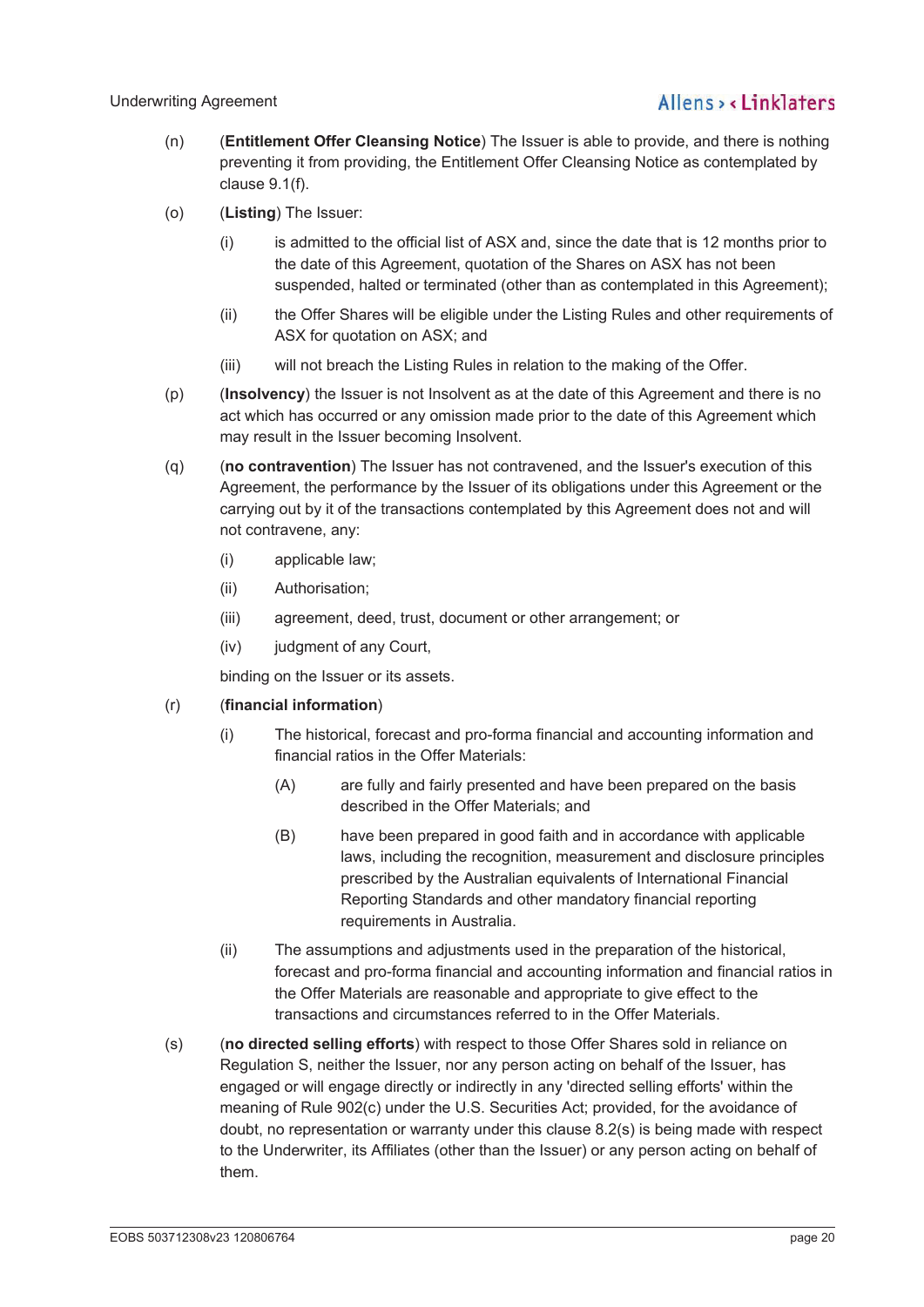- (t) (**stabilization; manipulation**) neither the Issuer nor any person acting on behalf of the Issuer, has taken or will take, directly or indirectly, any action designed to, or that might reasonably be expected to, cause or result in stabilization or manipulation of the price of the Offer Shares in violation of any applicable law; provided, for the avoidance of doubt, no representation or warranty under this clause 8.2(t) is being made with respect to the Underwriter, its Affiliates (other than the Issuer) or any person acting on behalf of them.
- (u) (**foreign private issuer and no substantial U.S. market interest**) the Issuer is a 'foreign private issuer' (as defined in Rule 405 under the U.S. Securities Act) and there is no 'substantial U.S. market interest' (as defined in Rule 902(j)(1) under the U.S. Securities Act) in the Offer Shares or any security of the same class or series as the Offer Shares.
- (v) (**no registration**) it is not necessary in connection with the issue of the Entitlements or the initial offer, sale and delivery of the Offer Shares by the Issuer, in the manner contemplated by this Agreement and the Offer Materials, to register the Entitlements or the Offer Shares under the U.S. Securities Act, it being understood that the Issuer makes no representation or warranty as to any subsequent resale of the Offer Shares.

## **8.3 Underwriter's representations and warranties**

The Underwriter represents and warrants to the Issuer (which has entered into this Agreement in reliance on these representations and warranties) that each of the following statements is now, and at all times until Completion will be, true and correct and not misleading:

- (a) (**non-registration**) the Underwriter understands that the Entitlements and the Offer Shares have not been, and will not be, registered under the U.S Securities Act and may only be offered or sold outside the United States, in "offshore transactions" (as defined in Rule 902(h) under Regulation S) in reliance on Regulation S;
- (b) (**no directed selling efforts**) with respect to Offer Shares to be offered and sold in reliance on Regulation S, neither the Underwriter nor any of its Affiliates (other than the Issuer) nor any person acting on behalf of the Underwriter or any of its Affiliates (other than the Issuer) have engaged, or will engage, directly or indirectly in any "directed selling efforts" within the meaning of Rule 902(c) of the U.S. Securities Act; provided, for the avoidance of doubt, no representation or warranty under this clause 8.3(c) is being made with respect to the Issuer or any person acting on behalf of it; and
- (c) (**stabilization; manipulation**) neither the Underwriter nor its Affiliates (other than the Issuer) nor any person acting on behalf of the Underwriter or any of its Affiliates (other than the Issuer) has taken or will take, directly or indirectly, any action designed to, or that might reasonably be expected to, cause or result in stabilization or manipulation of the price of the Offer Shares in violation of any applicable law.

## **8.4 Independent construction**

Each of the paragraphs and sub-paragraphs of clauses 8.1, 8.2 and 8.3 will be construed independently and no paragraph or sub-paragraph will be limited by implications arising from any other paragraph or sub paragraph.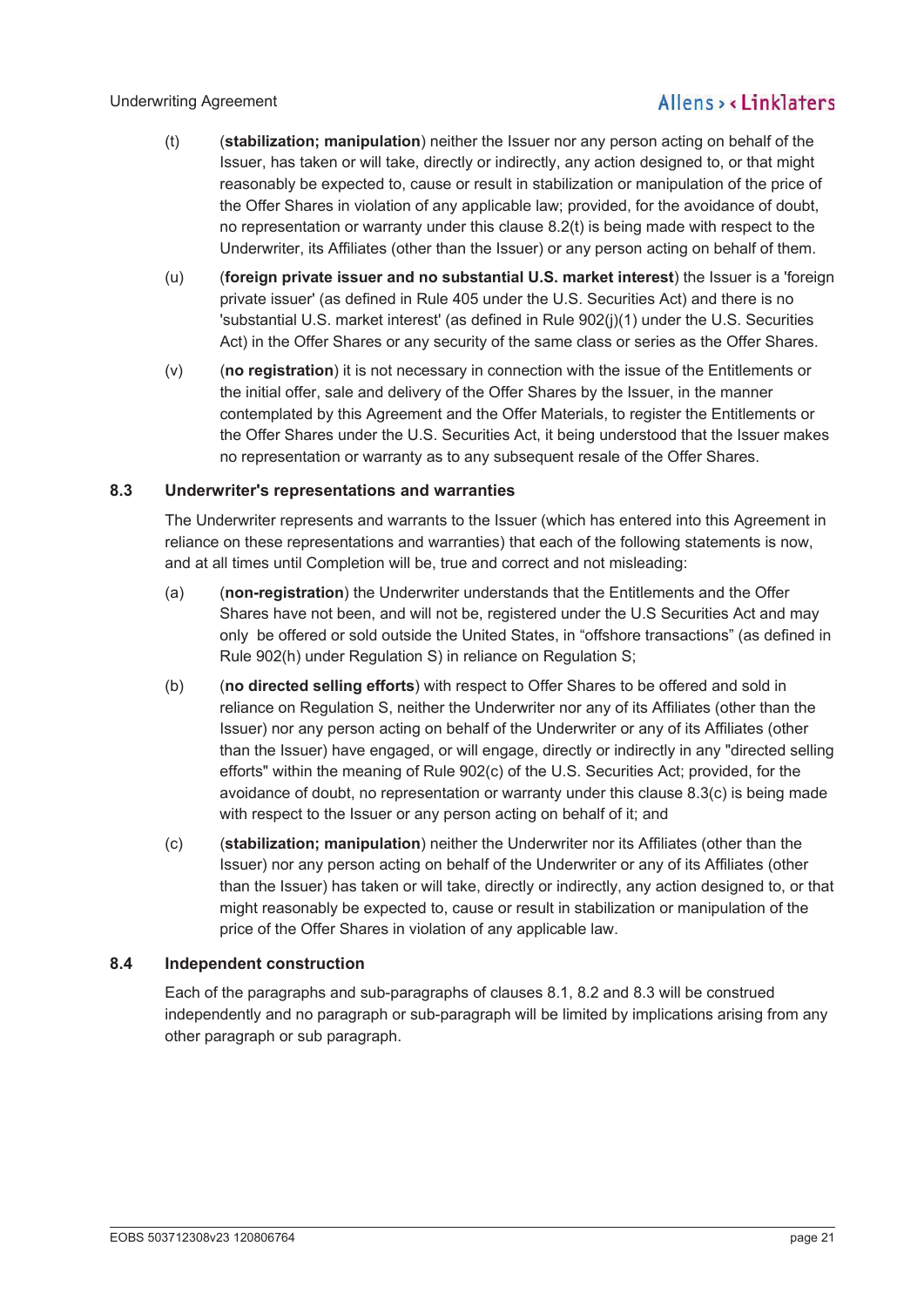## **9 Undertakings**

## **9.1 Undertakings by the Issuer**

The Issuer must:

- (a) (**no contravention**) until Completion, not commit, be involved in or acquiesce in any activity which breaches:
	- (i) the Corporations Act;
	- (ii) the Listing Rules;
	- (iii) the Constitution;
	- (iv) any legally binding requirement of ASIC or the ASX; or
	- (v) any other applicable law;
- (b) (**notice of breach**) immediately notify the Underwriter of:
	- (i) any breach of any representation, warranty or undertaking given by it under this Agreement; or
	- (ii) the occurrence of any of the events described in clause 11.1 or 11.2;
- (c) (**communications**) until Completion, promptly provide the Underwriter with copies of any communication to or from ASX, ASIC or any other Government Agency relating to, or that may be material in the context of, the Offer;
- (d) (**Constitution**) until Completion, not vary any term of the Constitution without the prior written consent of the Underwriter to the terms of the variation, such consent not to be unreasonably withheld, conditioned or delayed;
- (e) (**quotation**) use its best endeavours to procure that quotation on ASX of the Offer Shares is granted by the Quotation Approval Date and commences from the opening of trading on the Trading Date;
- (f) (**Entitlement Offer Cleansing Notice**) lodge with ASX the Entitlement Offer Cleansing Notice by 9.30am on the Launch Date;
- (g) (**moratorium**) not, without the prior written consent of the Underwriter, at any time after the date of this Agreement and before the expiration of 90 days after the Settlement Date, allot or agree to allot or indicate in any way that it may or will allot or agree to allot any Shares of the Issuer or other securities that are convertible or exchangeable into Shares of the Issuer, or that represent the right to receive Shares of the Issuer, other than pursuant to:
	- (i) the Offer;
	- (ii) this Agreement;
	- (iii) an employee incentive scheme (as that term is defined in the Listing Rules); or
	- (iv) the exercise of options, or the conversion or exchange of any convertible or exchangeable securities, on issue as at the date of this Agreement;
- (h) (**business**) until 90 Business Days after Completion*,* carry on the business of the Issuer, in the ordinary course and not (except as disclosed to ASX in accordance with the Listing Rules prior to the date of this Agreement or in the ASX Materials);
	- (i) dispose of or charge, or agree to dispose of or charge, the whole or any part of its business or its property (except in the ordinary course of business);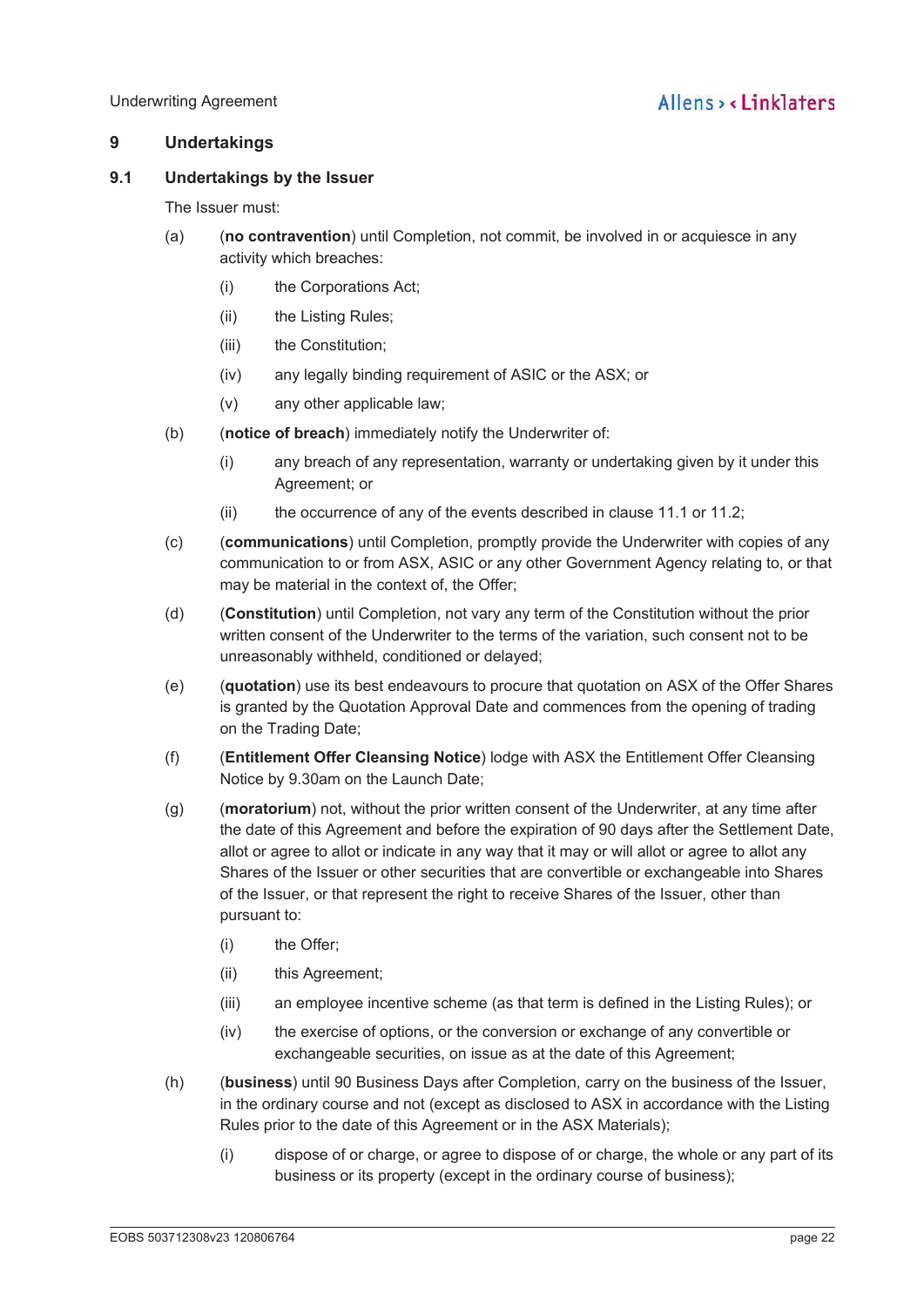- (ii) vary in a material respect any term of any contract, deed or other agreement which is material to the making of an informed investment decision in relation to the Offer Shares; or
- (iii) enter into any agreement or commitment which is material in the context of the Issuer or which contains a substantial or onerous obligation for the Issuer,

without the prior written consent of the Underwriter;

- (i) (**notice to nominees**) send a notice to Shareholders whom the Issuer believes hold their Shares as nominee instructing them not to send any Offer Materials to any Ineligible Shareholder for whom they are the nominee holder and not to submit any Acceptance Form or otherwise purchase Offer Shares on behalf of any Ineligible Shareholder;
- (j) (**excluded shareholders**) give the required notification to Ineligible Shareholders in accordance with section 9A of the Corporations Act and Listing Rule 7.7;
- (k) (**ASX Bulletin**) send a notice to ASX on or before the Launch Date, in a form reasonably acceptable to the Underwriter (acting reasonably), requesting that it issue a participant bulletin advising that no Ineligible Shareholder or person in the United States, or person that is acting for the account or benefit of a person in the United States, is entitled to acquire Entitlements that are traded on ASX;
- (l) (**s615 nominee**) appoint the Nominee; and
- (m) (**Ineligible Shareholders**) not allocate Offer Shares to any Shareholder who is an Ineligible Shareholder or who is acting for the account or benefit of a person who is an Ineligible Shareholder.

The Issuer acknowledges and agrees that each of the undertakings in this clause 9 is a material term of this Agreement. Each of the paragraphs and sub-paragraphs in this clause 9 will be construed independently and no paragraph or sub-paragraph will be limited by implications arising from any other paragraph or sub-paragraph.

## **9.2 Undertakings by the Underwriter**

The Underwriter must immediately notify the Issuer upon becoming aware of any breach of any representation or warranty given by it under this Agreement.

## **10 Dealing with Proceeds and use of funds and other undertakings**

## **10.1 Further Undertakings**

The Issuer undertakes in favour of the Underwriter to, except where otherwise permitted under this Agreement (including clauses 10.3 and 10.4) or with the prior written consent of the Underwriter:

- (a) (**Rehabilitation Account**) subject to clauses 10.1(b), 10.1(c) and 10.1(d) below, deposit the net proceeds of the Offer in the Rehabilitation Account;
- (b) (**Purpose**) use the Rehabilitation Funds only for the purpose (*Purpose*) of:
	- (i) remediation of the Ranger Project Area in accordance with the s. 41 Authority (which, for the avoidance of doubt, includes the Environmental Requirements), the Issuer's rehabilitation objectives as outlined in the authorisation to operate issued under the NT Mining Management Act, and the Closure Plan (*Rehabilitation*);
	- (ii) head office costs incurred in the usual course;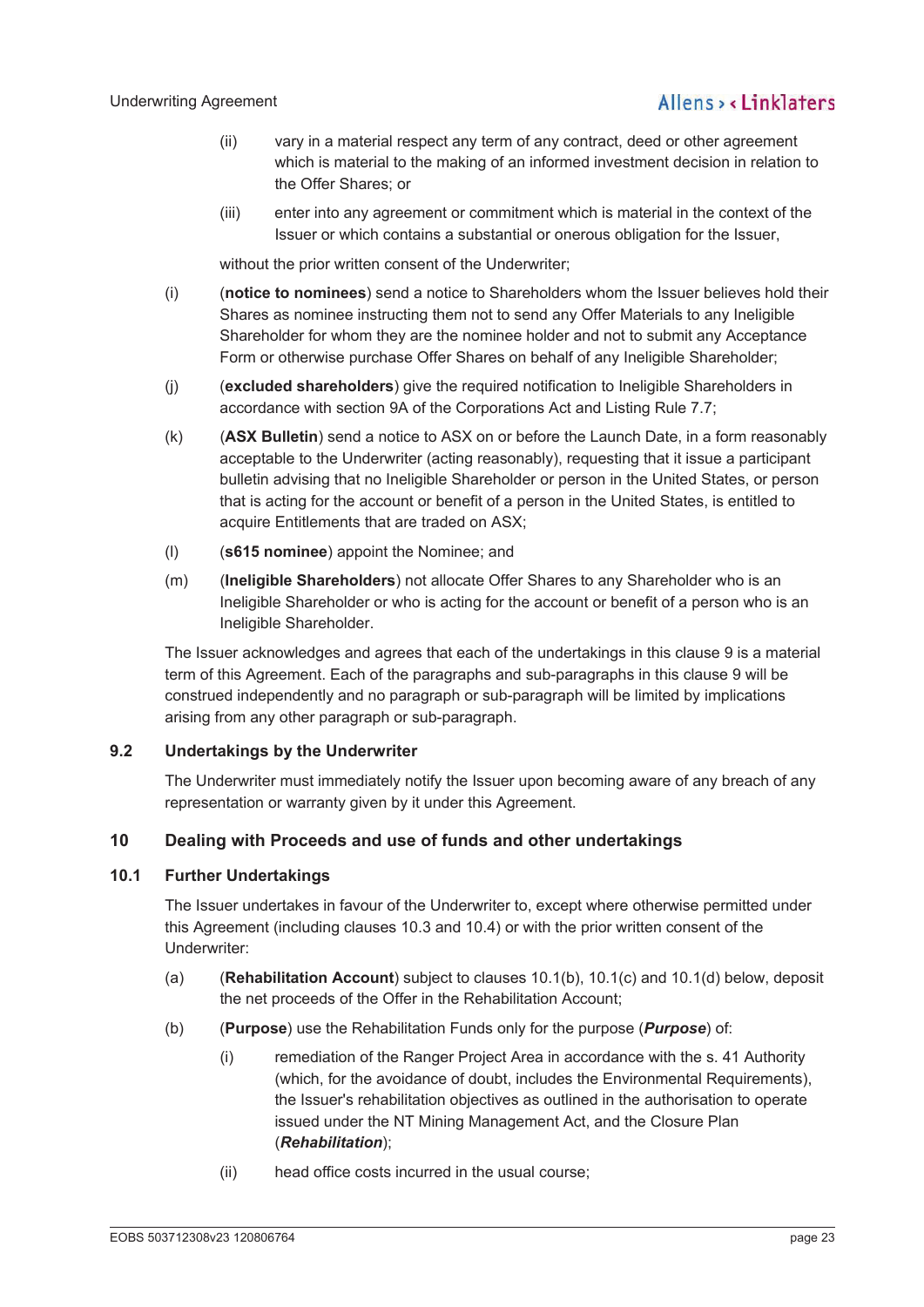- (iii) transfers required to be made to the Commonwealth Security Deposit pursuant to the Ranger Government Agreement;
- (iv) indemnity payments owing with respect to any bank guarantee in favour of the Commonwealth of Australia for the purposes of the Ranger Government Agreement;
- (v) taking out and maintaining insurances with a reputable insurer in the manner and to the extent which is in accordance with prudent business practice having regard to the nature of the business and assets of the Issuer (including all insurance required by applicable law); or
- (vi) emergency obligations (including but not limited to matters pertaining to health, safety and the environment or in respect of any amounts payable to or under the direction of any law enforcement, regulatory agency or court where the Board considers, in their reasonable opinion, it is required by any applicable law or regulation binding on the Issuer);

and not for any other purpose, except where agreed to in writing between the parties.

- (c) (**Expenditure waterfall in relation to Rehabilitation**) apply the Rehabilitation Funds for the Purpose as specified in clause 10.1(b) only, and only after:
	- (i) any cash and cash equivalents at bank and any cash flows from processing and liquidating stockpiles and inventories; and
	- (ii) investments in trust funds, including the Commonwealth Security Deposit, where and to the extent it is permissible pursuant to the Ranger Government Agreement to withdraw and apply such funds,

have been exhausted;

- (d) (**Expenditure from the Rehabilitation Account**);
	- (i) state in the Issuer's Annual Plan the amount of funds anticipated to be drawn from the Rehabilitation Account during each Annual Plan period and to have that Annual Plan approved by the Issuer's Board;
	- (ii) obtain approval from the Issuer's Board in writing and in advance, for any anticipated expenditure to be drawn from the Rehabilitation Account which was not approved in the Annual Plan, or where the forecast total costs for a calendar year exceed the approved Annual Plan;
- (e) (**compliance with DFA**) not enter into any commitment or incur any expense (whether of a capital or operational nature) not approved by the relevant person(s), committee(s) or board(s) of the Issuer and the Underwriter and its related body corporates as set out in the DFA (to the extent such approval is contemplated in the DFA) (such person(s), committee(s) or board(s) being the *Relevant Approver*) having regard to the amount of expenditure or commitment (as applicable) or otherwise approved by the Underwriter. For this purpose (and without limiting the DFA):
	- (i) any "Capital Expenditure" (as contemplated by the DFA) greater than A\$5,000,000 will require the approval of the Relevant Approver of the Underwriter and its related body corporates and the Board of the Issuer; and
	- (ii) any "Operating expense" (as contemplated by the DFA) greater than A\$20,000,000 will require the approval of the Relevant Approver of the Underwriter and its related body corporates and the Board of the Issuer.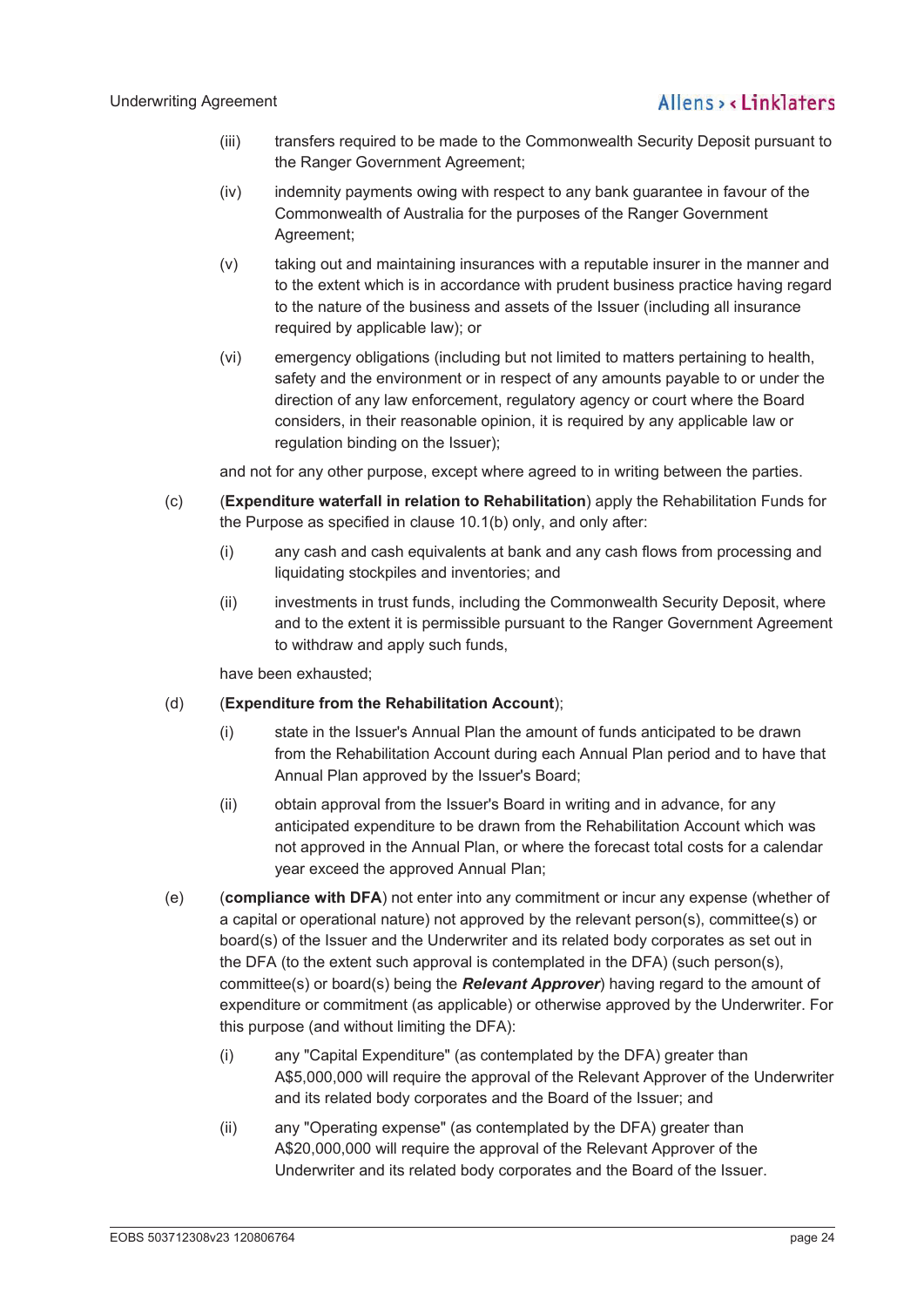The Issuer acknowledges that this paragraph (e) applies notwithstanding any provision of the DFA which states that the approval is "advisory only and not binding on" the Issuer (or words to that effect);

## (f) (**No dividends, distributions or dealings with share capital**) not:

- (i) pay or distribute any money or other asset (including by management or other fee, interest, dividend, buy back, return of capital, repayment or redemption) to or for the benefit of a Shareholder in that capacity or to a related body corporate except reasonable directors' fees and salaries and other emoluments;
- (ii) during the Offer Period and for 90 days thereafter, issue any Shares or agree to do so or grant a person a right to take up any Shares whether exercisable now or in the future subject to any conditions, except in connection with the Offer (including the Shortfall Bookbuild);
- (g) (**No variation**) will not:
	- (i) do anything which has the effect of varying or supplementing;
	- (ii) avoid, release, surrender, terminate, rescind, discharge (other than by performance) or accept the repudiation of;
	- (iii) do or permit anything which would entitle another party to do anything referred to in sub-paragraph (ii) in relation to; or
	- (iv) expressly or impliedly grant any waiver, consent, time or indulgence under or in respect of,

any Bank Guarantee, Customer Indemnity Deed or the Ranger Government Agreement if to do so would have a material adverse effect on the Rehabilitation or the Issuer's obligations under this Agreement;

- (h) (**Notice to Underwriter**) notify the Underwriter as soon as possible after it becomes aware of:
	- (i) any Event of Default;
	- (ii) any substantial dispute between it and a Government Agency; and
	- (iii) any litigation, arbitration, tax claim, dispute or administrative or other proceeding in relation to it involving a claim exceeding A\$1 million or its equivalent other than a claims for worker's compensation;
- (i) (**Updating of costs**) update the Rehabilitation Cost on a half yearly basis by reference to the facts and circumstances then existing and promptly provide the half yearly update to the Underwriter and Shareholders;
- (j) (**Board Charter**) amend and adopt modifications to the Board Charter as approved on 29 January 2015 and ancillary internal processes to reflect the undertakings in this Agreement or as otherwise agreed with the Underwriter; and
- (k) (**Monthly reports**) as soon as practicable (but within 14 days after the end of each calendar month) provide copies of consolidated and unconsolidated monthly summary of cash flow and, at the Underwriter's request, adjusted forward cash flow for the next month to the Underwriter.

## **10.2 Interest bearing investment**

Notwithstanding clause 10.1, the Issuer may invest the net proceeds of the Offer in an interest bearing investment, with an Acceptable Financial Institution, that complies with the following principles: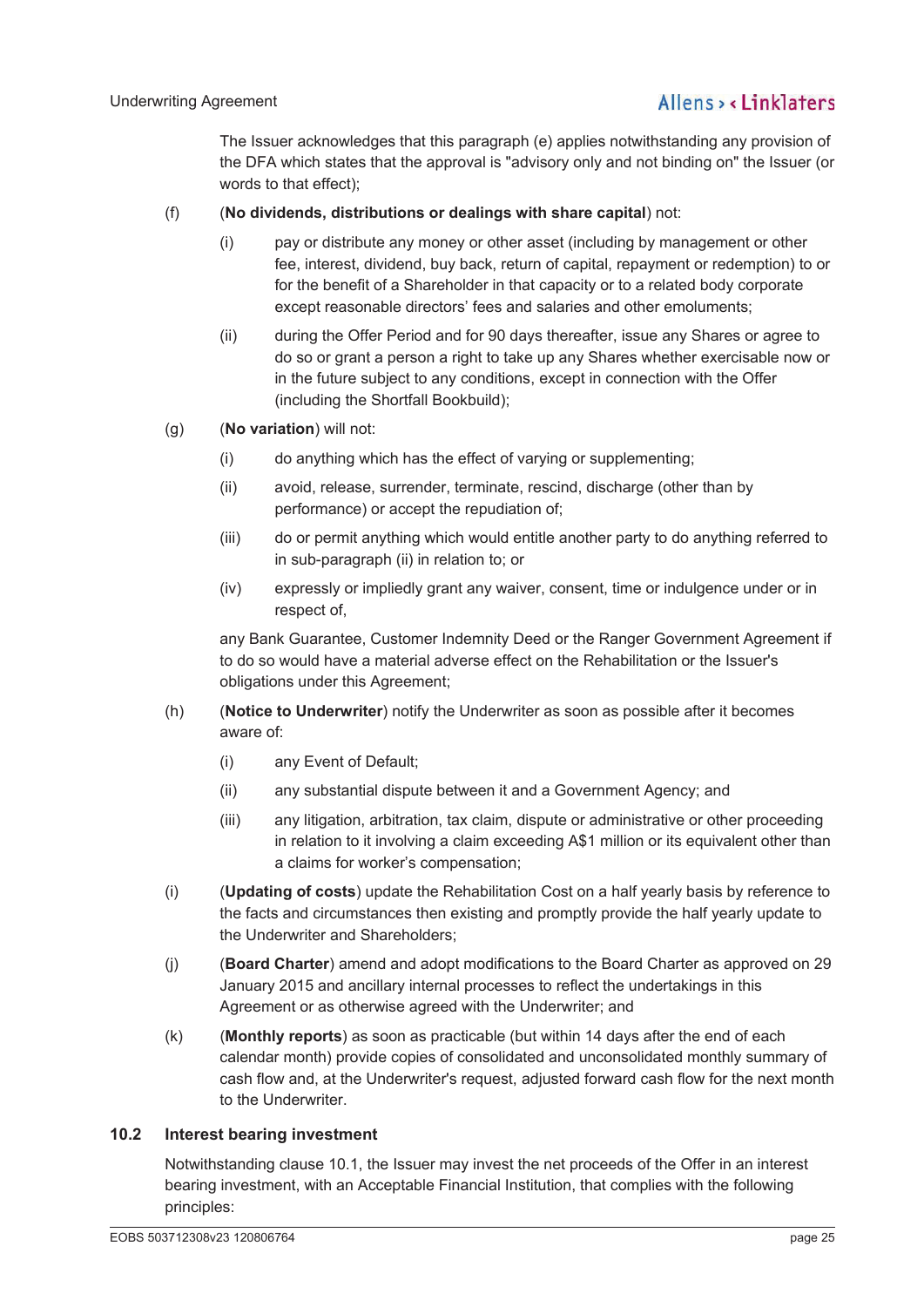- (a) preservation of capital and security of the principal is fundamental;
- (b) maintenance of sufficient liquidity to meet all reasonable anticipated Rehabilitation cash flow requirements;
- (c) minimisation of credit risk; and
- (d) strict prohibition on speculative investments.

The principal amount of any investment of Rehabilitation Funds, plus any interest, proceeds or returns made on the principal investment, must be deposited back to the Rehabilitation Account on maturity or termination of the investment.

## **10.3 Growth Assets**

For the avoidance of doubt;

- (a) the Growth Assets do not form part of the Rehabilitation Funds and no part of them needs to be deposited into the Rehabilitation Account;
- (b) subject to this clause 10.3 and clause 10.4, the Issuer may deal with, use or expend Growth Assets as the Board decides from time to time;
- (c) nothing in this Agreement, the Loan Agreement or any other agreement between the parties shall prohibit or restrict the Issuer dealing with, using and expending the Cash Growth Assets as the Board determines from time to time, or carrying on any business in which any Cash Growth Assets are deployed. Without limiting the generality of the foregoing, the Cash Growth Assets may be expended or used for or in connection with any projects or capital commitments that the Board decides and clause 10.1(c) shall not apply in relation to Cash Growth Assets;
- (d) subject to clause 10.4, nothing in this Agreement shall prohibit or restrict the Issuer dealing with, using and expending the Jabiluka Growth Assets as the Board determines from time to time, or carrying on any business in which any Jabiluka Growth Assets are deployed; and
- (e) the approval of the Underwriter and/or its related bodies corporate is not required under clause 10.1(e) for the Issuer to enter into any commitment or incur any expense, and the Underwriter's commitment under the Loan Agreement will not be cancelled merely because approval is not obtained under clause 7.3 of the Loan Agreement, where the commitment or expense relates only to or is to be satisfied solely out of the Cash Growth Assets.

## **10.4 Jabiluka Growth Assets**

- (a) For the avoidance of doubt, dealings with the Jabiluka Growth Assets are subject to the Loan Agreement.
- (b) For so long as the undertakings in clause 10.1 continue, the Issuer will not deal with or create any new economic or legal interest in the Jabiluka Growth Assets, including by way of sale, disposal, grant, new or expanded partnership, joint venture, granting of security over or otherwise encumbering the Jabiluka Growth Assets, without the prior written consent of the Underwriter (not to be unreasonably withheld or delayed). The Underwriter's prior written consent will have regard to the Issuer's assurance that:
	- (i) such dealing with the Jabiluka Growth Assets will not compromise the LTCMA; and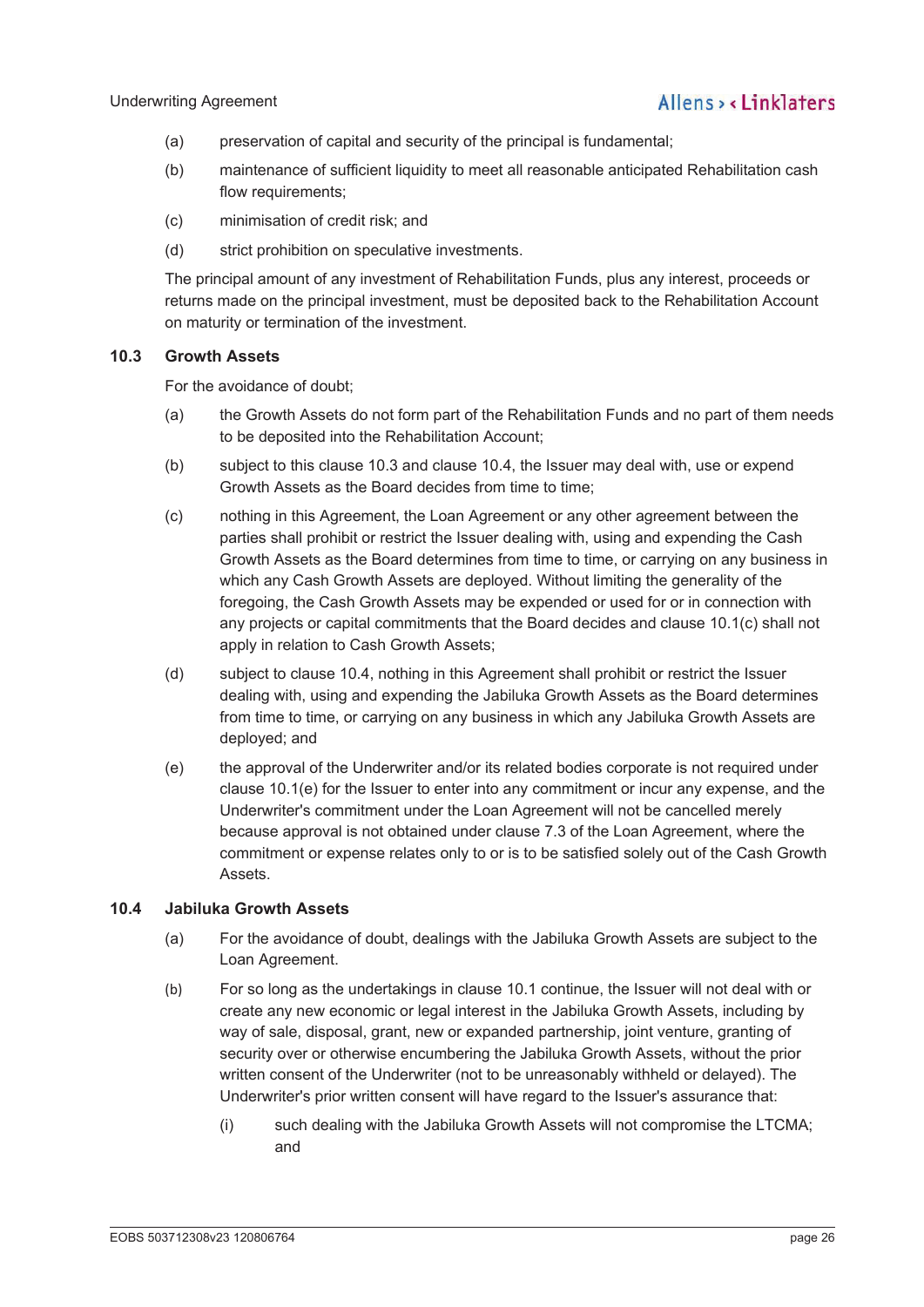(ii) the Issuer is satisfied that any incoming counterparty (which need not be named) to such dealing has the capacity and intention to fulfil, comply with and be bound by the terms of the LTCMA.

## **10.5 Review**

If at any time after 31 December 2023 the Issuer believes in good faith that, after the amounts referred to in paragraphs (i) and (ii) of clause 10.1(c) are exhausted, the Rehabilitation Funds will materially exceed the amount required for the Purpose, the parties shall meet and discuss in good faith whether any part of the Rehabilitation Funds should be released and, if the parties so agree, the amount so released shall:

- (a) thereafter form part of the Growth Assets for the purpose of this Agreement (subject to agreement between the parties); or
- (b) otherwise be deployed in such manner as agreed between the parties, including without limitation, capital management initiatives, new investment opportunities or for general corporate purposes.

## **10.6 Specific performance and injunctive relief**

The Issuer agrees and acknowledges that damages will not be an adequate remedy for the Underwriter for any breach of this Agreement and that the Underwriter may seek specific performance or injunctive relief as a remedy for any actual or threatened breach, in addition to any other remedies available at law or in equity under or independently of this Agreement.

## **10.7 Term of undertakings**

- (a) In this clause, *Closure Implementation* means substantial completion in all material respects, of the closure work programs for the key closure activities as described in Chapter 11 – Implementation of the Closure Plan or, if the Closure Plan is amended after the date of this Agreement such that the closure work programs for the key closure activities are no longer described in Chapter 11 - Implementation, the Chapter of the Closure Plan that describes the closure work programs for the key closure activities.
- (b) Each undertaking in clause 10.1 shall continue from the date of this Agreement until any of the following first occurs:
	- (i) Closure Implementation has occurred;
	- (ii) the issue of a close out certificate for the Ranger Project Area under the s. 41 Authority;
	- (iii) Termination; and
	- (iv) the Issuer ceasing to be a Subsidiary of Rio Tinto Limited.
- (c) Schedule 3 shall apply in relation to any Clause 10.7 Dispute and have effect accordingly.

## **11 Termination**

## **11.1 Termination events**

The Underwriter may at any time by notice given to the Issuer immediately, without cost or liability to itself, Terminate this Agreement so that it is relieved of all its obligations under this Agreement if any of the following events occurs before 4:00pm on the Settlement Date:

(a) (**Offer Materials**) The Offer Materials contain (whether by omission or otherwise) any statement which is false, misleading or deceptive or they otherwise do not comply with the Corporations Act or any other applicable law.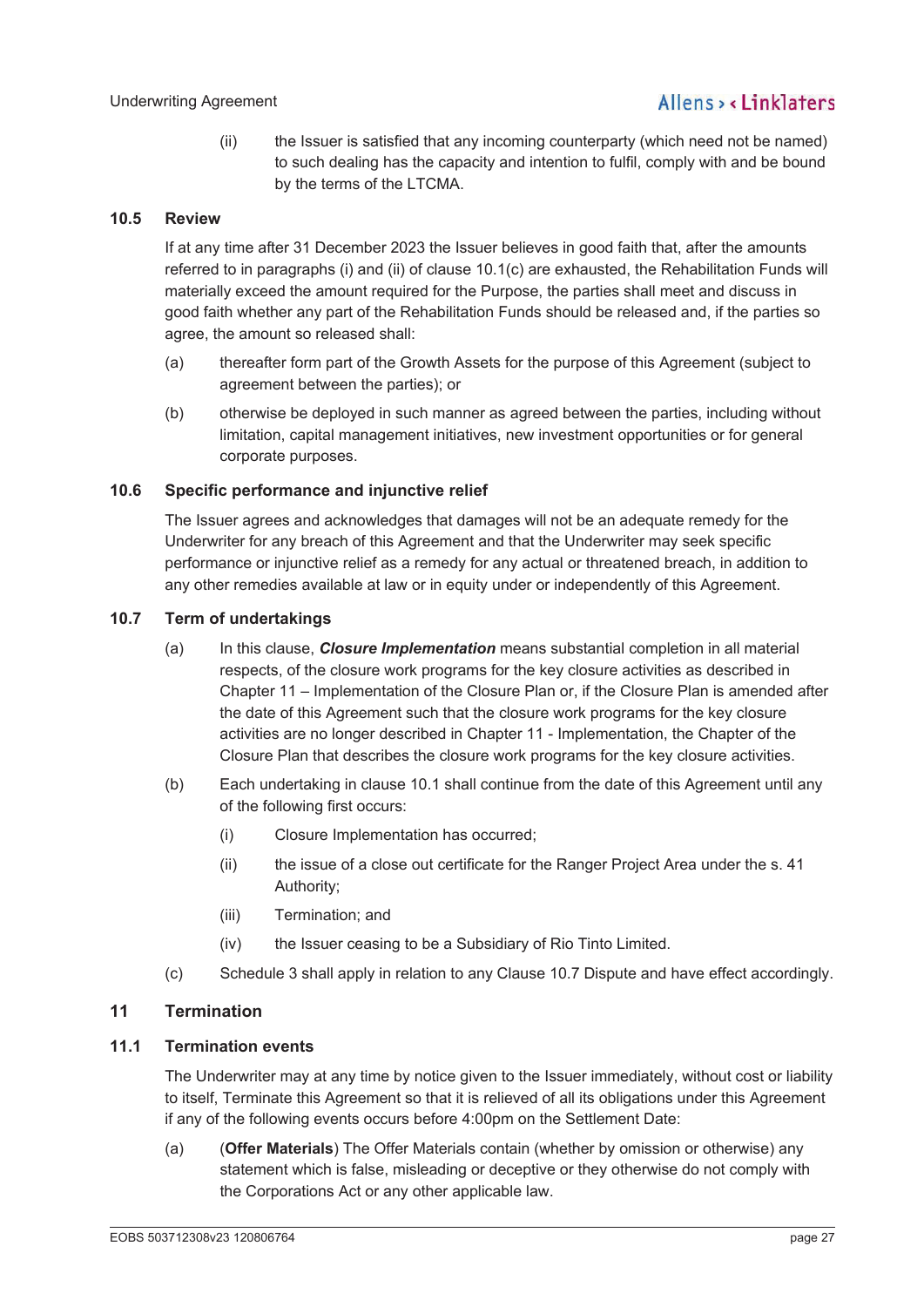- (b) \*(**future matters**) Any statement or estimate in any Offer Materials which relates to a future matter is or becomes incapable of being met.
- (c) (**Entitlement Offer Cleansing Notice**) The Entitlement Offer Cleansing Notice is or becomes Defective, or any amendment or update to the Entitlement Offer Cleansing Notice is issued or is required to be issued under the Corporations Act and, in each case, that Defect or amendment or update to the Entitlement Offer Cleansing Notice is materially adverse from the point of view of an investor.
- (d) (**ASIC action**) ASIC:
	- (i) applies for an order under Part 9.5 in relation to the Offer or the Offer Materials;
	- (ii) holds or commences, or gives notice of intention to hold or commence, a hearing or investigation in relation to the Offer or the Offer Materials under the Corporations Act or the *Australian Securities and Investments Commission Act 2001* (Cth); or
	- (iii) prosecutes or gives notice of an intention to prosecute or commences proceedings against, or gives notice of an intention to commence proceedings against, the Issuer or any of its officers, employees or agents in relation to the Offer or the Offer Materials,

and such application, notice or proceeding is not withdrawn within 2 Business Days after it is made or by the Settlement Date.

- (e) (**unable to issue Offer Shares**) The Issuer is prevented from allotting and issuing the Offer Shares in accordance with this Agreement.
- (f) (**quotation**) Approval (subject only to customary conditions) is refused or not granted to:
	- (i) the quotation of the Entitlements on ASX by 10.00am on the Ex Date; or
	- (ii) the quotation of the Offer Shares on ASX by 10.00am on the Quotation Approval Date,

or, if any such approval is granted, that approval is withdrawn or qualified.

- (g) (**capital structure**) the Issuer alters its capital structure without the consent of the Underwriter, other than by issuing securities pursuant to the Offer;
- (h) (**listing**) The Issuer ceases to be admitted to the official list of ASX or the Shares are suspended from trading on, or cease to be quoted on, ASX.
- (i) (**Insolvency**) The Issuer is Insolvent or there is an act or omission which is likely to result in the Issuer becoming Insolvent.
- (j) (**withdrawal**) The Issuer withdraws the Offer.
- (k) (**misleading or deceptive conduct**) Civil or criminal proceedings are brought against the Issuer in relation to any fraudulent, misleading or deceptive conduct by or on behalf of the Issuer (whether or not in connection with the Offer).
- (l) (**illegality**) There is an event or occurrence, including any statute, order, rule, regulation, directive or request (including one compliance with which is in accordance with the general practice of persons to whom the directive or request is addressed) of any Government Agency which makes it illegal for the Underwriter to satisfy an obligation under this Agreement.
- (m) (**misrepresentation**) A representation or warranty made or given, or deemed by clause 8 to have been made or given, by the Issuer under this Agreement proves to be, has been or becomes, untrue or incorrect.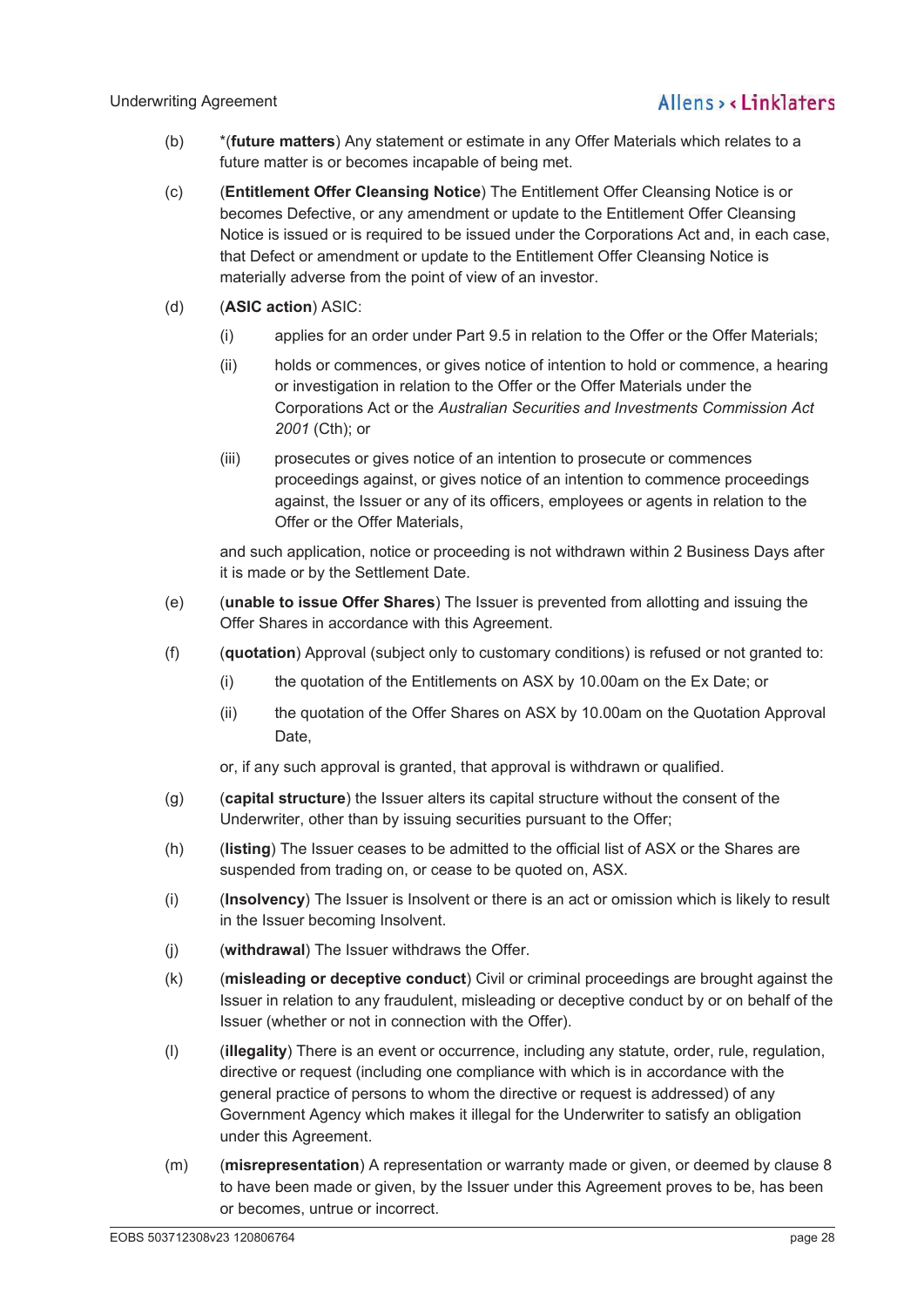- (n) (**breach**) The Issuer fails to perform or observe any of its material obligations under this Agreement.
- (o) (**Timetable**) Any event specified in the Timetable is delayed by the Issuer for more than three Business Days without the prior written approval of the Underwriter (not to be unreasonably withheld for a delay of up to two Business Days).
- (p) \*(**material adverse change**) There is a material adverse change in the assets or liabilities, financial position or performance, profits or losses or prospects of the Issuer, including any material adverse change in the assets or liabilities, financial position or performance, profits or losses or prospects of the Issuer from those disclosed to ASX in accordance with the Listing Rules prior to the date of this Agreement or in the ASX Materials, excluding any such change that results from:
	- (i) an increase in the estimated cost of the rehabilitation of the Ranger Project Area as determined by the Assessor (as defined in the Ranger Government Agreement); or
	- (ii) any adjustment of the amount of security required to be provided by the Issuer,

under the Ranger Government Agreement.

## **11.2 Qualified termination events**

If an event referred to in clause 11.1 marked with an asterisk (\*) occurs, the Underwriter may not Terminate unless the Underwriter has reasonable grounds to believe, and does so believe, that the event:

- (a) is materially adverse from the point of view of an investor; or
- (b) will, or is likely to:
	- (i) give rise to a liability of the Underwriter under any applicable law; or
	- (ii) result in a contravention by the Underwriter or any of its Affiliates of, or the Underwriter or any of its Affiliates being involved in a contravention of, any applicable law.

## **11.3 Effect of termination**

- (a) If the Underwriter Terminates this Agreement, each party will immediately be discharged from its obligations under this Agreement but the Underwriter will be entitled to payment and reimbursement in accordance with clause 7.2. However, the Termination will not limit or prevent the exercise of any other rights and remedies which any of the parties may otherwise have or have accrued under this Agreement.
- (b) Without limiting clause 11.3(a), nothing contained in this clause 11 will prejudice or nullify any claim for damages or other right which the Underwriter or any other Indemnified Party may have against the Issuer, or which the Issuer may have against the Underwriter, for or arising out of any breach of undertaking, warranty or representation or failure to observe or perform an obligation under this Agreement.

## **11.4 Independent construction**

Each of the paragraphs and sub-paragraphs in clauses 11.1 and 11.2 must be construed independently and no paragraph or sub-paragraph is to be limited by implications arising from any other paragraph or sub paragraph.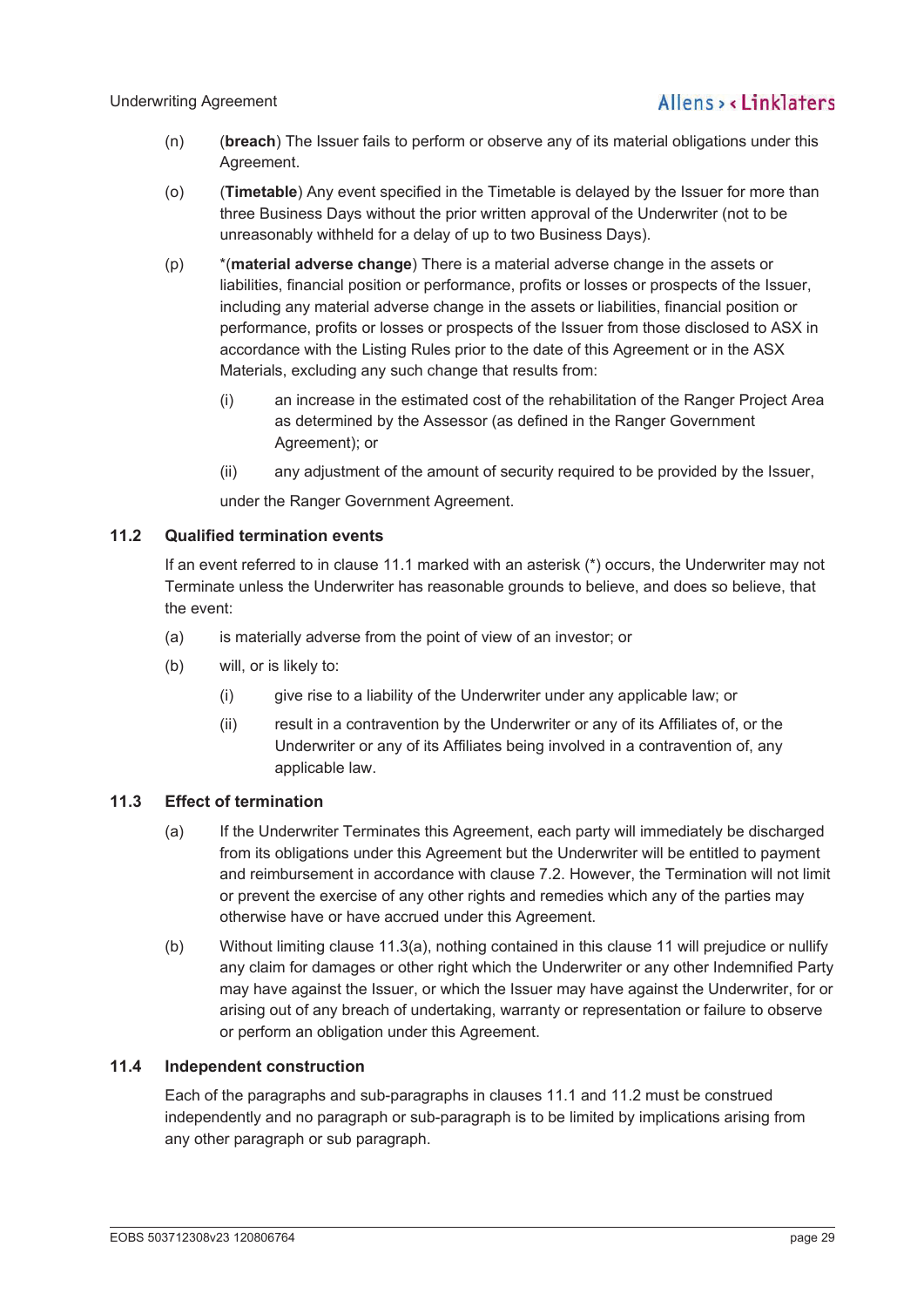## **12 Indemnity**

## **12.1 Indemnity**

Subject to clause 12.2, the Issuer unconditionally and irrevocably agrees to indemnify and hold harmless each Indemnified Party against all Losses incurred or suffered directly or indirectly in connection with the Offer or this Agreement, including Losses incurred or suffered as a result of:

- (a) any statement in, or omission from, the Offer Materials or any Publication;
- (b) the distribution of any Offer Materials and the making of the Offer;
- (c) the subscription for, and issue of, Offer Shares under the Offer;
- (d) any breach by the Issuer of, or any failure by the Issuer to perform or observe any of its obligations under, this Agreement;
- (e) any representation or warranty by the Issuer contained in this Agreement not being true or correct;
- (f) the preparation for, or involvement in, any investigation, review or inquiry relating to the Offer, the Offer Materials or any Publication undertaken by ASIC, ASX, any other Government Agency or any other regulatory body, or any legal proceedings in relation to the Offer, the Offer Materials or any Publication; or
- (g) any other Claim under which an Indemnified Party has any liability under the Corporations Act or any other applicable law in relation to the Offer, the Offer Materials or any Publication.

However, the Losses the subject of this indemnity do not include Losses suffered simply as a result of the Underwriter being required to pay the Offer Price in respect of and acquiring the Shortfall Shares in accordance with clause 5.8 of the Agreement.

Each of the paragraphs of this clause 12.1 must be construed independently and no paragraph is to be limited by implications arising from any other paragraph.

## **12.2 Limit on indemnity**

The indemnity to an Indemnified Party in clause 12.1 does not extend to any Loss suffered by that Indemnified Party to the extent that the Loss is finally judicially determined by a court of competent jurisdiction to result from:

- (a) any penalty or fine which an Indemnified Party is required to pay for any contravention by it of the Corporations Act;
- (b) any amount in respect of which this indemnity would be illegal, void or unenforceable under any applicable law; or
- (c) the fraud, gross negligence or wilful misconduct of an Indemnified Party, other than to the extent caused, induced or contributed to by the Issuer or any of its directors, officers, partners, employees, agents or advisers (each, a *Representative*), or caused by an Indemnified Party's reliance on information contained in an Offer Material or Publication or other information provided by or on behalf of the Issuer or any of its Representatives or arises as a consequence of reliance by that Indemnified Party.

### **12.3 No Claims against Indemnified Parties**

(a) Subject to clause 12.3(b), the Issuer agrees that no Claim may be made by it against the Indemnified Parties, and the Issuer unconditionally and irrevocably releases and discharges each Indemnified Party from any Claim that may be made by it, to recover from that Indemnified Party any Loss incurred or suffered by the Issuer arising directly or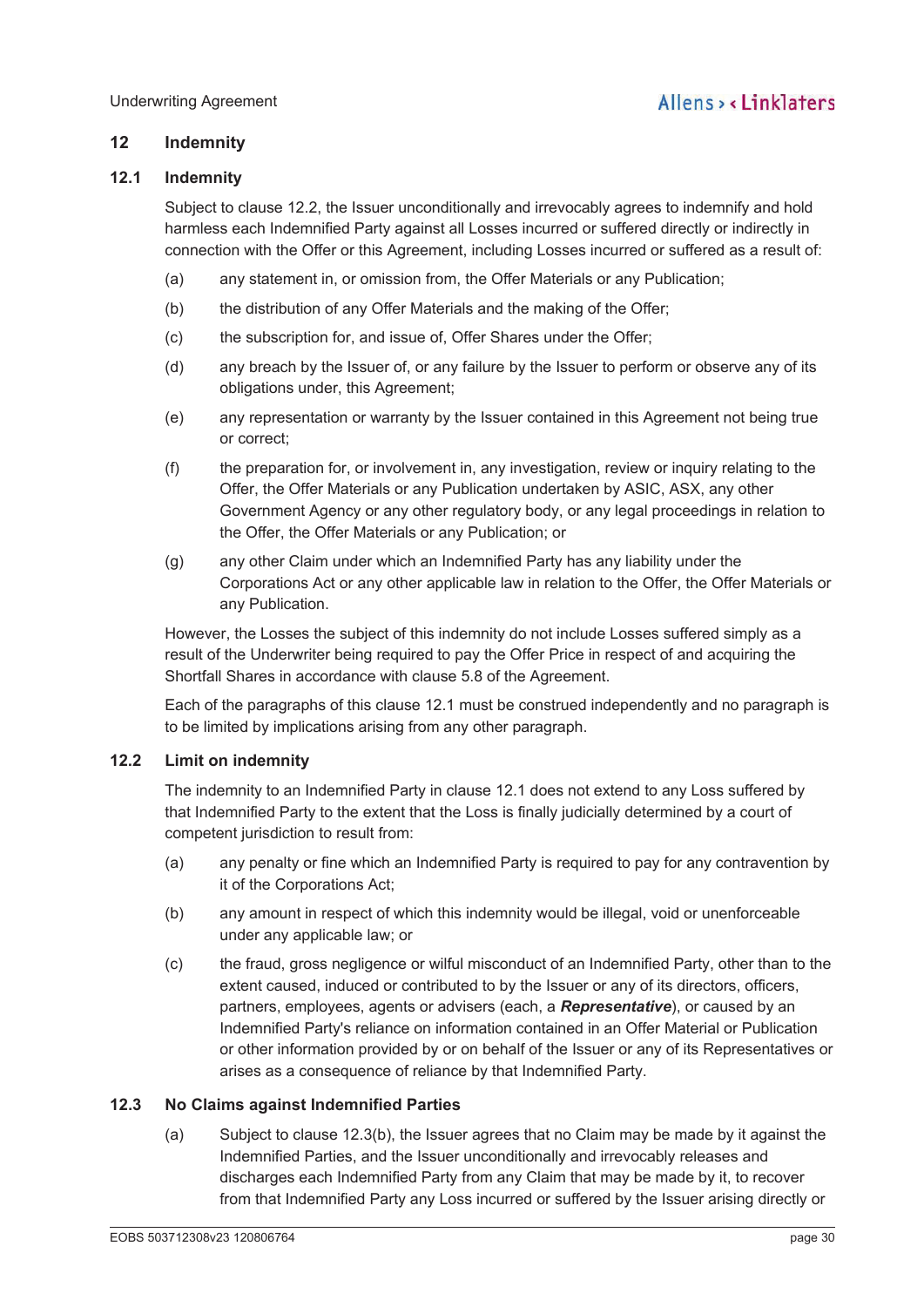indirectly as a result of the participation of that Indemnified Party in the preparation of the Offer Materials or in relation to the Offer, except in relation to matters where, and to the extent that, any Loss is finally judicially determined by a court of competent jurisdiction to result from the fraud, gross negligence or wilful misconduct of that Indemnified Party or the breach by the Underwriter of its obligations under this Agreement.

(b) The Issuer agrees that no Claim may be made by it against any director, officer, partner, employee, agent or adviser of the Underwriter or any director, officer, partner, employee, agent or adviser of, any member of the Rio Tinto Group (together, the *Released Parties*), and the Issuer unconditionally and irrevocably releases and discharges each Released Party from any Claim that may be made by it, to recover from any Released Party any Loss incurred or sustained by the Issuer arising directly or indirectly as a result of the participation of that Released Party in the preparation of the Offer Materials or in relation to the Offer.

## **12.4 Notification**

- (a) If an Indemnified Party becomes aware of any Claim in respect of which an Indemnified Party wishes to claim for indemnification under the indemnity in clause 12.1, it must promptly notify (and in any event within 20 Business Days of it forming that opinion) the Issuer of the act, matter or thing (giving such details as are known to it at that time).
- (b) A failure on the part of an Indemnified Party to notify the Issuer in accordance with clause 12.4(a) will not release the Issuer from any obligation or liability which it may have pursuant to this Agreement, except that the liability of the Issuer to indemnify that Indemnified Party under this Agreement will be reduced to the extent to which:
	- (A) the Issuer has suffered material damage or material loss; or
	- (B) the amount the subject of the indemnity under this Agreement has materially increased,

as a direct result of the Indemnified Party's failure to so notify.

### **12.5 Obligations of Indemnified Parties**

Subject to clause 12.6, the Indemnified Parties must:

- (a) take such reasonable action as the Issuer requests to avoid, dispute, resist, appeal, compromise or defend any Indemnified Claim in respect of it;
- (b) not settle any Indemnified Claim without the prior written consent of the Issuer (such consent not to be unreasonably withheld);
- (c) give all reasonable assistance and co-operation to the Issuer in the conduct of any legal or other proceedings associated with any Indemnified Claim; and
- (d) do anything reasonably necessary or desirable to ensure that the Issuer is subrogated to and enjoys the benefit of the rights of the Indemnified Parties in relation to any crossclaims and to render such assistance as may be reasonably requested by the Issuer for that purpose.

### **12.6 Conditions precedent to Indemnified Parties' obligations**

- (a) The Indemnified Parties are under no obligation under clause 12.5 unless at the time the Issuer requests any of the Indemnified Parties to take any action, the Issuer:
	- (i) irrevocably and unconditionally agrees to indemnify the Indemnified Parties against all Losses incurred by the Indemnified Parties in taking the action required, as and when they fall due, including legal costs and disbursements of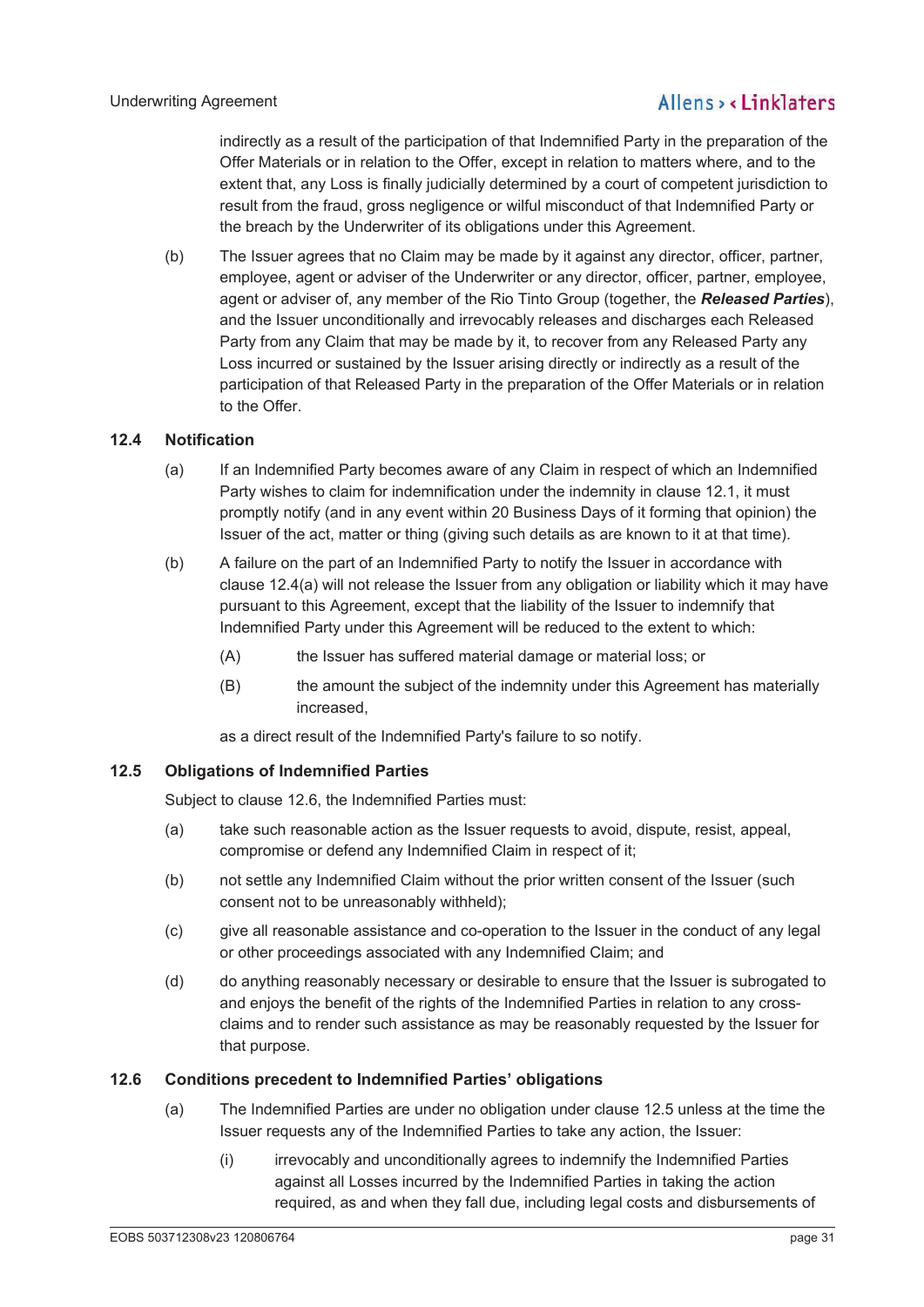its lawyers on a full indemnity basis and the cost of any involvement of any senior officers of the Underwriter at its usual commercial rates;

- (ii) satisfies, and continues to satisfy, the Indemnified Parties of its financial ability to indemnify the Indemnified Parties under this clause 12.
- (b) The Indemnified Parties are under no obligation to take or refrain from taking action under clause 12.5, and the Issuer will have no right to defend or institute legal or other proceedings in the name of the Indemnified Parties, if to do so would, in the reasonable opinion of the Underwriter, be likely to lead to a risk of damage to the Underwriter's or the relevant Indemnified Parties' reputation or standing.

## **12.7 Separate representation**

Notwithstanding anything to the contrary in this clause 12, an Indemnified Party will be entitled at its election to be separately represented in relation to any proceeding arising under this clause 12 where the Issuer has the conduct of the proceeding:

- (a) in any of the following circumstances:
	- (i) without prejudice to its right of indemnity under this clause 12, if a conflict arises for legal counsel chosen by the Issuer or between the interests of the Issuer and the interests of the Indemnified Party;
	- (ii) where there may be legal defences, which have a reasonable prospect of success based on competent legal advice, available to the Indemnified Party that are different from or additional to those available to the Issuer or another Indemnified Party represented by such legal counsel and the counsel appointed by the Issuer does not put on and pursue those defences on behalf of the Indemnified Party to the reasonable satisfaction of such Indemnified Party; or
	- (iii) if the Indemnified Party reasonably believes it desirable to do so in order to protect the Indemnified Party's reputation or standing,

and, for the avoidance of doubt, the Indemnified Party will be entitled to be indemnified in each case for the Costs of such representation under the indemnity in clause 12.1; or

(b) in any other circumstance, at its own cost (except where the Issuer consents in writing to bear the relevant Costs).

## **12.8 Conduct of proceedings**

Subject to clause 12.6, the Issuer may have the sole conduct of any Indemnified Claim, provided that:

- (a) the Underwriter has the right to information, consultation and independent legal representation (subject to clause 12.7) concerning or with respect to the development and defence of any litigation or threatened litigation;
- (b) the Issuer has reasonable regard to preserving the reputation of the Underwriter in conducting the defence of the Indemnified Claim, and the Underwriter remains satisfied that its and the Indemnified Parties' reputations are not threatened by the Issuer's conduct of the defence; and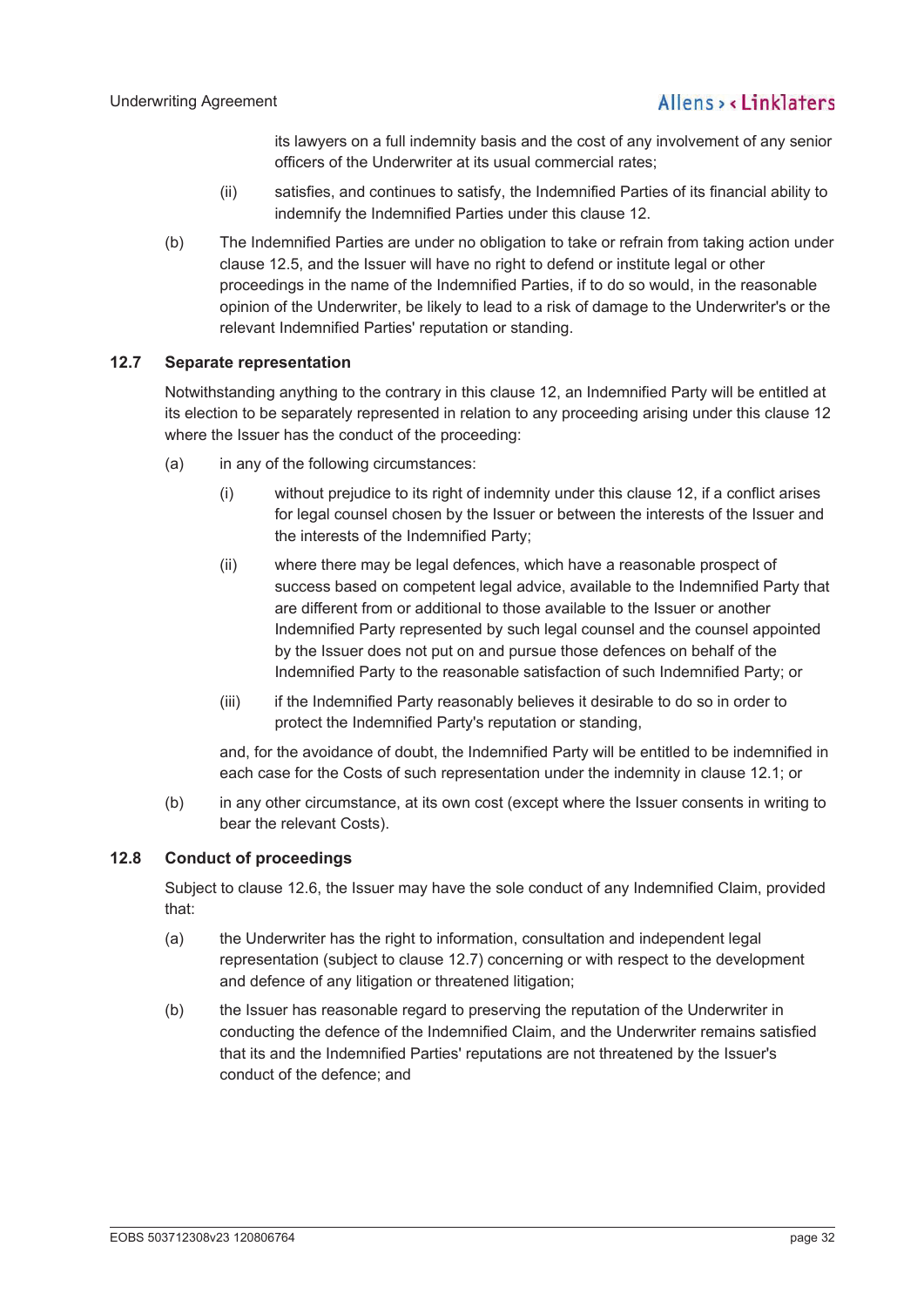### Underwriting Agreement

## Allens, linklaters

- (c) the Issuer must not (without the prior written consent of relevant Indemnified Parties) settle, compromise or consent to the entry of any judgement in relation to any Indemnified Claim unless:
	- (i) such settlement, compromise or consent does not include a statement or admission that an Indemnified Party is or was at fault or culpable, failed to act or contravened any applicable law; and
	- (ii) the Issuer obtains an unconditional release of each Indemnified Party from all liabilities arising out of such Indemnified Claim,

and the Issuer must not otherwise make any admission of liability in relation to the Indemnified Claim without the prior written consent of the relevant Indemnified Parties.

## **12.9 Right to reassume control of proceedings**

An Indemnified Party has a right at any time to assume or reassume the control of any legal or other proceedings defended or instituted by the Issuer in the name of that Indemnified Party as contemplated by clause 12.8 (*Reassumed Claim*). If an Indemnified Party does this:

- (a) it will have the right to conduct the same under its sole management and control and will have absolute discretion with regards to the conduct of those proceedings including any decision to settle, compromise or consent to the entry of any judgment in relation to any Reassumed Claim the subject of those proceedings but in doing so, will act reasonably and consult with and take account of the views of the Issuer so far as is reasonably possible;
- (b) the indemnity given by the Issuer in this clause 12 will not apply in respect of any additional Losses directly or indirectly suffered by that Indemnified Party in respect of the Reassumed Claim as a direct result of the conduct of the Reassumed Claim by the Indemnified Party; and
- (c) the Issuer must:
	- (i) render all reasonable assistance and cooperation to the Indemnified Party in the conduct of any Reassumed Claim; and
	- (ii) do anything reasonably necessary or desirable to ensure that the Indemnified Party is subrogated to and enjoys the benefits of the rights of the Issuer in relation to any cross claims and to render such assistance as may be reasonably requested by the Indemnified Party for that purpose,

except where the taking of that action would, in the reasonable opinion of the Issuer, be likely to lead to a risk of damage to the Issuer's reputation or standing.

### **12.10 Contribution procedure**

If for any reason the indemnities contained in this clause 12 are unavailable or insufficient to hold harmless any Indemnified Party against any Loss against which the Indemnified Party is stated to be indemnified under this clause 12 (other than as a result of clause 12.2(c)) (a *Relevant Loss*), then the Issuer agrees to contribute to the Relevant Loss with the Indemnified Parties in accordance with clauses 12.11 to 12.14, in all cases to the maximum extent permitted by law.

## **12.11 Determination of proportions**

(a) The contribution of the Issuer (on the one hand) and the Indemnified Parties (on the other hand) in relation to the Relevant Loss will be as agreed by the Issuer and the Indemnified Parties (and, failing agreement, as determined by a court of competent jurisdiction) having regard to the participation in, instigation of or other involvement of the Issuer (on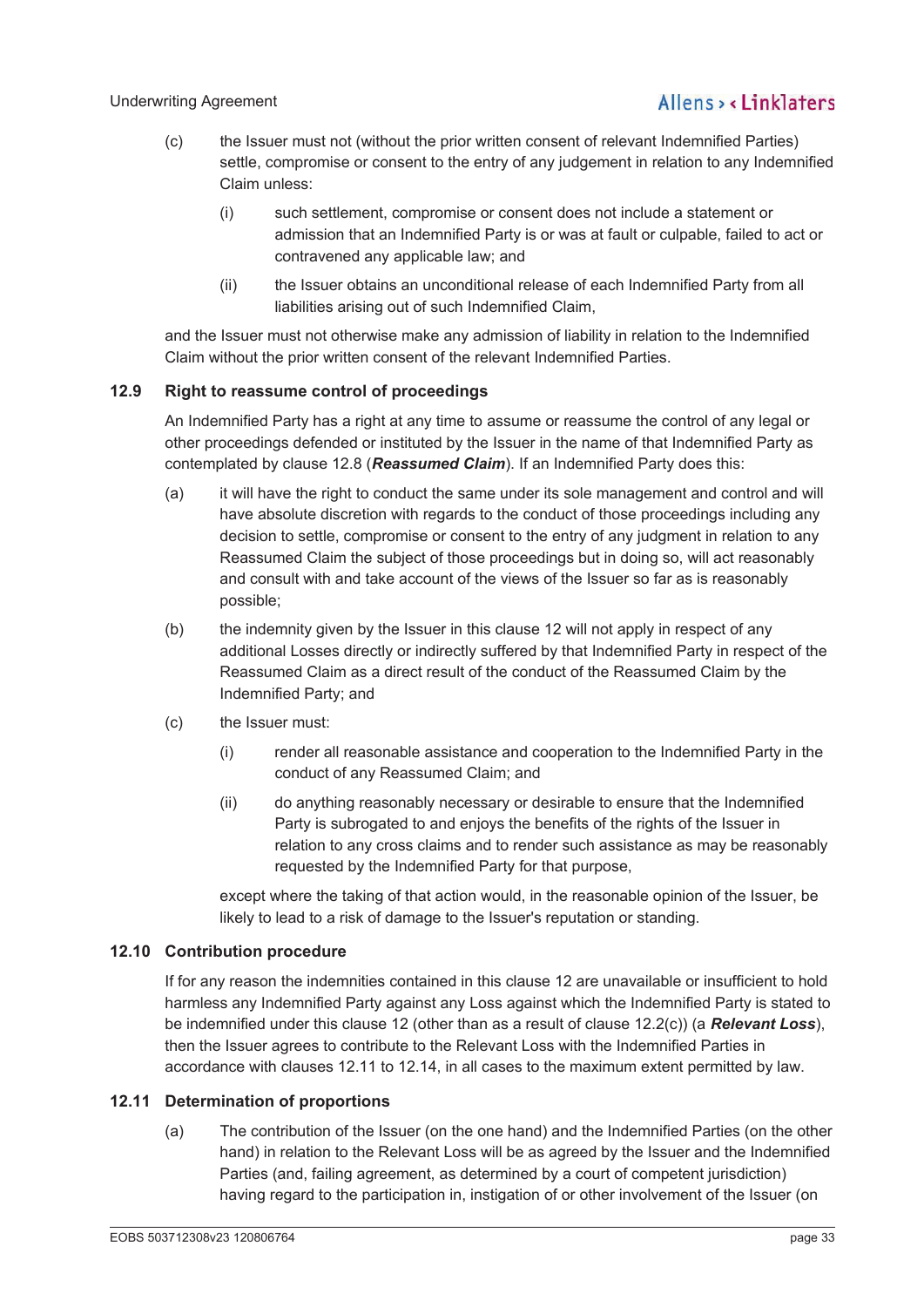the one hand) and the Indemnified Parties (on the other hand) in the conduct complained of (including the Issuer's and the Indemnified Parties' relative intent, knowledge, access to information and opportunity to correct any misleading or deceptive statement or omission).

(b) In respect of any Relevant Loss, the Issuer must pay to the Indemnified Parties an amount equal to the contribution of the Issuer to that Relevant Loss (to the extent suffered by the relevant Indemnified Parties), as agreed or determined in accordance with clause 12.11(a).

## **12.12 No excess contribution**

The Issuer agrees with the Underwriter (on behalf of itself and each Indemnified Party) that in no circumstance will the Underwriter and the Indemnified Parties with which it is associated be required to contribute under clause 12.11.

## **12.13 Limit on contribution**

- (a) The Underwriter acknowledges that the Issuer may enter into arrangements which limit the extent to which the Issuer may claim against any third party or third parties in connection with the Offer (a *Relevant Limitation*). If any Loss is suffered by the Issuer for which the Underwriter would otherwise be liable to the Issuer with any third party or third parties, the extent to which such Loss will be recoverable by the Issuer from the Underwriter will:
	- (i) be limited so as to be in proportion to the Underwriter's contribution to the overall fault for such damage or loss, as agreed between the parties or, in the absence of agreement, as finally judicially determined by a court of competent jurisdiction; and
	- (ii) be no more than it would have been had any Relevant Limitation not been agreed to by the Issuer.
- (b) If any Loss is suffered by the Underwriter arising from a liability which would be a liability of the Underwriter with a third party, but for:
	- (i) a Relevant Limitation; or
	- (ii) a limitation on the extent to which the Underwriter may claim against a third party which binds the Underwriter and that has been agreed by the Issuer,

the indemnity of the Issuer under this clause 12 will cover any amount which the Underwriter is unable to recover from the third party because of the Relevant Limitation or other limitation.

- (c) The degree to which the Underwriter may rely on the work of any such third party will be unaffected by any Relevant Limitation.
- (d) The Issuer acknowledges that if it suffers any damage or loss for which the Underwriter may become liable due to a Relevant Limitation, it will notify the Underwriter of those circumstances promptly at that time.

### **12.14 Reimbursement by the Issuer**

If an Indemnified Party pays an amount in relation to a Relevant Loss where it is entitled to contribution from the Issuer under this clause 12, the Issuer must promptly reimburse the Indemnified Party for that amount.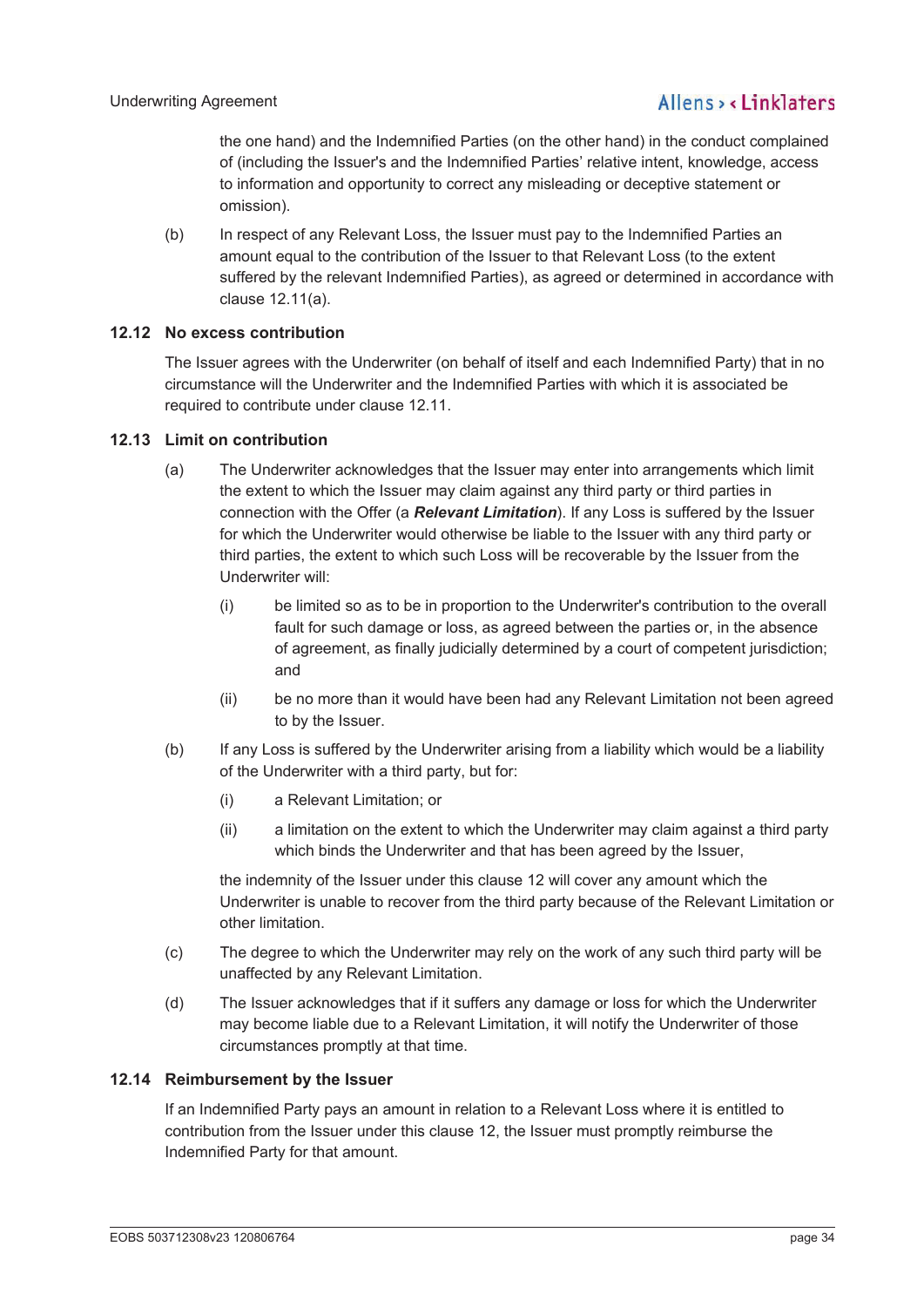## **12.15 Preservation of rights**

Subject to clause 12.2, the rights of an Indemnified Party under this Agreement will not in any way be prejudiced or affected by:

- (a) any involvement by that Indemnified Party in the preparation of, or any approval given by that Indemnified Party concerning, any of the Offer Materials or any Publication;
- (b) any consent to be named in any Offer Materials or Publication;
- (c) any knowledge (actual or constructive) of:
	- (i) any failure by the Issuer to perform or observe any obligations under this Agreement; or
	- (ii) any non-compliance by the Issuer or any of its Subsidiaries with any statutory or ASX requirement concerning the Offer or any of the Offer Materials or any Publication;
- (d) any Termination by the Underwriter;
- (e) any inaccuracy in, or breach or default of, any representation, warranty or undertaking made or deemed to have been made by the Issuer under this Agreement; or
- (f) any other fact, matter or thing which might otherwise constitute a waiver of, or in any way prejudice or affect, any right of an Indemnified Party.

## **13 Acknowledgments**

#### **13.1 Advice and communications**

The Issuer acknowledges that:

- (a) while the Underwriter will act as observer in relation to the Due Diligence Investigations in accordance with the Due Diligence Planning Memorandum, the Issuer will rely on its own expertise and on that of specialist legal, accounting and tax advisers in respect of that due diligence;
- (b) the Underwriter is not required to give any legal, accounting, tax, regulatory or other specialist or technical advice in connection with the Offer;
- (c) without limiting clause 13.1(b) in any respect, any advice (whether written or oral) given by the Underwriter to the Issuer, or any communications between the Underwriter and the Issuer, may not be used or relied upon by any third party or disclosed to any third party.

## **13.2 Underwriter business**

The Issuer acknowledges that:

- (a) the Underwriter may have interests that differ from those of the Issuer and may take into account any factors (including those solely in its interest) it considers appropriate in performing duties or exercising rights under this Agreement, and any review by the Underwriter of the Issuer, the Offer, the terms of the Offer Shares and other related matters will be performed solely for its benefit and will not be on behalf of the Issuer or any other person; and
- (b) the Underwriter is not obliged to disclose to the Issuer or utilise for the benefit of the Issuer, any non-public information which the Underwriter obtains in the normal course of its business where such disclosure or use would result in a breach of any obligation of confidentiality or any internal information management or Chinese wall policies of the Underwriter.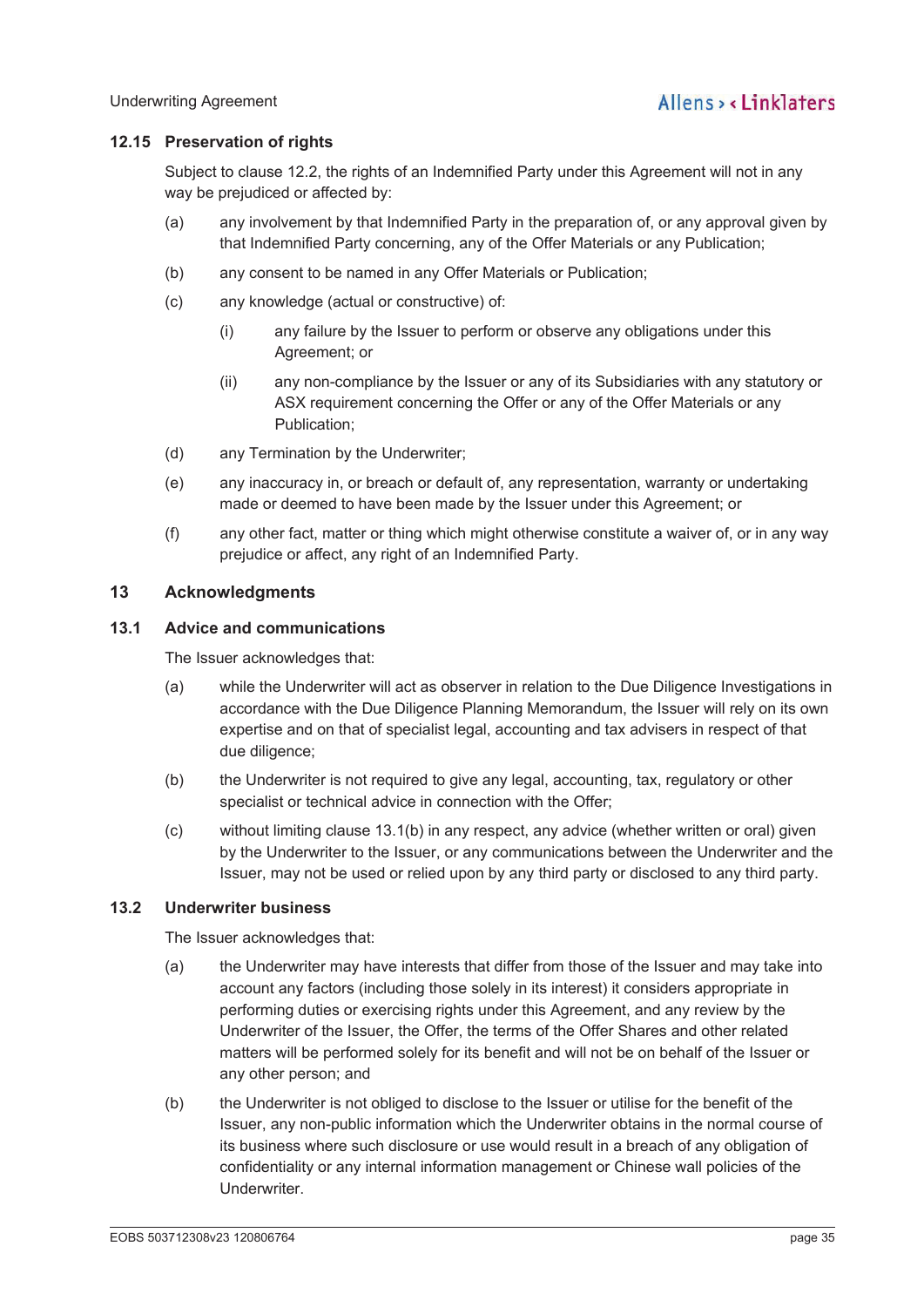## **13.3 No fiduciary relationship**

- (a) The parties agree that it is not the intention of the parties to create a fiduciary relationship between them.
- (b) Without limiting clause 13.3(a), the Issuer acknowledges and agrees that:
	- (i) it is contracting with the Underwriter on an arm's-length basis to provide the services set out in this Agreement;
	- (ii) the Underwriter is not assuming any duties or obligations other than those expressly set out in this Agreement; and
	- (iii) the Underwriter in providing services to the Issuer in connection with the Offer, including in acting pursuant to the terms of this Agreement, has acted and is acting as independent contractor and not as a fiduciary and the Issuer does not intend that the Underwriter act in any capacity other than independent contractor, including as a fiduciary or in any other position of higher trust and nothing in this Agreement or the nature of the services, whether before or after the date of this Agreement, creates a fiduciary relationship between the Underwriter and the Issuer or any of their respective shareholders, creditors, employees or any other party.

## **13.4 Information**

- (a) The Issuer acknowledges and agrees that the Underwriter:
	- (i) will use and rely on information provided by or on behalf of the Issuer or its agents or advisers (including financial and accounting information) in performing their obligations under this Agreement without having independently verified the information;
	- (ii) does not assume responsibility for the accuracy or completeness of the information contemplated by clause 13.4(a)(i) or any other information on which it may rely in connection with this Agreement; and
	- (iii) will not be in breach of this Agreement in relying on any information contemplated by clauses 13.4(a)(i) or 13.4(a)(ii).
- (b) The Issuer must promptly inform the Underwriter if it becomes aware that any information provided by the Issuer or its agents or advisers to the Underwriter or publicly is not or ceases to be true, accurate and complete in all material respects and not misleading or deceptive.
- (c) The Underwriter acknowledges and agrees that:
	- (i) all information provided or made available by or on behalf of the Issuer or its agents or advisers to the Underwriter under this Agreement, whether before or after execution of this Agreement and including information referred to in paragraph 13.4(a), is confidential to the Issuer; and
	- (ii) it must keep all such information confidential and not disclose (and must ensure that none of its agents or advisers discloses) any such information to any person except:
		- (A) if required to be produced by law, regulation, the rules of any stock exchange, self-regulating authority or regulatory authority;
		- (B) if required in relation to any actual or potential claim, proceedings or regulatory investigation, inquiry or hearing against or involving the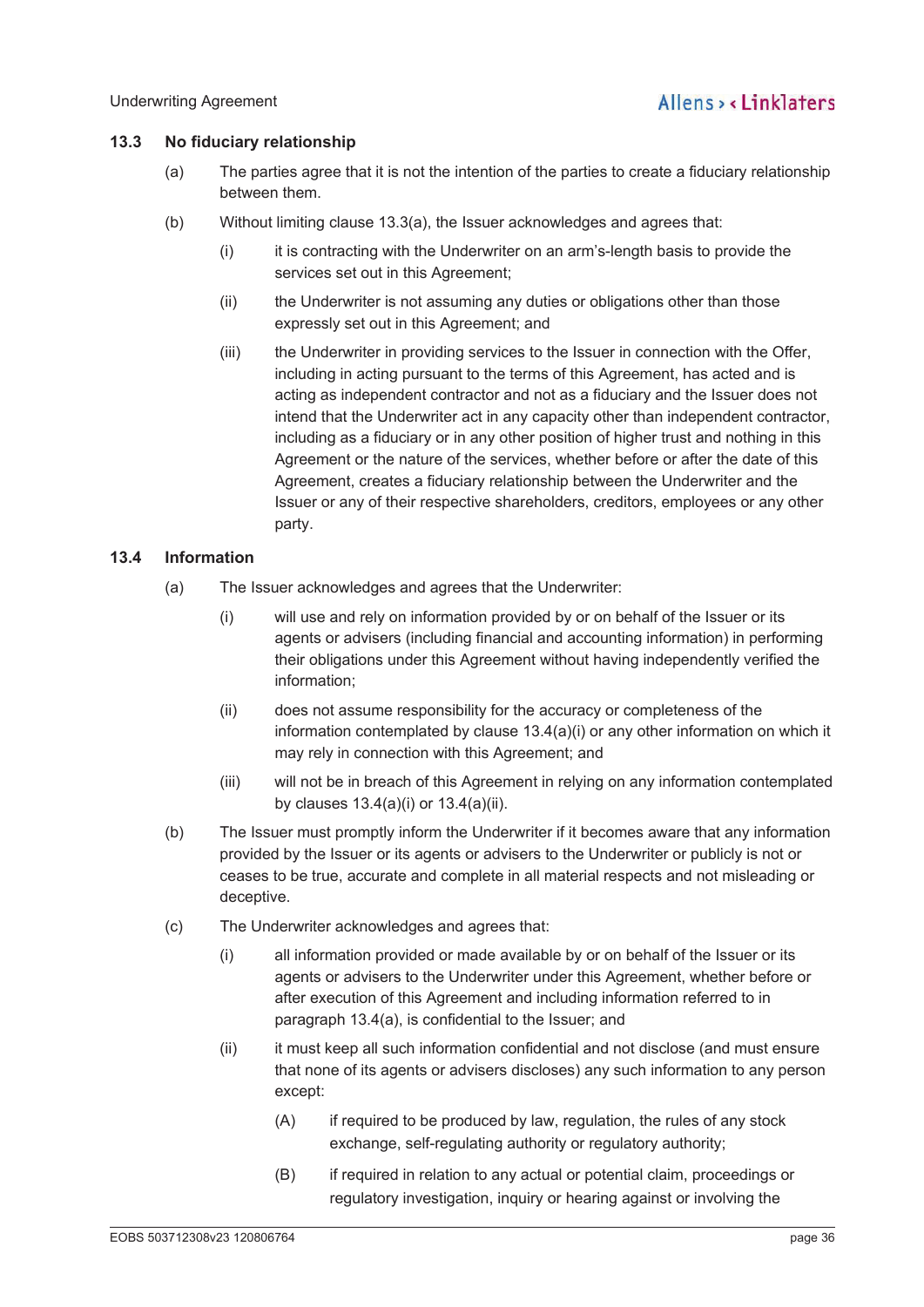Underwriter (or its Related Entities) in relation to the Offer Materials or the Offer, including investigations, inquiries or hearings by regulatory or selfregulating authorities;

- (C) the Underwriter may provide them to its legal advisers to obtain legal advice and financial advisers to provide financial advice (as applicable) in relation to the Offer on a confidential and non-reliance basis, in which case it must ensure that its legal and financial advisers keep them confidential;
- (D) to the extent the information has been developed independently by the Underwriter without reference to the confidential information, is already in the possession of the Underwriter prior to receiving it from the Issuer or its agents or advisers or has been received from a third party entitled to disclose the information;
- (E) to Related Entities or affiliates of the Underwriter or to a person who in the ordinary course of the business of the Underwriter has access to the papers and records of the Underwriter; or
- (F) to the extent that the relevant materials have come into the public domain (other than by the fault of the Underwriter or through breach of this clause 13.4(c)),

provided that the Underwriter must take all reasonable steps to ensure that persons to whom disclosures are made under paragraph (C) or (E) maintain confidentiality of the information.

This paragraph does not apply in relation to information which has been or is made generally available (other than because of a breach of this paragraph by the Underwriter).

(d) The obligations under clause 13.4(c) apply until, and terminate on, the earlier of the date the relevant information is no longer confidential (in accordance with clause 13.4(c)(ii) above) and the date which is two years from the date of this Agreement.

## **13.5 Judgement regarding Offer**

The Issuer acknowledges and agrees that it is solely responsible for making its own independent judgement with respect to the Offer.

## **14 GST**

## **14.1 Recovery of GST**

If GST is payable, or notionally payable, on a supply made under or in connection with this Agreement, the party providing the consideration for that supply must pay as additional consideration an amount equal to the amount of GST payable, or notionally payable, on that supply (the GST Amount). Subject to the prior receipt of a tax invoice, the GST Amount is payable at the same time that the other consideration for the supply is provided. This clause does not apply to the extent that the consideration for the supply is expressly stated to be GST inclusive or the supply is subject to reverse charge.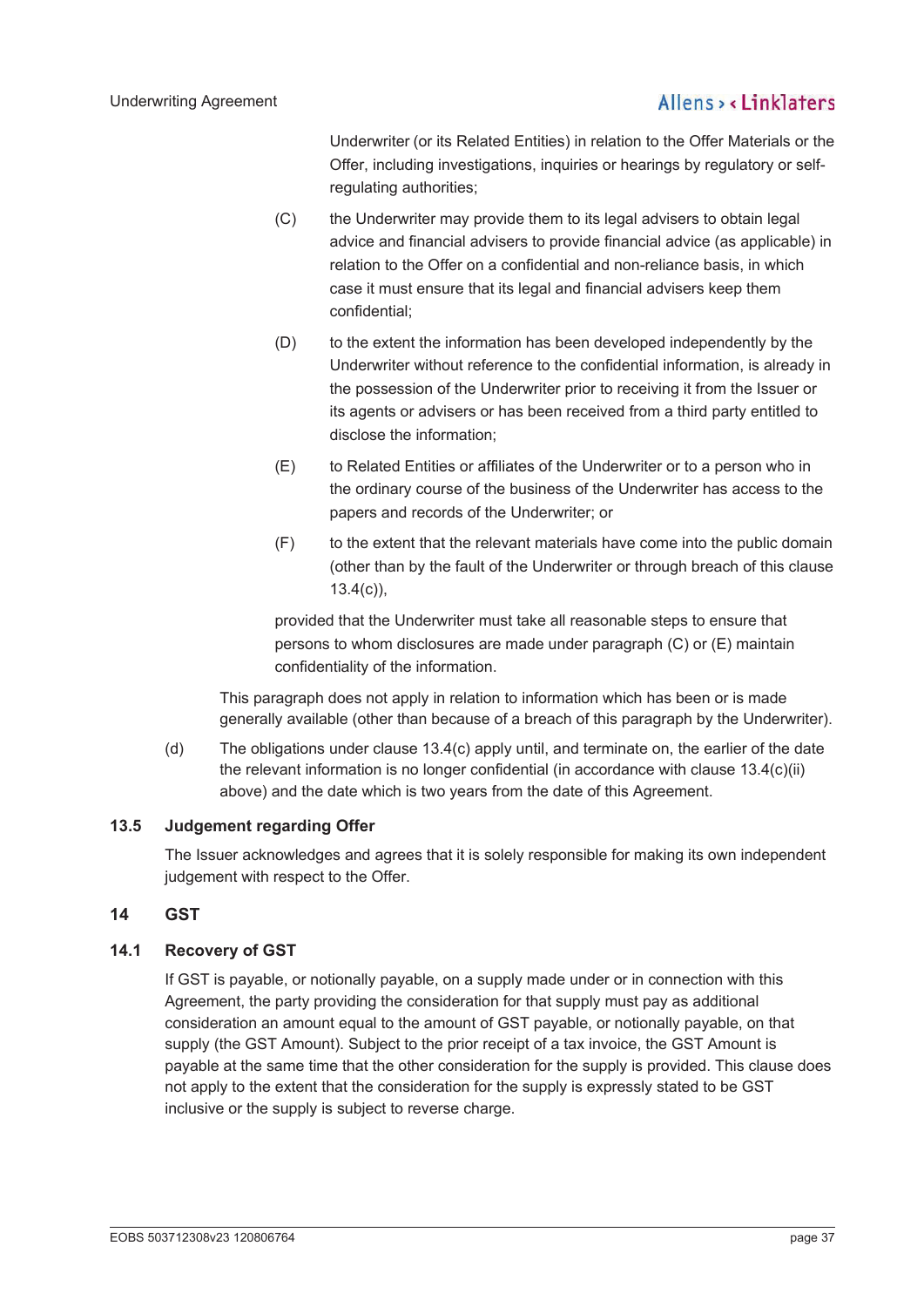## **14.2 Liability net of GST**

Where any indemnity, reimbursement or similar payment under this Agreement is based on any Cost or other liability, it will be reduced by any input tax credit entitlement, or notional input tax credit entitlement, in relation to the relevant Cost or other liability.

### **14.3 Adjustment events**

If an adjustment event occurs in relation to a supply made under or in connection with this Agreement, the GST Amount will be recalculated to reflect that adjustment and an appropriate payment will be made between the parties.

## **14.4 Survival**

This clause will not merge upon completion and will continue to apply after expiration or termination of this Agreement.

### **14.5 Definitions**

Unless the context requires otherwise, words and phrases used in this clause that have a specific meaning in the GST law (as defined in the *A New Tax System (Goods and Services Tax) Act 1999* (Cth)) will have the same meaning in this clause.

## **15 Notices**

Any notice, demand, consent or other communication (a *Notice*) given or made under this Agreement:

- (a) must be in writing and signed by the sender or an authorised officer of the sender (or in the case of email, set out the full name and position or title of the sender or authorised officer of the sender);
- (b) must be delivered to the intended recipient by prepaid post (if posted to an address in another country, by registered airmail) or by hand or email to the address or email address below or the address or email address last notified by the intended recipient to the sender:

| to Issuer:      | Address: Level 3, Energy House 18-20 Cavenagh Street,<br>Darwin NT 0801, Australia                  |
|-----------------|-----------------------------------------------------------------------------------------------------|
|                 | Email: james.oconnell@riotinto.com                                                                  |
|                 | Attention: James O'Connell (ERA Company Secretary)                                                  |
| to Underwriter: | Address: Level 18, Central Park, 152-158 St Georges Terrace,<br>Perth WA 6000, Australia            |
|                 | Email: CompanySecretaryNotices@riotinto.com                                                         |
|                 | Attention: Robert O'Toole (Chief Counsel, Energy and Minerals);<br>North Limited Company Secretary. |

- (c) will be conclusively taken to be duly given or made and received:
	- (i) in the case of delivery in person, when delivered;
	- (ii) in the case of delivery by express post, to an address in the same country, two Business Days after the date of posting;
	- (iii) in the case of delivery by any other method of post, six Business Days after the date of posting (if posted to an address in the same country) or 10 Business Days after the date of posting (if posted to an address in another country); and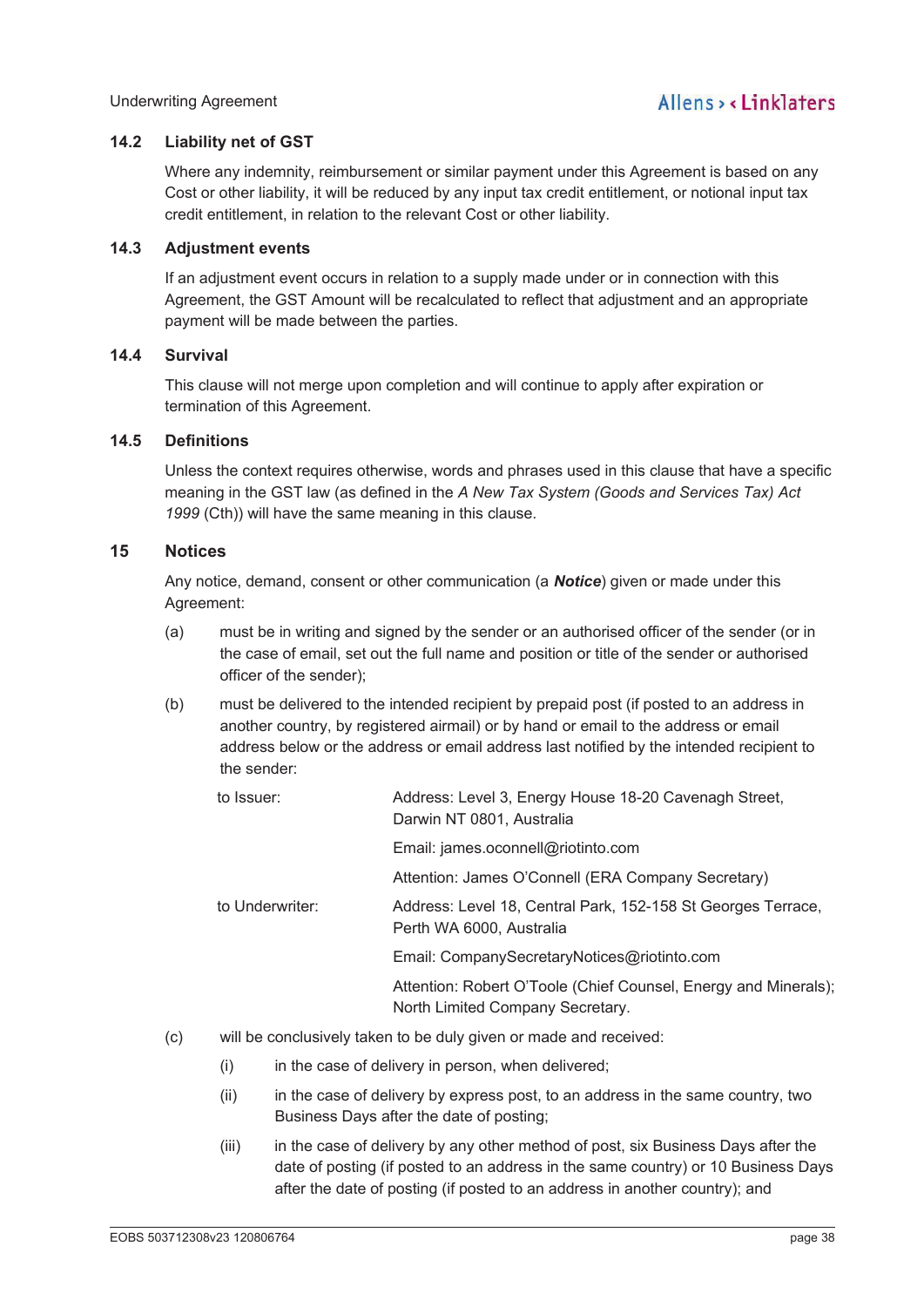- (iv) in the case of email, at the earliest of:
	- (A) the time that the sender receives an automated message from the intended recipient's information system confirming delivery of the email;
	- (B) the time that the intended recipient confirms receipt of the email by reply email; and
	- (C) three hours after the time the email is sent (as recorded on the device from which the sender sent the email) unless the sender receives, within that three hour period, an automated message that the email has not been delivered,
- (v) but if the result is that a Notice would be taken to be given or made and received:
	- (A) in the case of delivery by hand or post, at a time that is later than 5pm;
	- (B) in the case of delivery by email, at a time that is later than 7pm; or
	- (C) on a day that is not a Business Day,

in the place specified by the intended recipient as its postal address or email address under clause 15(b), it will be conclusively taken to have been duly given or made and received at the start of business on the next Business Day in that place.

## **16 General**

### **16.1 Entire agreement**

This Agreement:

- (a) contains the entire agreement between the parties with respect to its subject matter. It sets out the only conduct, representations, warranties, covenants, conditions, agreements or understandings (collectively *Conduct*) by or between the parties with respect to the Offer, and none of the parties has relied on or is relying on any other Conduct in entering into this Agreement and completing the transactions contemplated by it; and
- (b) subject to clauses 10.3 and 10.4, does not affect the rights or obligations of the Issuer and the Underwriter under any other agreement between the parties, including the Loan Agreement.

## **16.2 Confirmation regarding Loan Agreement**

- (a) For the purpose of clause 8 of the Loan Agreement, the increase in the Rehabilitation Cost arising from the finalisation of the Feasibility Study the subject of the Issuer's ASX announcement dated 8 February 2019 is:
	- (i) approved by the Underwriter; and
	- (ii) acknowledged not to be a Review Event (as defined in the Loan Agreement).
- (b) For the avoidance doubt, the Underwriter consents for the purpose of the Loan Agreement to the Company making the Offer and each issue of Shares as contemplated by the Offer and this Agreement (including under the Shortfall Bookbuild).

### **16.3 Conflict of interest**

The parties' rights and remedies under this Agreement may be exercised even if this involves a conflict of duty or a party has a personal interest in their exercise.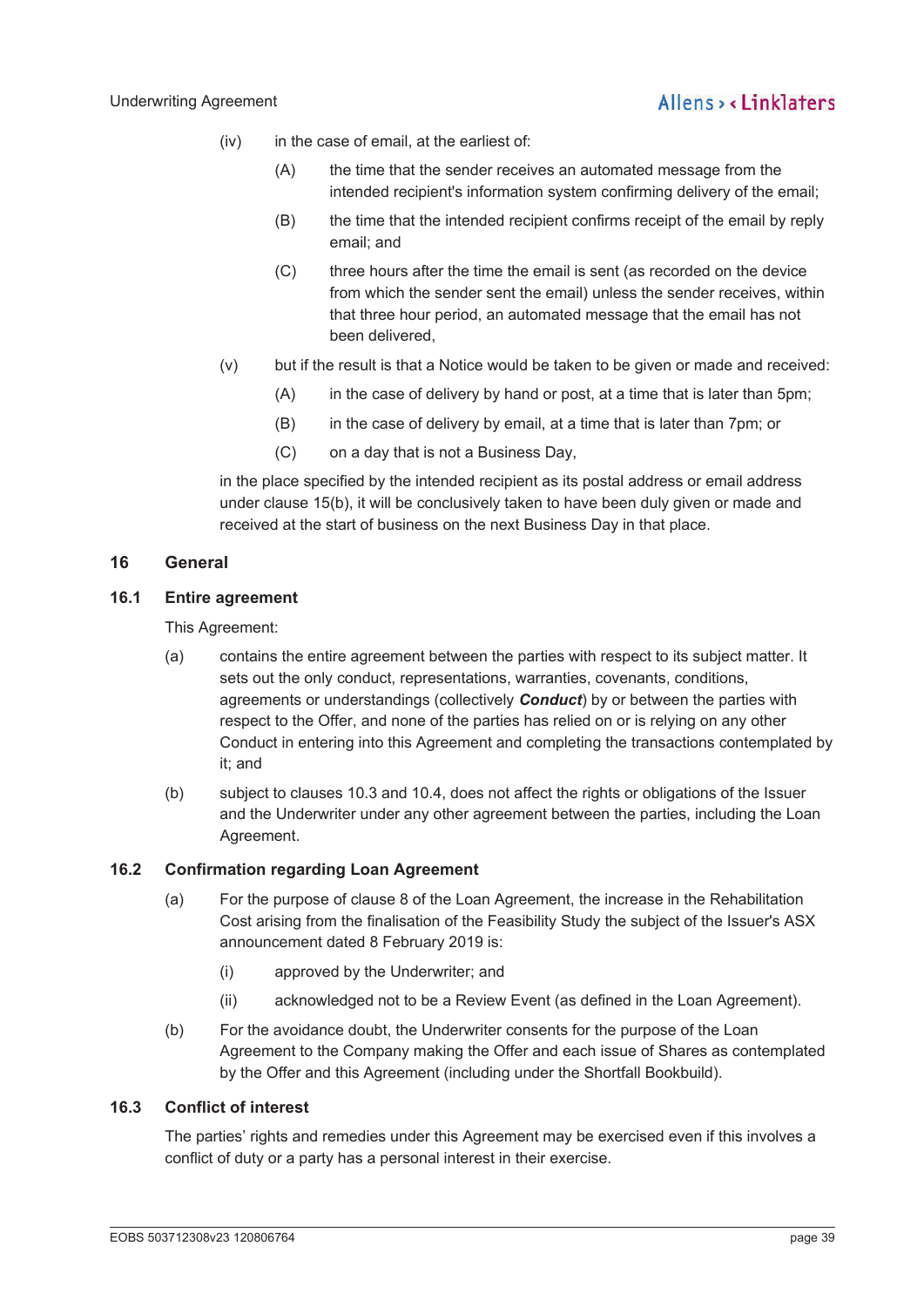## **16.4 Consents or approvals**

If the doing of any act, matter or thing under this Agreement is dependent on the consent or approval of a party or is within the discretion of a party, the consent or approval may be given or the discretion may be exercised conditionally or unconditionally or withheld by the party in its absolute discretion, unless this Agreement expressly states otherwise.

## **16.5 Amendment and assignment**

- (a) This Agreement can only be amended, supplemented, replaced or novated by another agreement signed by the parties.
- (b) This Agreement may be amended by the parties (including in a manner that adversely affects the interests of the Indemnified Parties) without obtaining the consent of the Indemnified Parties.
- (c) The rights and obligations of each party under this Agreement cannot be assigned without the prior written consent of the other.

## **16.6 Time of the essence**

Time will be the essence of this Agreement.

## **16.7 Waiver**

- (a) A failure to exercise or a delay in exercising any right, power or remedy under this Agreement does not operate as a waiver.
- (b) A single or partial exercise, or waiver of the exercise, of any right, power or remedy does not preclude any other or further exercise of that or any other right, power or remedy.
- (c) A waiver is not valid or binding on the party granting that waiver unless made in writing.
- (d) A party is not liable for Loss caused by the exercise or attempted exercise of, failure to exercise, or delay in exercising, a right or remedy under this Agreement.

## **16.8 Remedies cumulative**

The rights and remedies provided in this Agreement are in addition to other rights and remedies given by law independently of this Agreement.

## **16.9 Further assurances**

Each party agrees to do all things and execute all deeds, instruments, transfers or other documents as may be reasonably necessary or desirable to give full effect to the provisions of this Agreement and the transactions contemplated by it.

## **16.10 No merger**

The rights and obligations of the parties will not merge on the completion of any transaction contemplated by this Agreement. They will survive the execution and delivery of any assignment or other document entered into for the purpose of implementing any such transaction.

## **16.11 Ongoing benefit and operation of provisions**

(a) Each of the representations, warranties, undertakings, indemnities and releases given to the Underwriter under this Agreement are for the benefit of the Underwriter and each of the other Indemnified Parties (whether or not party to this Agreement), and those representations, warranties, undertakings, indemnities and releases may be enforced on their behalf by the Underwriter.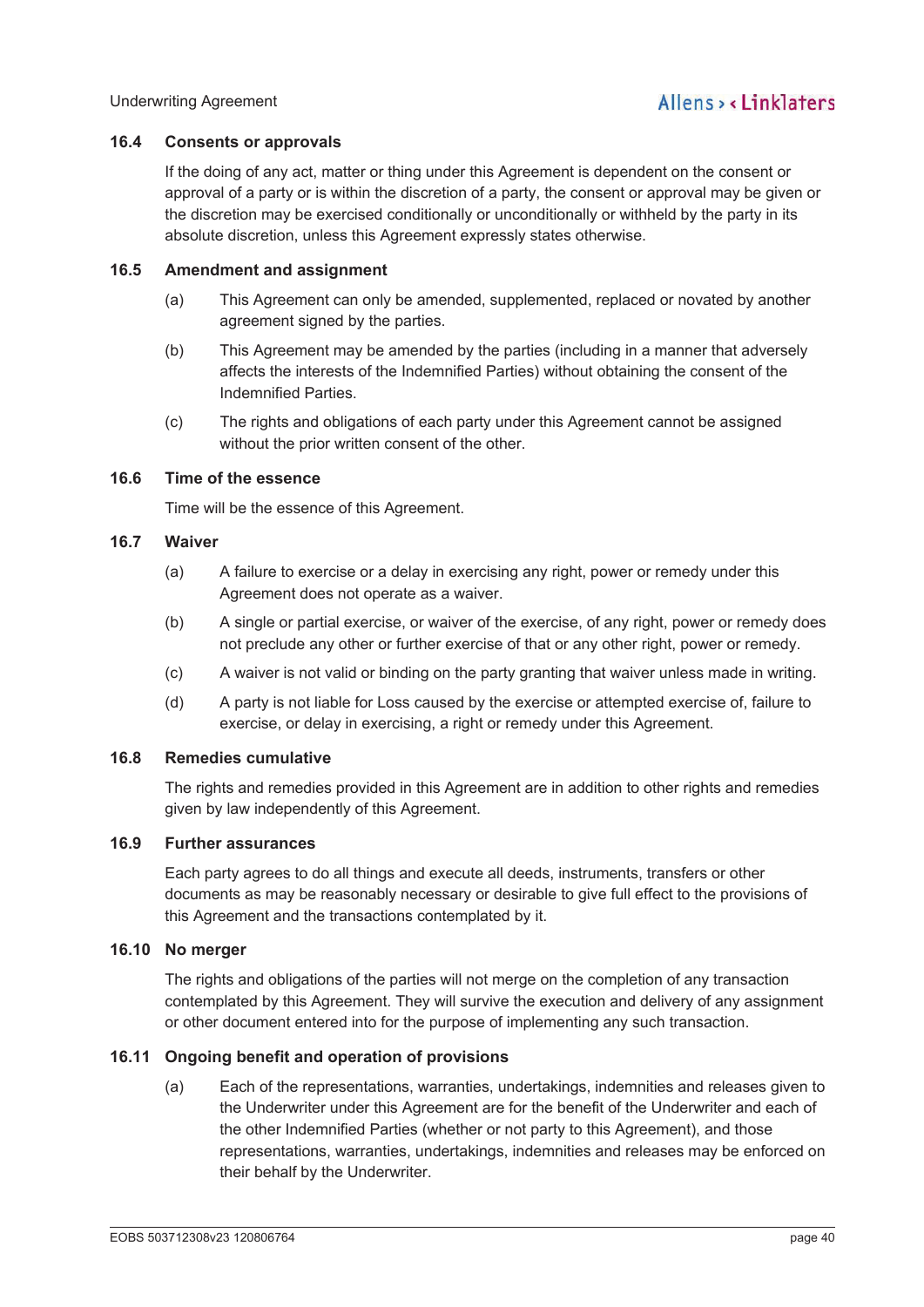- (b) Subject to this Agreement, the obligations of the Issuer under this Agreement will subsist for so long as may be necessary in order to give full force and effect to the obligations, terms and conditions of this Agreement on the part of the Issuer to be complied with, observed and performed.
- (c) Without limiting clause 16.11(b), the representations, warranties, undertakings, indemnities and releases contained in this Agreement are continuing obligations and will not merge on Completion, Termination or other expiry of this Agreement. It is not necessary for a party to incur expense or make a payment before enforcing a right of indemnity under this Agreement.

## **16.12 Severability**

Any provision of this Agreement that is prohibited or unenforceable in any jurisdiction is ineffective as to that jurisdiction to the extent of the prohibition or unenforceability. That does not invalidate the remaining provisions of this Agreement nor affect the validity or enforceability of that provision in any other jurisdiction. This clause has no effect if the severance alters the basic nature of this Agreement or is contrary to public policy.

## **16.13 Governing Law**

This Agreement is governed by the laws of Victoria, Australia. Each party submits to the nonexclusive jurisdiction of courts exercising jurisdiction there with respect to any legal action or proceedings arising out of or in connection with or in any way related to this Agreement or its subject matter.

### **16.14 Counterparts**

This Agreement may be executed in any number of counterparts. All counterparts together will be taken to constitute one instrument, the date of which will be the date on which the last counterpart is executed.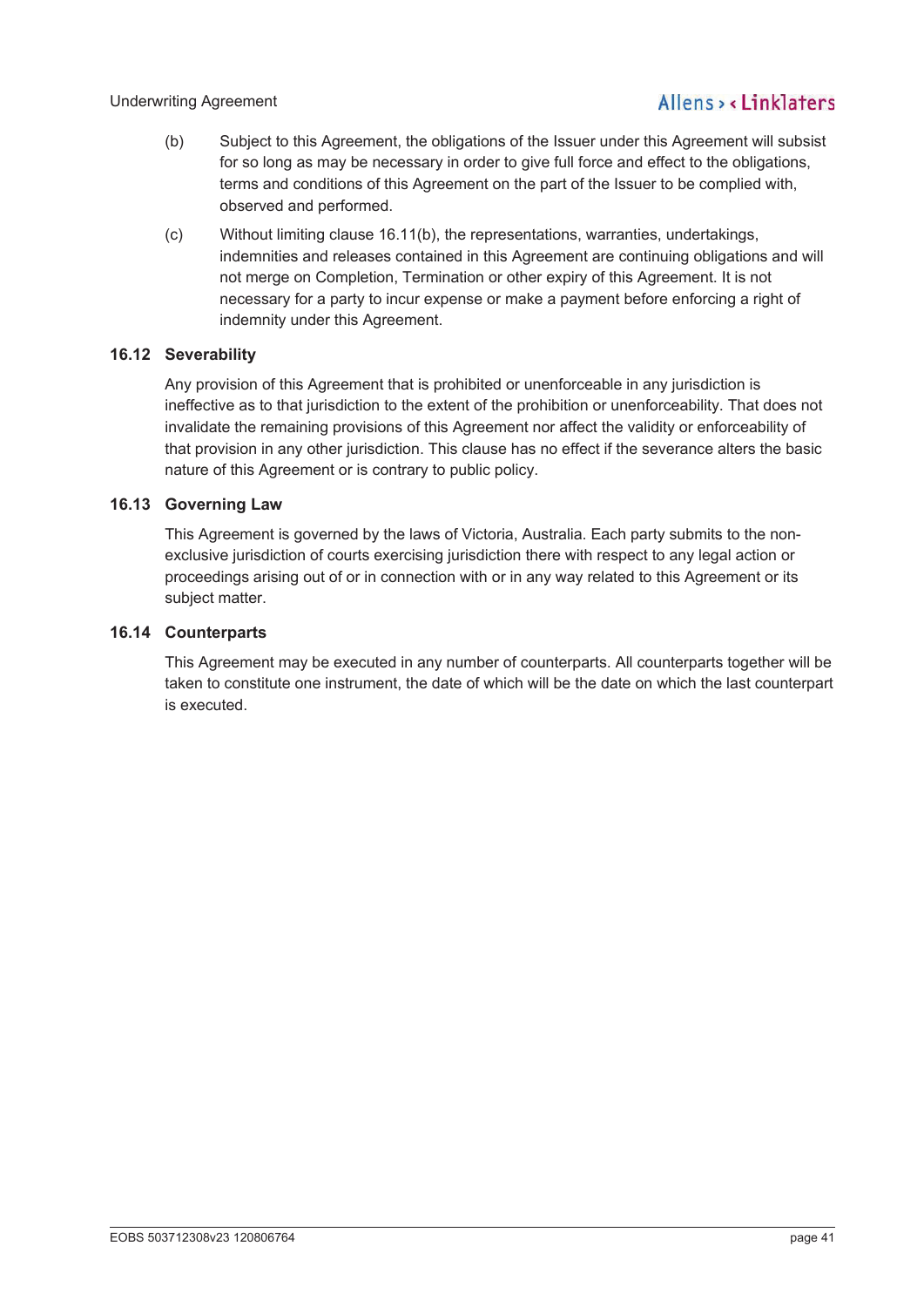## **Schedule 1**

## **Timetable**

| <b>Event</b>                                                                                          | <b>Date</b>                 |
|-------------------------------------------------------------------------------------------------------|-----------------------------|
| <b>Launch Date</b> - Issuer lodges ASX Materials with ASX                                             | Friday, 15 November 2019    |
| <b>Despatch of notices to Shareholders</b>                                                            | Monday, 18 November 2019    |
| <b>Ex Date</b> – first day of deferred settlement trading in Entitlements                             | Tuesday, 19 November 2019   |
| <b>Record Date</b> – record date for the Offer                                                        | Wednesday, 20 November 2019 |
| <b>Despatch Date</b> – date on which Offer Materials are despatched to<br>Eligible Shareholders       | Friday, 22 November 2019    |
| <b>Opening Date</b> – first date on which acceptances of the Offer may be<br>received                 | Friday, 22 November 2019    |
| <b>Entitlements trading ends</b>                                                                      | Wednesday, 4 December 2019  |
| Shares commence trading on a deferred settlement basis                                                | Thursday, 5 December 2019   |
| <b>Closing Date</b> – Offer closes at 5:00pm                                                          | Wednesday, 11 December 2019 |
| <b>Shortfall Notification Date</b>                                                                    | Monday, 16 December 2019    |
| Under-subscriptions announced to ASX - Issuer announces to ASX<br>the number of Shortfall Shares      | Monday, 16 December 2019    |
| <b>Settlement Date - Issuer lodges final Appendix 3B with ASX</b>                                     | Wednesday, 18 December 2019 |
| <b>Quotation Approval Date</b>                                                                        | Wednesday, 18 December 2019 |
| <b>Issue Date - Issue of Offer Shares under Offer. Deferred settlement</b><br>trading on Shares ends. | Wednesday, 18 December 2019 |
| Normal settlement trading in Shares re-commences                                                      | Thursday, 19 December 2019  |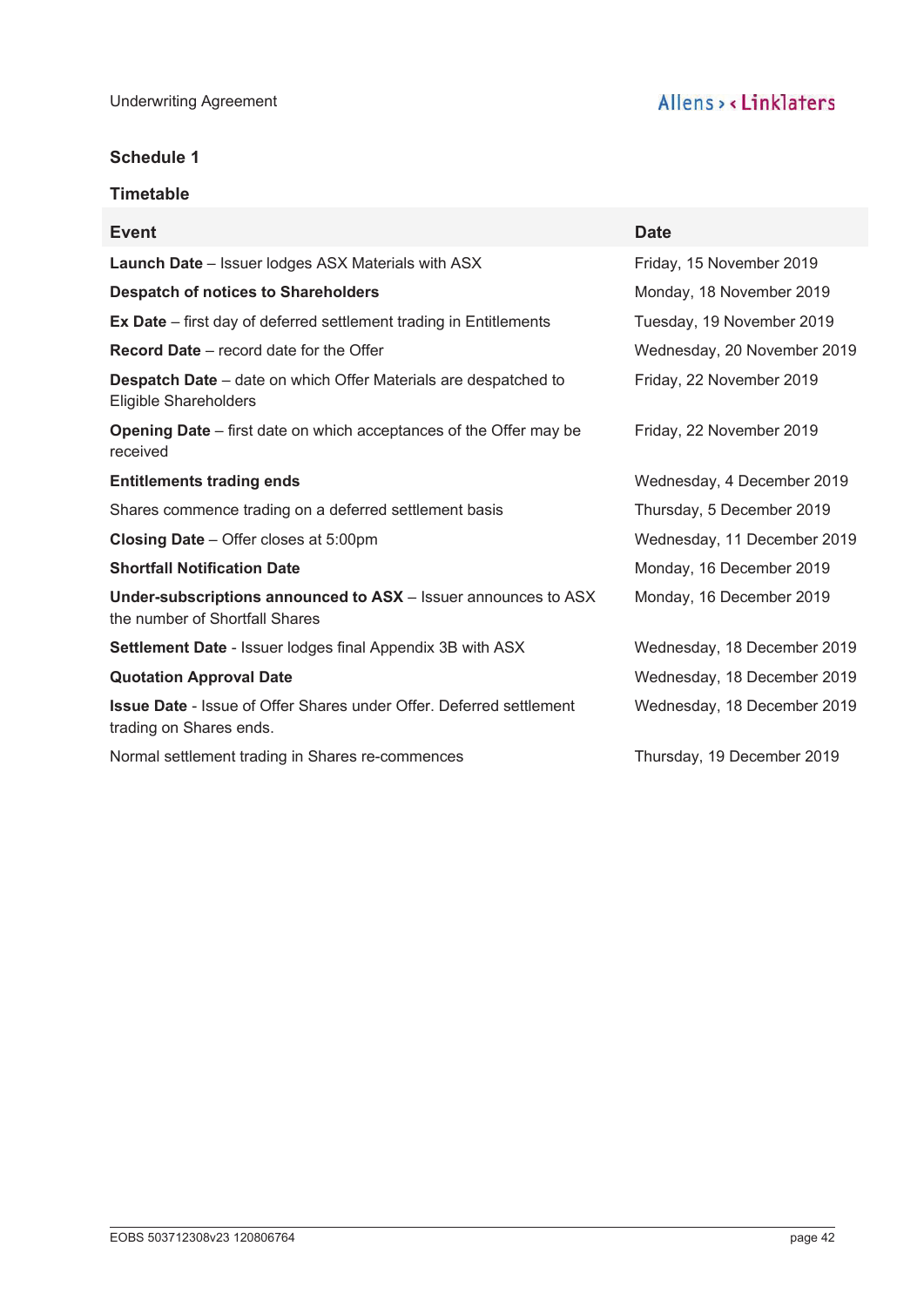#### Underwriting Agreement

## **Schedule 2**

## **Certificate**

To: North Limited Level 18, Central Park, 152-158 St Georges Terrace, Perth WA 6000 Australia Attention: [<sup>\*</sup>]

Email: [\*]

## **Certificate – Underwriting Agreement**

We refer to the Underwriting Agreement dated [ $\frac{1}{2}$ ] November 2019 between Energy Resources of Australia Limited (ABN 71 008 550 865) and North Limited (ABN 22 005 233 689) (the *Agreemen*t).

Terms defined in the Agreement have the same meaning when used in this Certificate.

The Issuer hereby certifies to the Underwriter as at 8am on the date of this Certificate that after due and proper enquiry, other than as disclosed in this Certificate:

- (a) each Condition Precedent which must be satisfied by 9.00am on the date of this Certificate has been, or upon delivery of the Certificate will be, satisfied or waived by the Underwriter;
- (b) the Issuer has complied with all obligations on its part to be performed:
	- (i) under the Agreement; and
	- (ii) in respect of the Offer under statute or otherwise;
- (c) the representations and warranties made by the Issuer pursuant to clause 8 of the Agreement are true and correct and there has been no breach of them; and
- (d) none of the events described in clause 11 has occurred.

[*Note: Insert qualifications to any of the above statements, if any.*]

This Certificate is dated  $\left[\frac{*}{\cdot}\right]$ .

**Executed** in accordance with section 127 of the *Corporations Act 2001* by **Energy Resources of Australia Limited**:

Director Signature **Director/Secretary Signature** Director/Secretary Signature

Print Name **Print Name**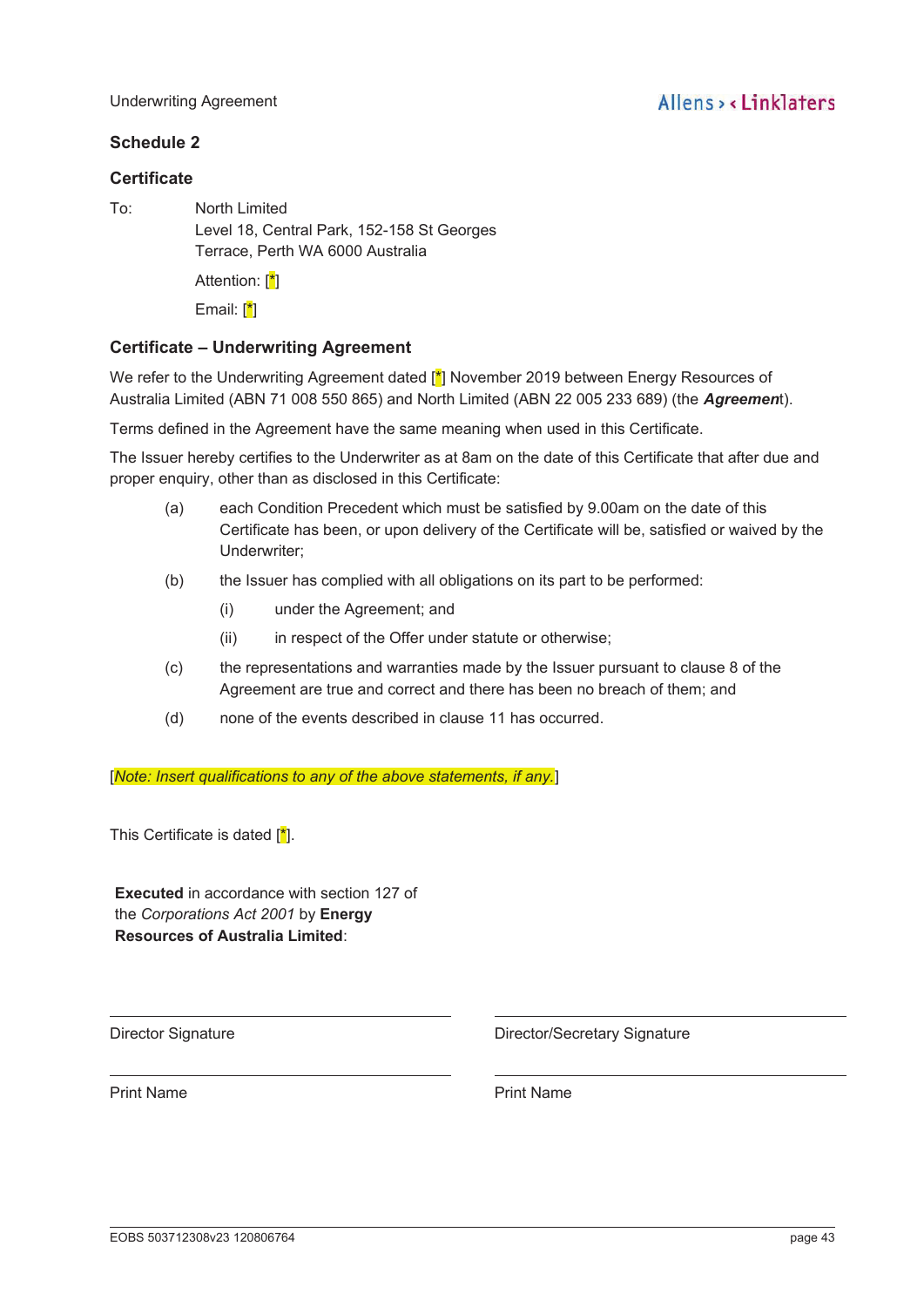## **Schedule 3**

## **Dispute Resolution**

## 1. **DISPUTE ESCALATION FRAMEWORK**

#### 1.1 **Application**

Any Clause 10.7 Dispute must be determined in accordance with the procedure in this clause 1 of this schedule.

#### 1.2 **Notice**

If any Clause 10.7 Dispute arises, a party to the Clause 10.7 Dispute (*Referring Party*) may by giving notice to the other party to the Clause 10.7 Dispute (*Clause 10.7 Dispute Notice*) refer the Clause 10.7 Dispute to the Senior Representatives for resolution. The Clause 10.7 Dispute Notice must:

- (a) be in writing;
- (b) state that it is given pursuant to this clause 1.2 of this Schedule 3;
- (c) include or be accompanied by reasonable particulars of the Clause 10.7 Dispute including:
	- (i) a brief description of the circumstances in which the Clause 10.7 Dispute arose;
	- (ii) references to any:
		- (A) provisions of this document or any other relevant document;
		- (B) acts or omissions of any person,

relevant to the Clause 10.7 Dispute;

(iii) where applicable, the amount in dispute (whether monetary or any other commodity) and if not precisely known, the best estimate available.

### 1.3 **Senior Representatives**

In this Schedule, *Senior Representative*, in relation to a party, means a person nominated by the party for the purpose of resolving the Clause 10.7 Dispute under clause 1 of this schedule.

A Senior Representative must be nominated by each party within two Business Days of the Referring Party giving the Clause 10.7 Dispute Notice.

Each party must ensure that its Senior Representative has full authority to resolve any Clause 10.7 Dispute.

### 1.4 **Negotiation**

(a) Within 15 Business Days of the Referring Party giving the Clause 10.7 Dispute Notice (*Negotiation Period*), the Senior Representatives must meet at least once to attempt to resolve the Clause 10.7 Dispute. The parties must use reasonable endeavours to attempt to resolve the Clause 10.7 Dispute and must not delegate the function of the Senior Representative to any other person.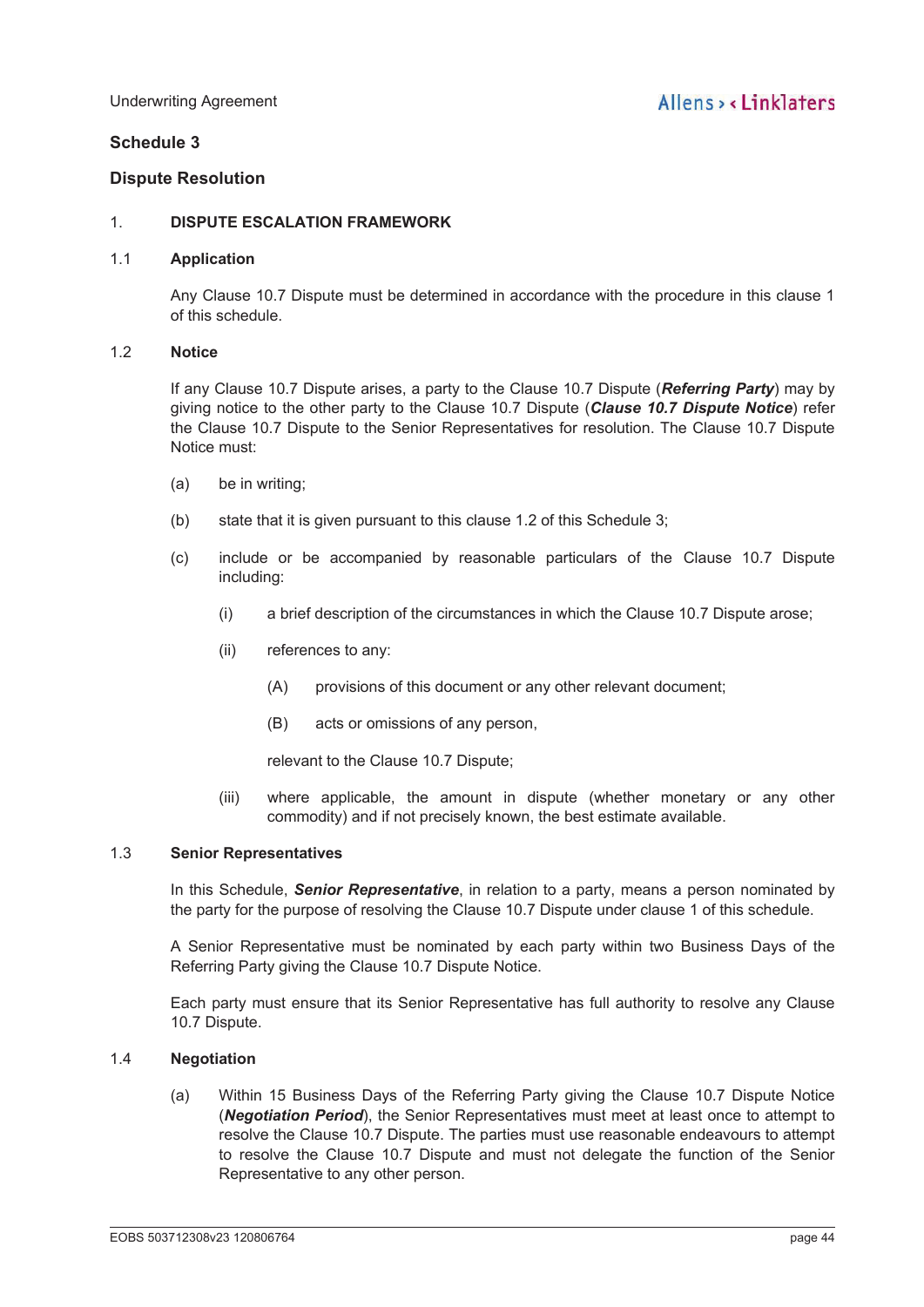(b) The Senior Representatives may meet more than once to resolve a Clause 10.7 Dispute. The Senior Representatives may meet in person, via telephone or videoconference, or any other agreed means of instantaneous communication to effect the meeting.

## 1.5 **Conditions precedent to expert determination or litigation**

- (a) Where a Clause 10.7 Dispute is not resolved within the Negotiation Period, the Clause 10.7 Dispute must be resolved by expert determination in accordance with the procedure set out in clause 2 of this Schedule 3.
- (b) Subject to clause 1.7 of this Schedule 3, a party must not refer a Clause 10.7 Dispute to expert determination unless:
	- (i) a Clause 10.7 Dispute Notice has been given; and
	- (ii) the Negotiation Period has expired.

## 1.6 **Continuance of performance**

Despite the existence of a Clause 10.7 Dispute, the parties must continue to perform their respective obligations under this document.

## 1.7 **Summary or urgent relief**

Nothing in this clause 1 of this Schedule 3 will prevent a party from instituting proceedings to seek urgent injunctive, interlocutory or declaratory relief in respect of a Clause 10.7 Dispute.

## 2. **EXPERT DETERMINATION PROCESS**

### 2.1 **Expert determination rules**

- (a) Any expert determination is to be conducted in accordance with the Expert Determination Rules 2016 published by the Resolution Institute (*Expert Determination Rules*).
- (b) To the extent of any inconsistency between the terms of this Schedule and the Expert Determination Rules, the terms of this Schedule 3 shall prevail.

## 2.2 **Jurisdiction of expert**

Except by the express prior written agreement of the parties, an expert will have jurisdiction to determine a Clause 10.7 Dispute.

## 2.3 **Appointment of expert**

- (a) The expert determination will be conducted by an expert agreed between the parties or, in the absence of such agreement, by a suitable expert appointed by:
	- (i) the Resolution Institute;
	- (ii) in the event that the Resolution Institute is the subject of any merger, acquisition, demerger, restructure, administration or liquidation, any successor organisation to the Resolution Institute;
	- (iii) in the event that the Resolution Institute is dissolved and no successor organisation exists, by any suitable expert appointing body chosen by the Referring Party

in accordance with the Expert Determination Rules.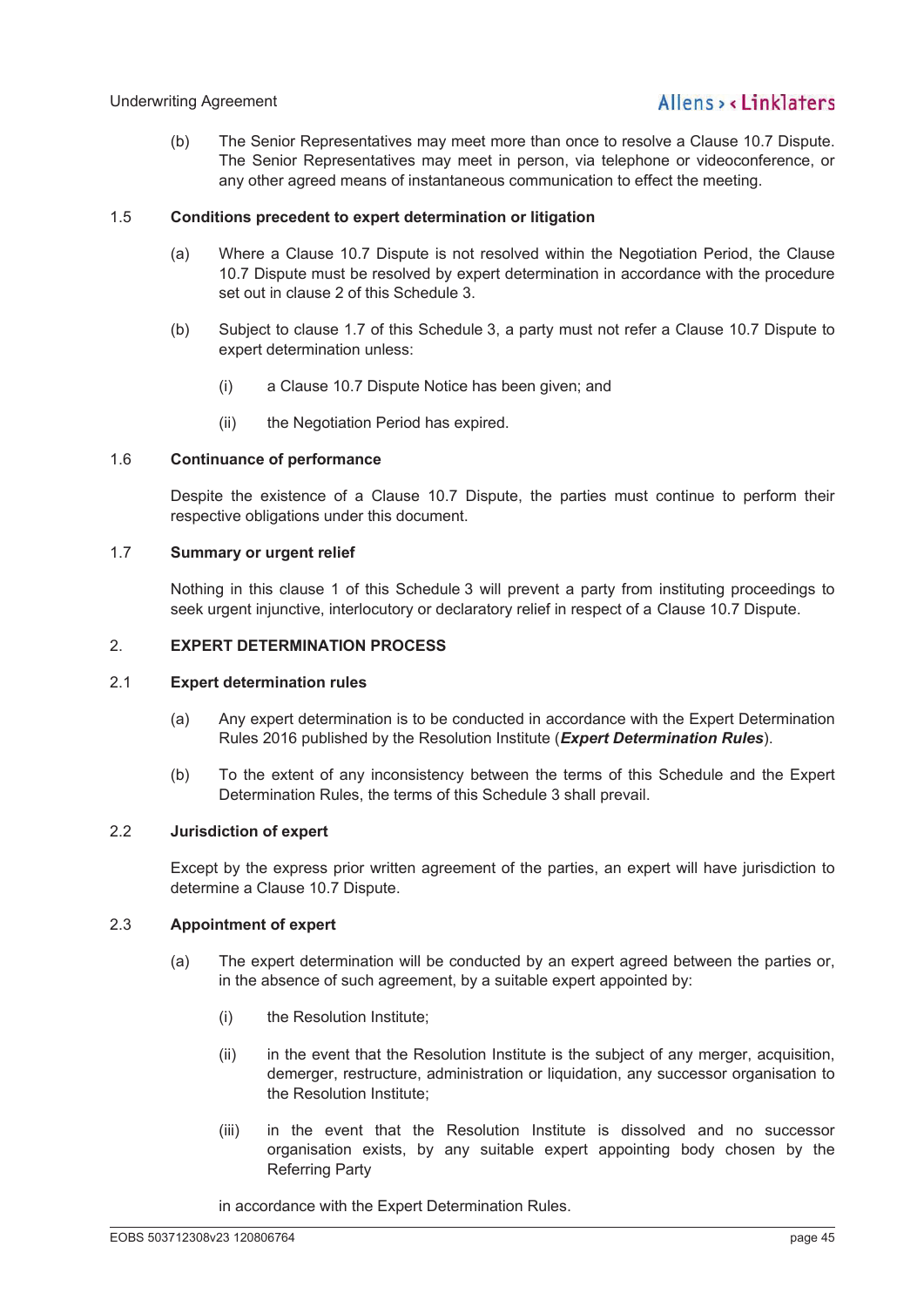(b) The parties shall do all things reasonably necessary for the proper, expeditious and costeffective conduct of the expert determination process.

#### 2.4 **Agreement with expert**

- (a) The expert will not be liable to the parties for anything arising out of, or in any way connected with, the expert determination process, except in the case of fraud.
- (b) The parties must enter into an agreement with the appointed expert in substantially the same terms as prescribed by Schedule 4 or such other terms as the parties and the expert may agree (*Expert Determination Agreement*).
- (c) The parties must not withhold agreement to:
	- (i) any amendment that the expert requests to those terms contained in Schedule 4 provided the amendment is reasonable and does not conflict with this clause 2 of this Schedule 3; or
	- (ii) any reasonable fees and disbursements the expert requests to be set out in the Expert Determination Agreement.

### 2.5 **Not arbitration**

An expert determination conducted under this clause 2 of this Schedule 3 is not an arbitration and the expert is not an arbitrator. The expert may reach a decision from his or her own knowledge and expertise.

#### 2.6 **Procedure for determination**

The expert:

- (a) will not be bound by the rules of evidence;
- (b) must act fairly and impartially as between the parties, giving each party a reasonable opportunity to:
	- (i) put its case and deal with the case of any opposing party; and
	- (ii) make submissions on the conduct of the expert determination;
- (c) subject to clause 2.6(b) of this Schedule 3, may;
	- (i) proceed in any manner they think fit;
	- (ii) conduct any investigation which they consider necessary to resolve the Clause 10.7 Dispute;
	- (iii) examine such documents, and interview such persons, as they may require and may make such directions for the conduct of the determination as they consider necessary;
- (d) must disclose to the parties any:
	- (i) interest they have in the outcome of the determination;
	- (ii) conflict of interest;
	- (iii) conflict of duty;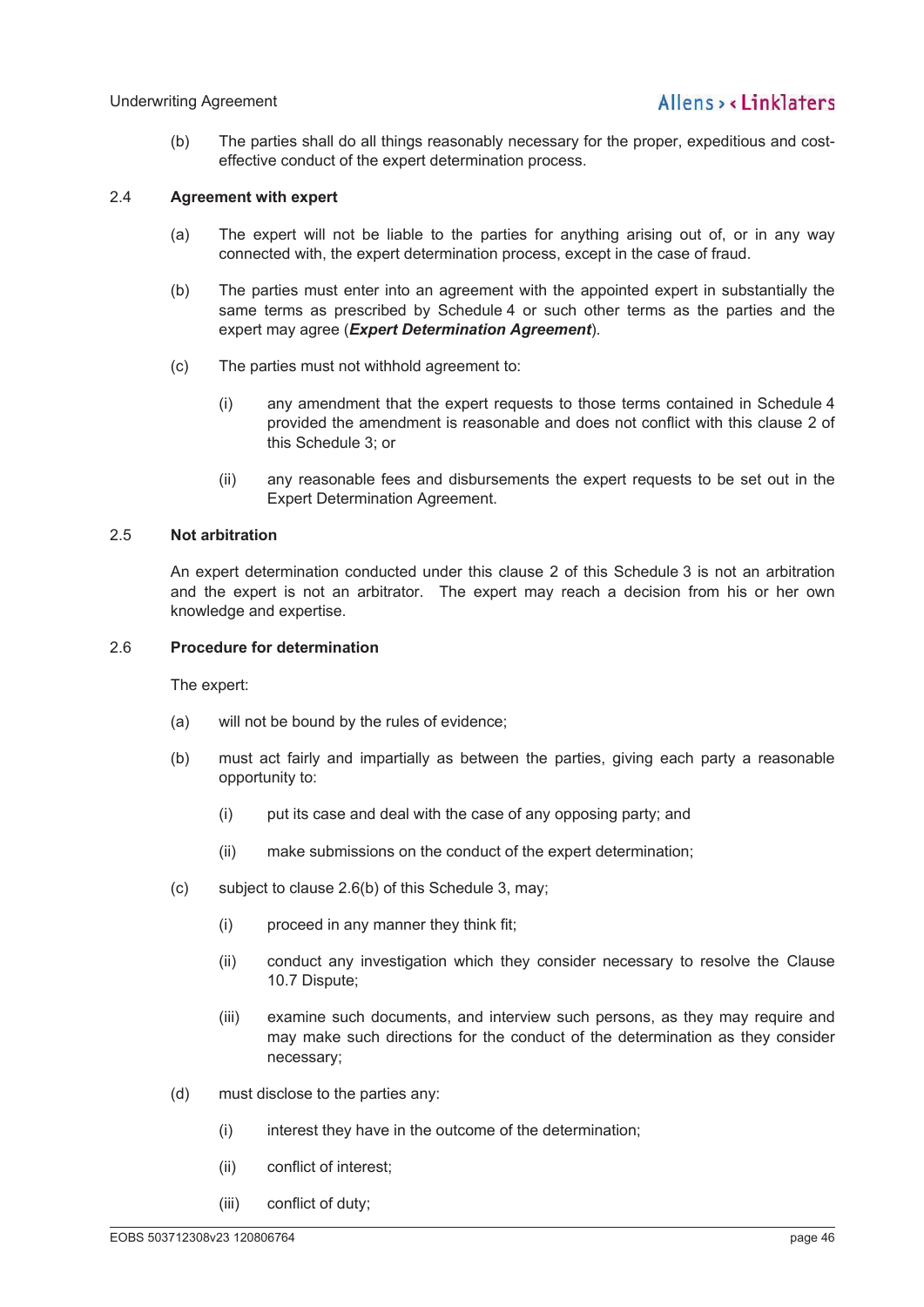- (iv) personal relationship that the expert has with either party, or either party's representatives, witnesses or experts; and
- (v) other fact, matter or thing which a reasonable person may regard as giving rise to the possibility of bias; and
- (e) must not communicate with one party without the knowledge of the other party.

## 2.7 **Conclusion of expert determination**

Unless otherwise agreed between the parties, the expert must notify the parties of his or her decision upon an expert determination conducted under this clause 2 of this Schedule 3 within 2 months after the date of acceptance by the expert of their appointment or such longer period as the parties may agree.

### 2.8 **Determination of expert**

- (a) The determination of the expert:
	- (i) must be in writing and must include the expert's opinion with respect to the matters in question and the reasons for the decision;
	- (ii) will be final and binding on the parties; and
	- (iii) the parties must do all things necessary to give effect to and comply with the determination of the expert.

#### 2.9 **Costs**

- (a) Each party shall bear its own Costs in respect of any expert determination.
- (b) The parties shall be jointly and severally liable for the expert's fees and Costs.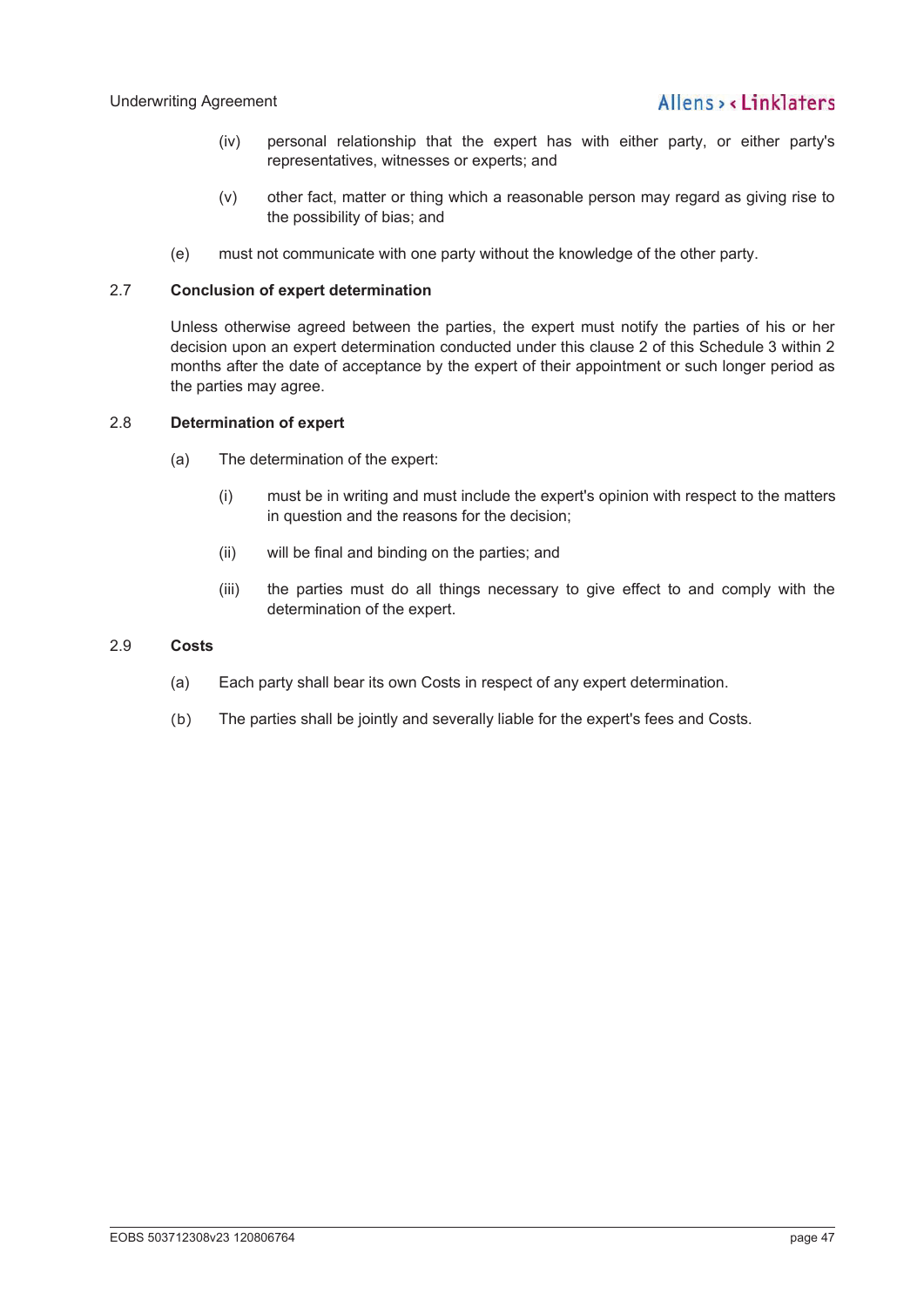Underwriting Agreement

## **Schedule 4**

## **Form of Expert Determination Agreement**

**THIS AGREEMENT** is made on [•]

#### **BETWEEN:**

[*insert names of parties to the Clause 10.7 Dispute, as appropriate*]

- (1) **North Limited** ABN 22 005 233 689 (the **Underwriter**);
- (2) **Energy Resources of Australia Limited** ABN 71 008 550 865 (the **Issuer**); and
- (3) **[•]** ACN [•] (the **Expert**).

#### **RECITALS:**

[*Recitals to be amended, as appropriate*]

- (A) The Underwriter and the Issuer are parties to an Underwriting Agreement dated [•] (the **Underwriting Agreement**) under which they have agreed that certain disputes between any or all of them under or in connection with the Underwriting Agreement are to be determined by any Expert.
- (B) A Clause 10.7 Dispute (as defined in the Underwriting Agreement) has arisen between the Underwriter and the Issuer (the **Appointing Parties**) under or in connection with clause 10.7 of the Underwriting Agreement, being the Clause 10.7 Dispute further described in Item 1 of the Appendix.
- (C) The Expert has been appointed to determine the Clause 10.7 Dispute pursuant to the procedure described in Schedule 3 of the Underwriting Agreement.

## **THE PARTIES AGREE AS FOLLOWS:**

### **1. INTERPRETATION**

Words and phrases used in this document, unless defined in this document or the contrary intention appears have the same meaning as attributed to these words in the Underwriting Agreement.

#### **2. DETERMINE THE CLAUSE 10.7 DISPUTE**

The Expert must determine the Clause 10.7 Dispute referred to him or her in accordance with the Underwriting Agreement and the Expert Determination Rules.

#### **3. RELEASE**

The Expert will not be liable to the parties arising out of, or in any way in connection with, the expert determination process, except in the case of fraud.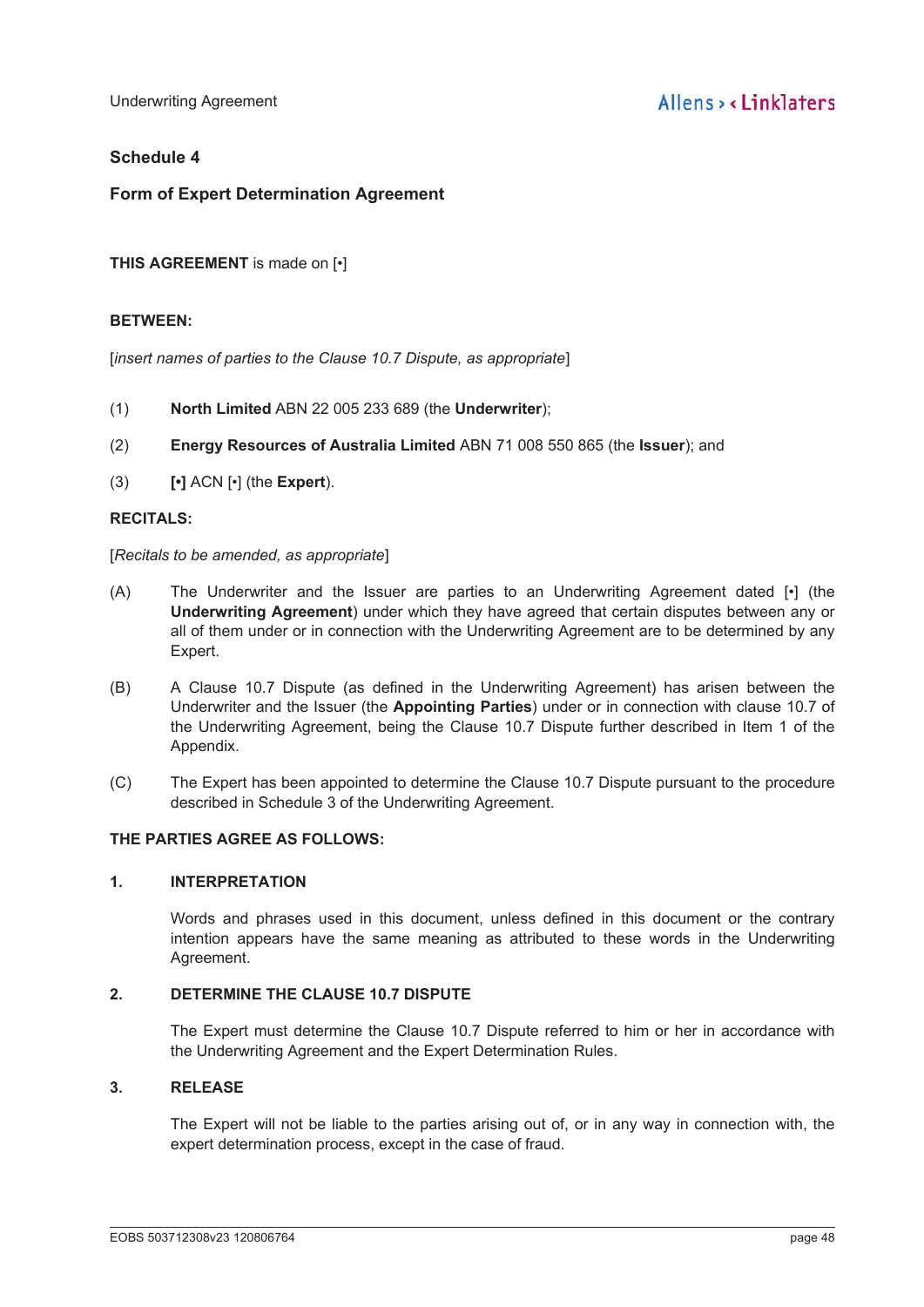### **4. REMUNERATION**

In consideration of the Expert performing the obligations under this document, the parties will jointly pay to the Expert the amounts set out in Item 2 of the Appendix or such other amount as is agreed between all parties to this document.

#### **5. TERMINATION**

This document may be terminated by either of the Appointing Parties by giving the other party and the Expert 10 Business Days' written notice if any of the following events occurs:

- (a) the Expert is declared of unsound mind or mentally ill;
- (b) the Expert is declared bankrupt;
- (c) the Expert commits any proven act of dishonesty or, by wilful act or omission or by gross neglect, behaving in a fashion clearly prejudicial to the interests of the parties; or
- (d) the Expert is prevented by prolonged illness or incapacity from performing his or her obligations under this document.

#### **6. NOTICES**

All notices to be given to the Expert under this document are properly given if hand delivered to the Expert or sent by certified or registered mail to the Expert's address set out below or to such other address as the Expert may from time to time advise by notice in writing.

#### **Expert**

| Attention:     | $\lceil \cdot \rceil$ |
|----------------|-----------------------|
| Email address: | $\lceil \cdot \rceil$ |
| Address:       | $\lceil \cdot \rceil$ |

## **7. GOVERNING LAW**

This agreement will be construed for all purposes pursuant to the laws applying to the Underwriting Agreement.

#### **APPENDIX**

| Item $1:$<br>(Recital B) | <b>Clause 10.7 Dispute</b><br>$\lceil \cdot \rceil$ |
|--------------------------|-----------------------------------------------------|
| Item $3:$<br>(Clause 4)  | <b>Remuneration</b>                                 |
|                          | $\lceil \cdot \rceil$                               |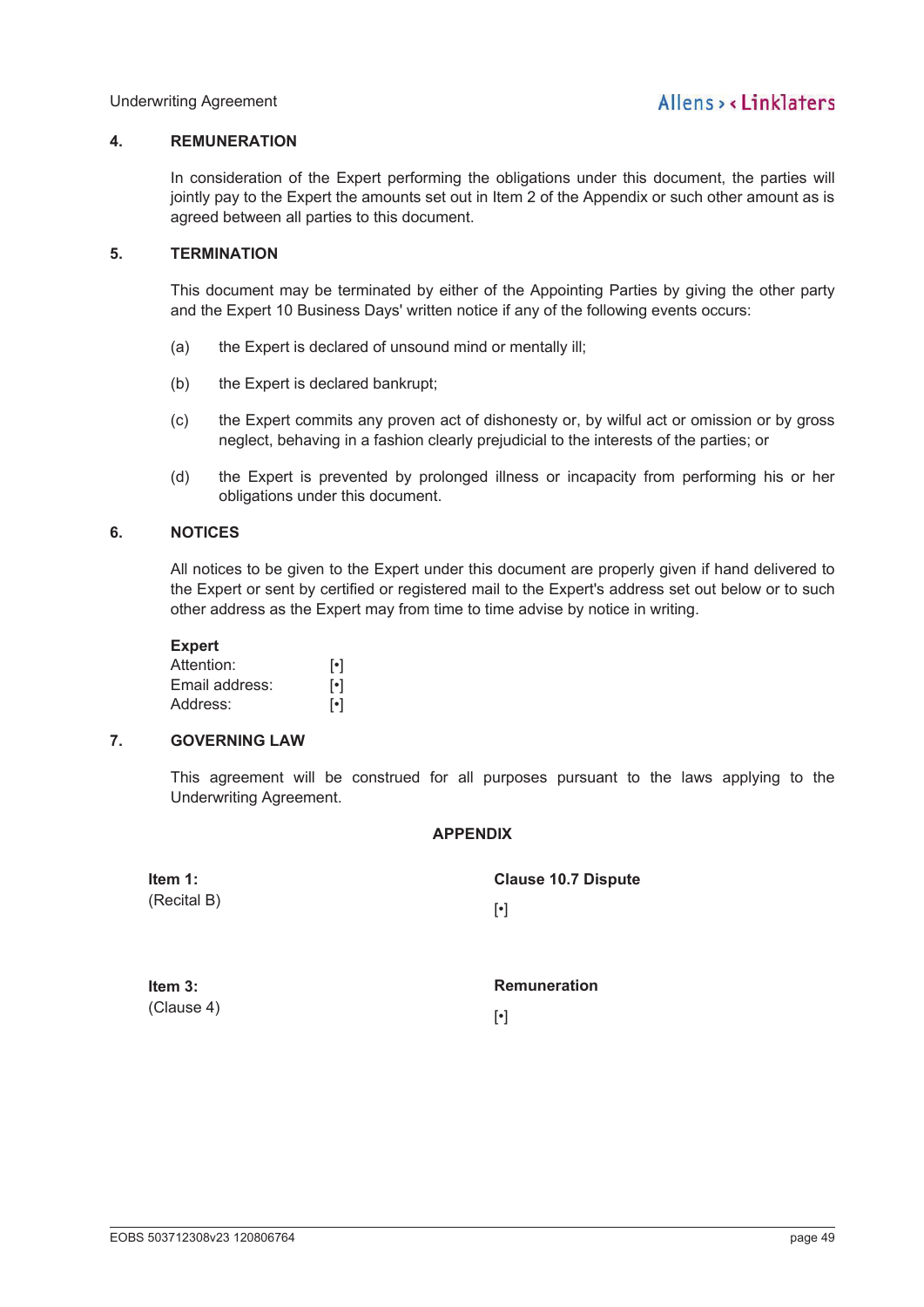## Allens > < Linklaters

ź.

**Underwriting Agreement** 

#### **Executed**

Signed for North Limited by its attorney dated 22 October 2019 in the presence of:

Robert O'Toole

**Print Name** 

**Attorney Signature** Y **Print Name** 

Executed in accordance with section 127 of the Corporations Act 2001 by Energy **Resources of Australia Limited:** 

**Director Signature** 

Director/Secretary Signature

**Print Name** 

**Print Name**